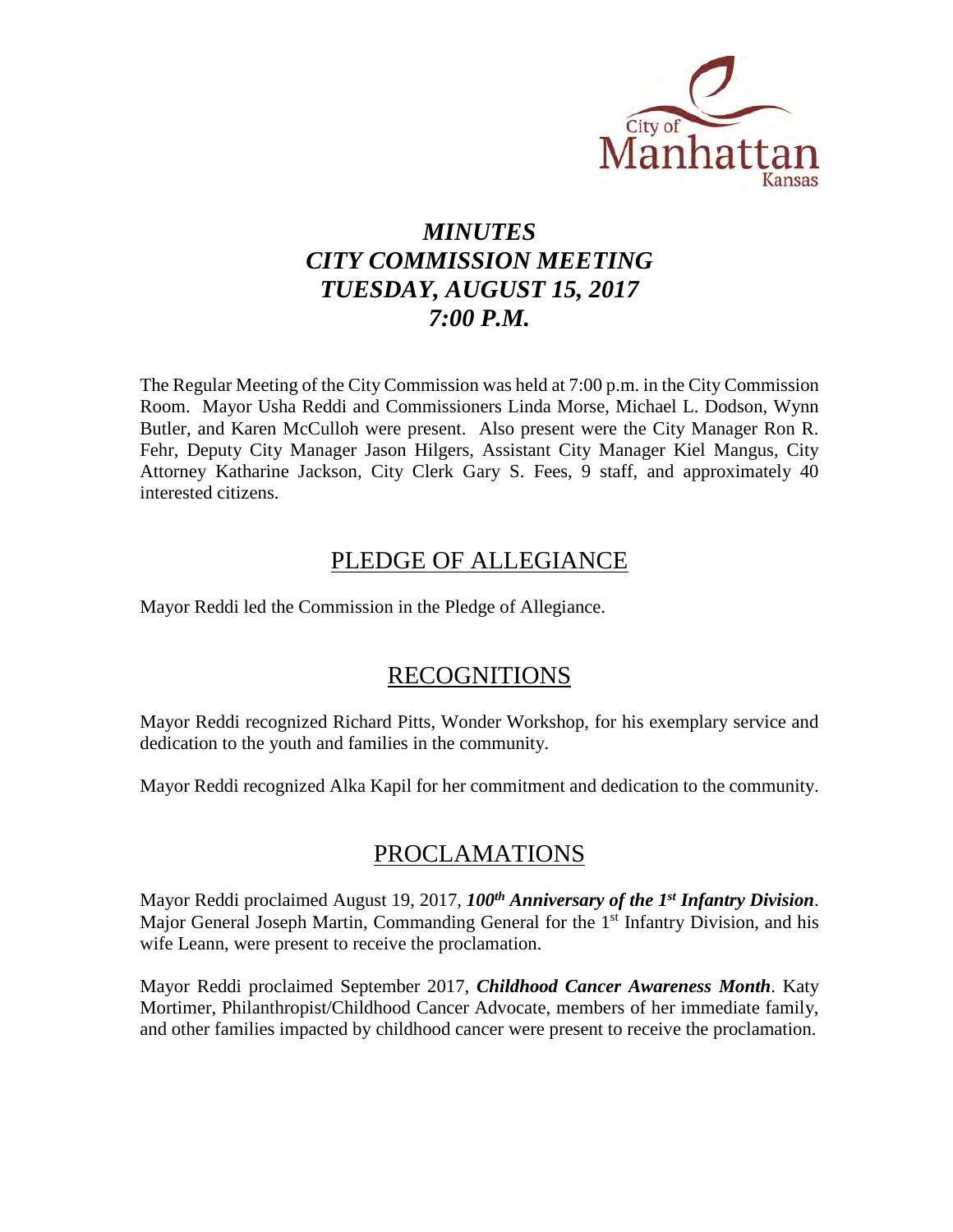## COMMISSIONER COMMENTS

Commissioner McCulloh reminded citizens of the eclipse occurring on August 21, 2017, and encouraged everyone to enjoy the event.

Commissioner Dodson informed the community that the Just Tri It! Youth and Adult Triathlon was held on Saturday, August 12, 2017. He stated this was a great community effort and thanked the Parks and Recreation Department, volunteers and sponsors.

Commissioner Morse read a letter of recognition and appreciation received from Mayor Phyllis Fitzgerald, City of Junction City, recognizing Mayor Usha Reddi as she completes her present term as Mayor of Manhattan. *(See Attachment No. 1)*

Mayor Reddi expressed her appreciation for the letter from Junction City Mayor Phyllis Fitzgerald. She stated communities together accomplish much more when there is cooperation and a great partnership has developed between Manhattan and Junction City. She provided additional information regarding Victory Fest on Saturday, August 19, 2017, at Marshall Army Airfield. She stated the City is providing transportation from the north parking lot at CiCo Park to Marshall Army Airfield for the concert from 10:30 a.m. to 11:00 p.m. She encouraged the community to take part in the events associated with the  $100<sup>th</sup>$ Anniversary of the 1<sup>st</sup> Infantry Division. She said Wednesday, August 16, 2017, will be the first day of school for USD 383 and asked everyone to drive careful. She stated the Flint Hills Discovery Center will host a ribbon cutting on August 25, 2017, for the opening of the Duty First: 100 Years of the Big Red One exhibit. She also reminded the community that Kansas State University students are coming back too.

## CONSENT AGENDA

(\* denotes those items discussed)

#### **MINUTES**

The Commission approved the minutes of the Regular City Commission Meeting held Tuesday, August 1, 2017.

#### **CLAIMS REGISTER NO. 2858**

The Commission approved Claims Register No. 2858 authorizing and approving the payment of claims from July 26, 2017, to August 8, 2017, in the amount of \$4,465,145.10.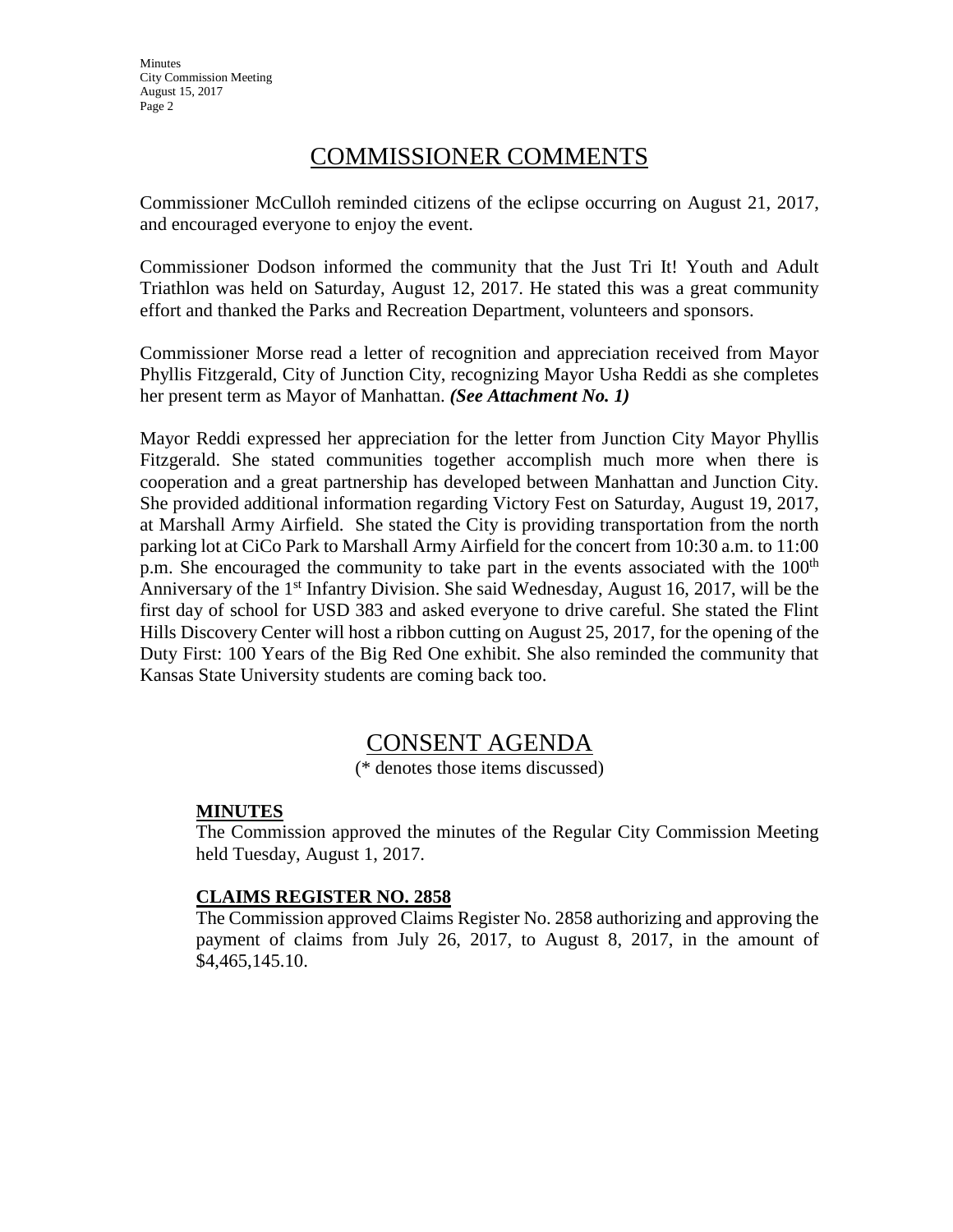## **FINAL PLAT – 12TH & BLUEMONT LOFTS RESIDENTIAL PUD**

The Commission accepted the easements and rights-of-way, as shown on the Final Plat of  $12<sup>th</sup>$  & Bluemont Lofts Residential Planned Unit Development, generally located at the northeast corner of the intersection of  $12<sup>th</sup>$  Street and Bluemont Avenue, based on conformance with the Manhattan Urban Area Subdivision Regulations.

## **ORDINANCE NO. 7305 – REZONE – LOTS 1 AND 3, MANHATTAN MEDICAL CENTER PUD, PHASE 1**

The Commission approved Ordinance No. 7305 rezoning a 0.88 acre tract consisting of a portion of Lots 1 and 3, Manhattan Medical Center PUD, Phase 1, from Commercial Planned Unit Development to C-1, Restricted Business District, and amending Ordinance Nos. 3999, 6451 and 7111 based on findings in the Staff Reports *(See Attachment Nos. 2 and 3)*, as recommended by the Manhattan Urban Area Planning Board.

#### **ORDINANCE NO. 7306 – MUNICIPAL FACILITY REVIEW – SOUTHEAST NEIGHBORHOOD RECREATION CENTER/MODIFICATION TO FLINT HILLS BREADBASKET**

The Commission found that the public interests to be served by the proposed Southeast Neighborhood Recreation Center and modifications to the Flint Hills Breadbasket outweigh the impacts upon legitimate community interests; and approved Ordinance No. 7306 authorizing the proposed Municipal Facility for the proposed Southeast Neighborhood Recreation Center and modifications to the Flint Hills Breadbasket, generally located to the southeast of the intersection of S.  $10<sup>th</sup>$ Street and Yuma Street and S. 9<sup>th</sup> Street and Yuma Street, based on the findings in the Staff Report *(See Attachment No. 4)*, with the five condition of approval.

## **ORDINANCE NO. 7307 – MUNICIPAL FACILITY REVIEW – TRAFFIC OPERATIONS FACILITY EXPANSION**

The Commission found that the public interests to be served by the proposed expansion of the Traffic Operations Facility grounds and fencing outweigh the impacts upon legitimate community interests; and approved Ordinance No. 7307 authorizing the expansion of the Traffic Operations Facility, generally located north of Fort Riley Boulevard, south of El Paso Lane, west of S.  $10<sup>th</sup>$  Street and on both sides of S. 11<sup>th</sup> Street, based on the findings in the Staff Report *(See Attachment No. 5)*.

## **FIRST READING – ADOPT – 2017 STANDARD TRAFFIC ORDINANCE**

The Commission approved first reading of an ordinance incorporating by reference the Standard Traffic Ordinance for Kansas Cities, Edition of 2017, with amendments as set forth in the ordinance.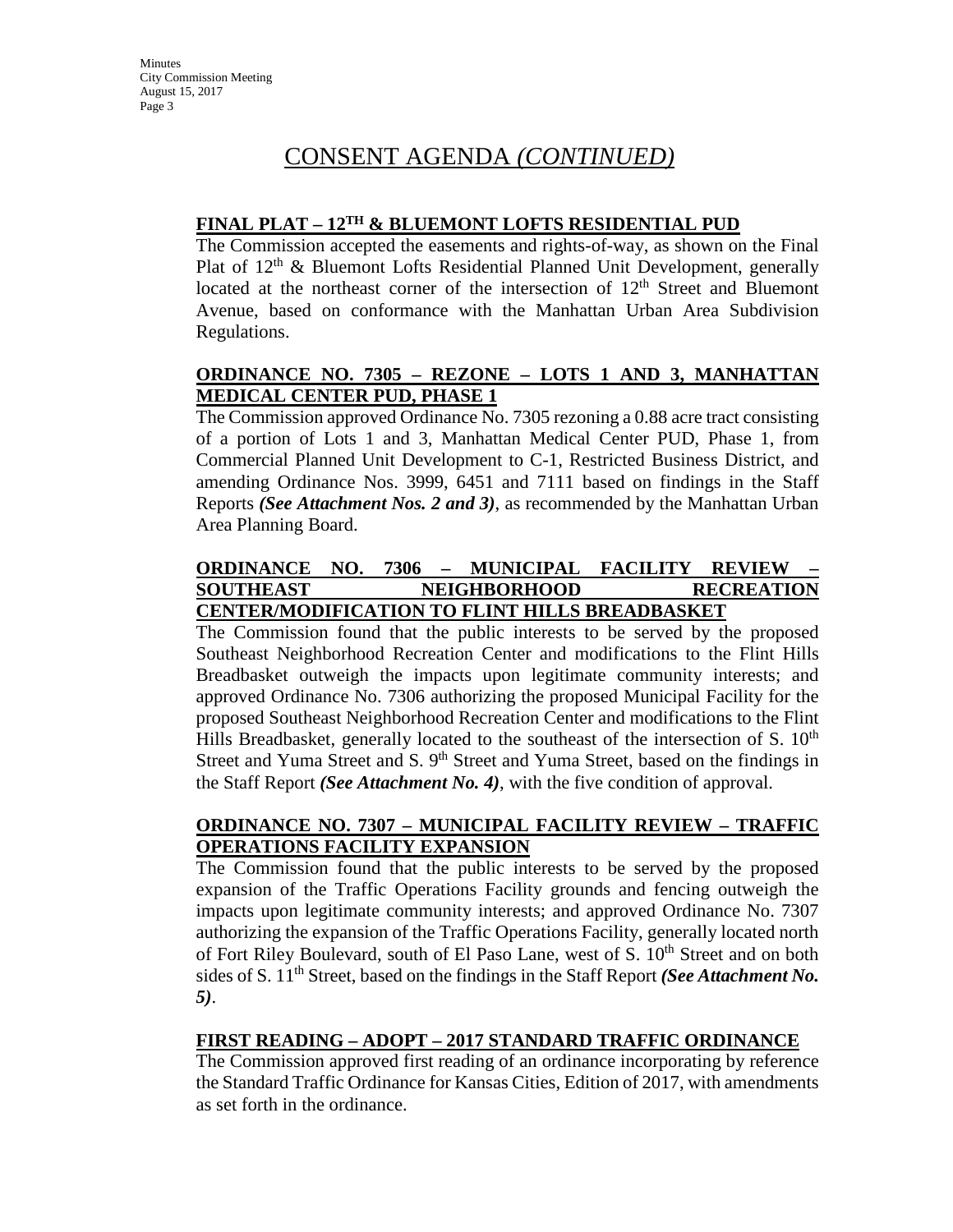### **\* RESOLUTION NO. 081517-A – ISSUE – TEMPORARY NOTE SERIES 2017- 03**

Ron Fehr, City Manager, presented an overview on results of the Temporary Note Series No. 2017-03 sale held earlier today.

The Commission approved accepting the best bid for selling the notes; and approved Resolution No. 081517-A issuing Temporary Note Series No. 2017-03 in the amount of \$3,270,000.00 to finance: *The Highlands at Grand Mere, Unit One/Prairie Village at The Highlands, Unit One - Sanitary Sewer Improvements (SS1714), Sanitary Sewer Improvements (SS1715), Str eet Improvements (ST1705), and Water Improvements (WA1710); Wells Landing Sanitary Sewer Improvements (SS1629); Allen Road Sanitary Sewer Improvements (SS1613); College Heights Stormwater Improvements (SM1616); and West Anderson Avenue Interceptor Sanitary Sewer Improvements (SS1620).*

### **AGREEMENT – PROFESSIONAL SERVICES – CAMPUS PERIMETER TRAFFIC FLOW AND PEDESTRIAN CROSSWALK IMPROVEMENTS STUDY (CIP #CU038P)**

The Commission authorized the Mayor and City Clerk to execute a professional services agreement, in an amount not to exceed \$37,925.00, with Olsson Associates, of Manhattan, Kansas, for the Campus Perimeter Traffic Flow and Pedestrian Crosswalk Improvements Study (CIP #CU038P).

## **\* AGREEMENT – PROFESSIONAL SERVICES – SUNSET ZOO PARKING LOT EXPANSION (CIP #SZ032P)**

Ron Fehr, City Manager, responded to questions from the Commission. He provided additional information on the Sunset Zoo parking lot project and funding source.

Eddie Eastes, Director of Parks and Recreation, provided an update on the Expedition Asia exhibit fundraising efforts and highlighted funding sources and anticipated cost estimates.

The Commission authorized the Mayor and City Clerk to execute an Agreement for professional services, in an amount not to exceed \$45,579.00, with BG Consultants, of Manhattan, Kansas, for the Sunset Zoo Parking Lot Expansion Project (CIP #SZ032P).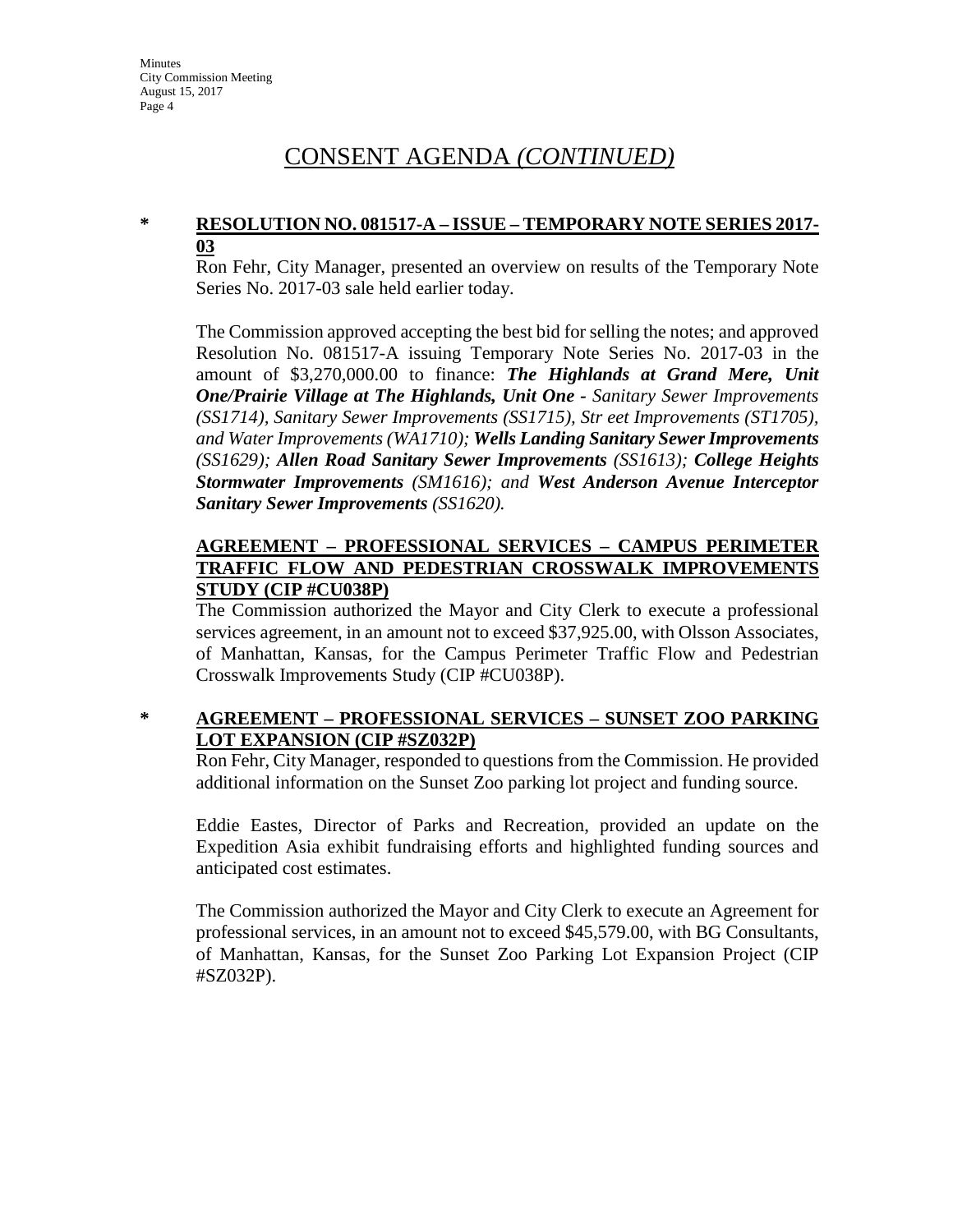## **DEVELOPMENT AGREEMENT – KSU FOUNDATION OFFICE PARK, PHASE II – WATER (WA1712) AND STORMWATER (SM1713) IMPROVEMENTS**

The Commission authorized City Administration to finalize and the Mayor and City Clerk to execute an Agreement for the Construction of the Public Infrastructure by Owner/Developer, the KSU Foundation, for water (WA1712) and stormwater (SM1713) and improvements for the KSU Foundation Office Park, Phase II.

### **AWARD CONTRACT - HERITAGE SQUARE NORTH, UNIT 2, STREET (ST1701), WATER (WA1701), AND SANITARY SEWER (SS1701) IMPROVEMENTS**

The Commission accepted the Engineer's Opinion of Probable Cost in the amount of \$1,482,390.50; and awarded and authorized the Mayor and City Clerk to execute a construction contract in the amount of \$999,777.09 to Bayer Construction, Inc., of Manhattan, Kansas, for the Heritage Square North, Unit 2, Street (ST1701), Water (WA1701), and Sanitary Sewer (SS1701) Improvements.

## **AWARD CONTRACT - JULIETTE AVENUE WATERLINE IMPROVEMENTS (WA1709)**

The Commission accepted the Engineer's Opinion of Probable Cost in the amount of \$145,934.00, and awarded and authorized the Mayor and City Clerk to execute a construction contract in the amount of \$119,836.05 to Pavers, Inc., of Salina, Kansas, for the Juliette Avenue Waterline Improvements (WA1709).

## **PURCHASE – WASTEWATER AERATION BASIN DIFFUSER REPLACEMENT (SS1709, CIP #WW146P)**

The Commission authorized a sole source purchase for the WWTP Aeration Basin Diffuser Replacement Project (SS1709, CIP # WW146P), from JCI Industries, Inc., of Lee's Summit, Missouri, in the amount of \$48,510.83, to be paid from the Wastewater Fund.

## **IN-KIND TRANSFER - 1990 E-ONE CYCLONE 75 FOOT QUINT FIRE TRUCK**

The Commission authorized the in-kind transfer of the Title and Ownership of the 1990 E-ONE Cyclone 75 foot Quint Fire Truck to the Riley County Fire Department.

## **BOARD APPOINTMENTS**

The Commission approved appointments by Mayor Reddi to various boards and committees of the City.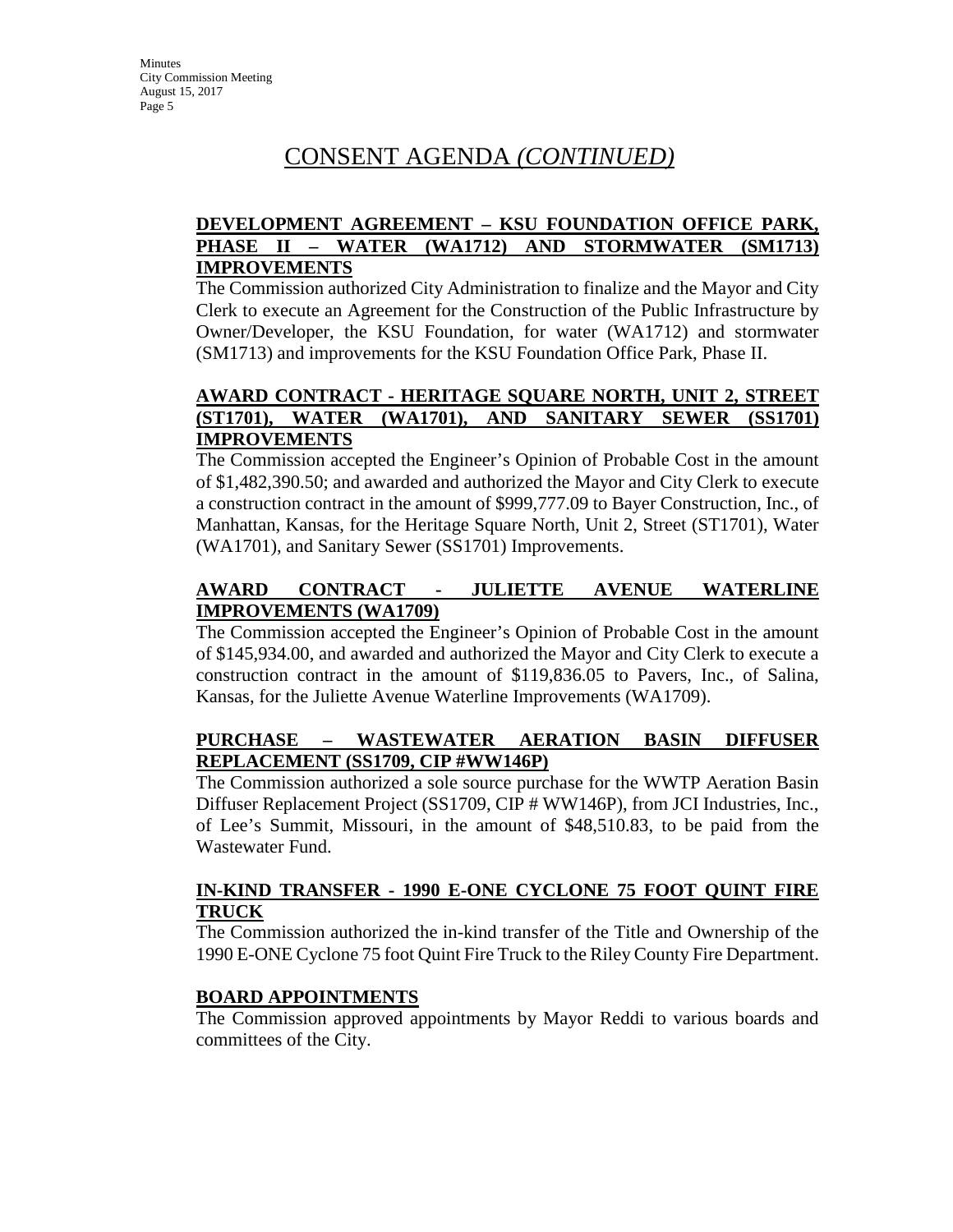## **BOARD APPOINTMENTS** *(CONTINUED)*

### *Arts and Humanities Advisory Board*

Appointment of Dr. Michaeline Chance-Reay, 3026 Cherry Hill Road, to fill the unexpired term of Livie Olsen. Dr. Chance-Reay's term begins immediately and will expire March 31, 2018.

## *City-University Special Projects Fund Committee*

Appointment of P. J. Hopfinger, 1632 McCain Lane, to fill a one-year Student term. Mr. Hopfinger's term begins immediately and will expire June 30, 2018.

Appointment of Glen Buickerood, 2051 Kerr Drive, to fill a one-year Student term. Mr. Buickerood's term begins immediately and will expire June 30, 2018.

### *Human Rights and Services Board*

Appointment of Stan Morgan, 2112 Buckner Drive, to fill the unexpired term of Stephanie Morris. Mr. Morgan's term begins immediately and will expire March 9, 2018.

### *Parks and Recreation Advisory Board*

Appointment of Curt Herrman, 3405 Woodduck Way, to fill the unexpired USD 383 term of Leah Fliter. Mr. Herrman's term begins immediately and will expire June 30, 2019.

Mayor Reddi opened the public comments.

Hearing no comments, Mayor Reddi closed the public comments.

After discussion, Commissioner Dodson moved to approve the consent agenda. Commissioner McCulloh seconded the motion. On a roll call vote, motion carried 5-0.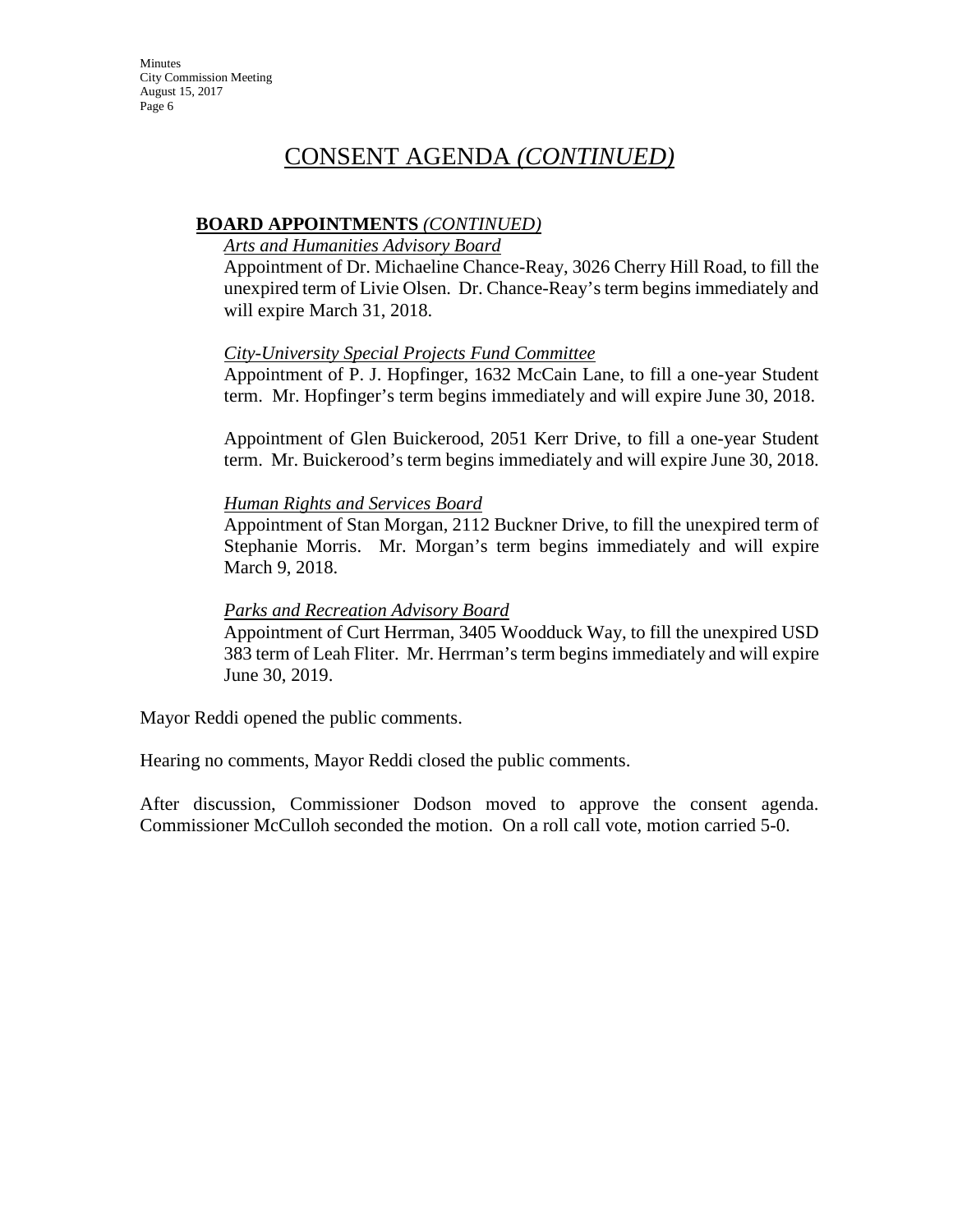# GENERAL AGENDA

### **ORDINANCE NO. 7308 - ADOPT - 2018 BUDGET; ORDINANCE NO. 7309 - AMEND - 2017 BUDGET; RESOLUTION NO. 081517-B - APPROVE - 2018-2022 CAPITAL IMPROVEMENTS PROGRAM (CIP); FIRST READING - INCREASE - TRANSIENT GUEST TAX; FIRST READING - 2018 SALARY ORDINANCE; AND RESOLUTION NO. 081517-C - MEMORANDUM OF AGREEMENT - LOCAL 2275 INTERNATIONAL ASSOCIATION OF FIREFIGHTERS**

Hillary Badger, Assistant Director of Finance, presented an overview of the item. She highlighted the 2018 published mill levies; the 2018 Budget summary for the General Fund, the Special Revenue Funds, the Bond and Interest Fund, and the Enterprise Funds; highlighted the General Fund Budget for 2017 and 2018; discussed the Conference Center debt payment and proposed funding sources; presented the Tourism & Convention Promotion (Transient Guest Tax) Budget and the proposed mill levy increase; provided the 2018 CIP funding summary and map of CIP requests; presented the 2017 Budget amendments for the Special Street & Highway Fund, the General Improvement Fund, and the Special Street Maintenance Fund; and highlighted six action items for the Commission to consider. She then responded to questions from the Commission.

Mayor Reddi opened the public comments on the 2018 Budget and related Budget items.

Hearing no comments, Mayor Reddi closed the public comments.

Commissioner Morse stated that she hoped the increase in the transient guest tax from six percent to seven percent would be put aside for the future expansion of the Convention Center. She discussed several items in the 2018 Budget and stated that she wanted to ensure that the Convention and Visitors Bureau (CVB) is funded appropriately to bring people to Manhattan and to promote the community.

Hillary Badger, Assistant Director of Finance, responded to questions from the Commission regarding the Convention and Visitors Bureau (CVB) budget and funding support for 2018.

Lyle Butler, President/Chief Executive Officer (CEO), Manhattan Area Chamber of Commerce, provided additional information and clarification on the CVB budget and request. He informed the Commission that the budget amount is correct. He provided additional information and an update on the Conference Center expansion study. He stated that in an ideal world, the Chamber and the Advisory Board would like to see the one percent set aside for capital improvements to bring more visitors to the community and not spent on operational costs.

Commissioner Dodson stated that everyone has worked hard on this budget and trade-offs have been made. He commented about reductions to the Capital Improvements Program and the challenges to invest and keep ahead of the game. He also highlighted items that have impacted the budget. He voiced support with the budget as proposed.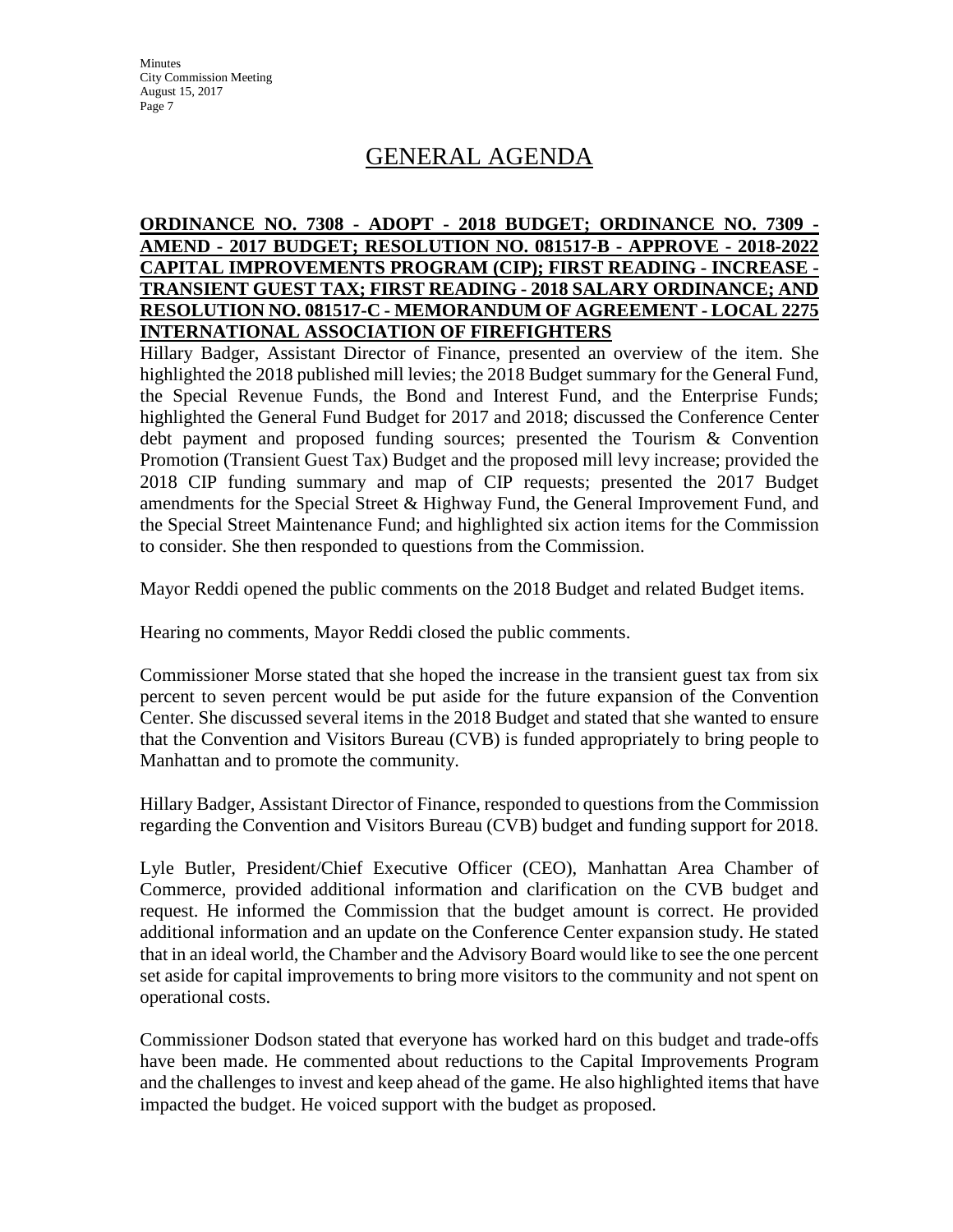# GENERAL AGENDA *(CONTINUED)*

### **ORDINANCE NO. 7308 - ADOPT - 2018 BUDGET; ORDINANCE NO. 7309 - AMEND - 2017 BUDGET; RESOLUTION NO. 081517-B - APPROVE - 2018-2022 CAPITAL IMPROVEMENTS PROGRAM (CIP); FIRST READING - INCREASE - TRANSIENT GUEST TAX; FIRST READING - 2018 SALARY ORDINANCE; AND RESOLUTION NO. 081517-C - MEMORANDUM OF AGREEMENT - LOCAL 2275 INTERNATIONAL ASSOCIATION OF FIREFIGHTERS** *(CONTINUED)*

Commissioner McCulloh also voiced concern with reductions to the Capital Improvements Program and provided clarification on revenue sources received for projects that do not increase the mill levy. She stated that she was ready to approve the proposed budget.

Commissioner Butler stated that the additional use of the Economic Development Fund for debt payment on the Conference Center is appropriate because the Conference Center is an economic development project. He said that he did not want to see funds from property taxes used to fund the Conference Center. He also stated that he could not support the additional funding increase requested by the Flint Hills Area Transportation Agency (aTa) for its fixed-route bus service. He said the City could have reached a flat mill levy increase by not using the Bond and Interest Fund for the Conference Center debt payments and by not funding the additional request from aTa. He stated that he could not support the entire budget because of these two items.

Mayor Reddi voiced her support for the proposed 0.350 mill levy increase and highlighted the reductions that were made from the initial budget. She discussed the mandates the City has responded to, the associated expenses for additional security, and the importance to provide funding for the Flint Hills Area Transportation Agency (aTa) multi-route public transportation. She stated that she was comfortable supporting the six action items as proposed and stated the items removed from the budget will come up again in the future.

Commissioner McCulloh stated this is her  $17<sup>th</sup>$  budget and her last. She commented that she is very supportive of growth, but growth brings more expenses and difficult to know what the happy medium is to make the budget work.

Commissioner Butler stated that people riding the Flint Hills Area Transportation Agency (aTa) should pay for the expanded bus service and the service should not be subsidized. He reiterated his concern that the Conference Center debt should not be funded by property taxes, but by economic development funds. He voiced support to reduce the proposed budget further by reducing the use of property tax funded items.

After further discussion and additional comments from the Commission, the Commission desired to have six separate motions made for each respective item.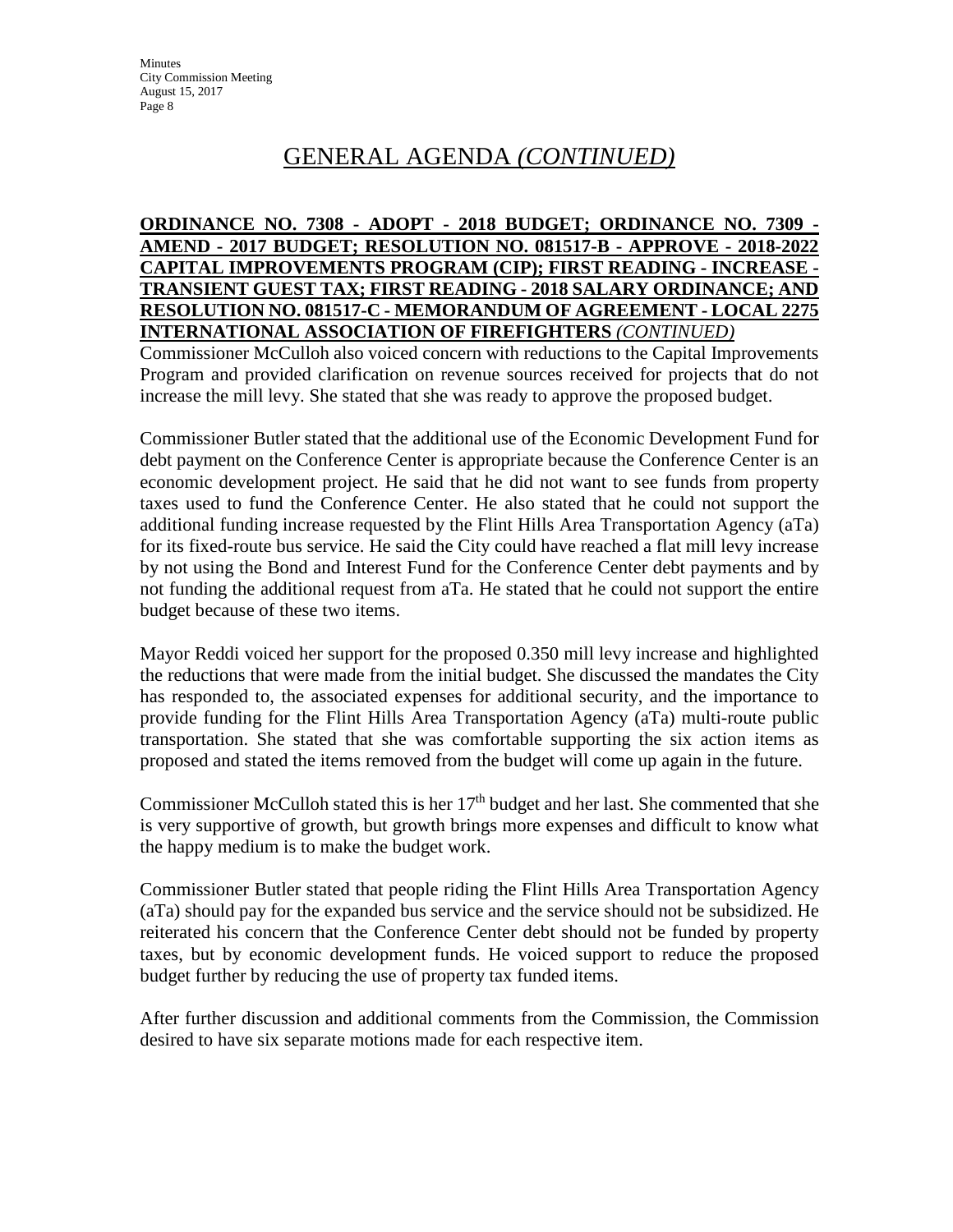## GENERAL AGENDA *(CONTINUED)*

**ORDINANCE NO. 7308 - ADOPT - 2018 BUDGET; ORDINANCE NO. 7309 - AMEND - 2017 BUDGET; RESOLUTION NO. 081517-B - APPROVE - 2018-2022 CAPITAL IMPROVEMENTS PROGRAM (CIP); FIRST READING - INCREASE - TRANSIENT GUEST TAX; FIRST READING - 2018 SALARY ORDINANCE; AND RESOLUTION NO. 081517-C - MEMORANDUM OF AGREEMENT - LOCAL 2275 INTERNATIONAL ASSOCIATION OF FIREFIGHTERS** *(CONTINUED)*

### *ORDINANCE NO. 7308 - ADOPT - 2018 BUDGET*

Commissioner McCulloh moved to approve Ordinance No. 7308 adopting the 2018 City Budget. Commissioner Dodson second the motion. On a roll call vote, motion carried 3-2, with Commissioners Morse and Butler voting against the motion.

### *ORDINANCE NO. 7309 - AMEND - 2017 BUDGET*

Commissioner McCulloh moved to approve Ordinance No. 7309 amending the 2017 Budget for the Special Street and Highway, the General Improvement, and the Special Street Maintenance Funds. Commissioner Dodson second the motion. On a roll call vote, motion carried 5-0.

## *RESOLUTION NO. 081517-B - APPROVE - 2018-2022 CAPITAL IMPROVEMENTS PROGRAM*

Commissioner McCulloh moved to approve Resolution No. 081517-B approving the 2018-2022 Capital Improvement Program. Commissioner Dodson second the motion. On a roll call vote, motion carried 4-1, with Commissioner Morse voting against the motion.

## *FIRST READING – INCREASE – TRANSIENT GUEST TAX*

After discussion, Commissioner McCulloh moved to approve first reading of an ordinance amending the transient guest tax. Commissioner Dodson second the motion. On a roll call vote, motion carried 4-1, with Commissioner Morse voting against the motion.

## *FIRST READING – 2018 SALARY ORDINANCE*

After discussion, Commissioner McCulloh moved to approve first reading of the Salary Ordinance establishing a new range of salaries for 2018 for City employees. Commissioner Dodson seconded the motion. On a roll call vote, motion carried 5- 0.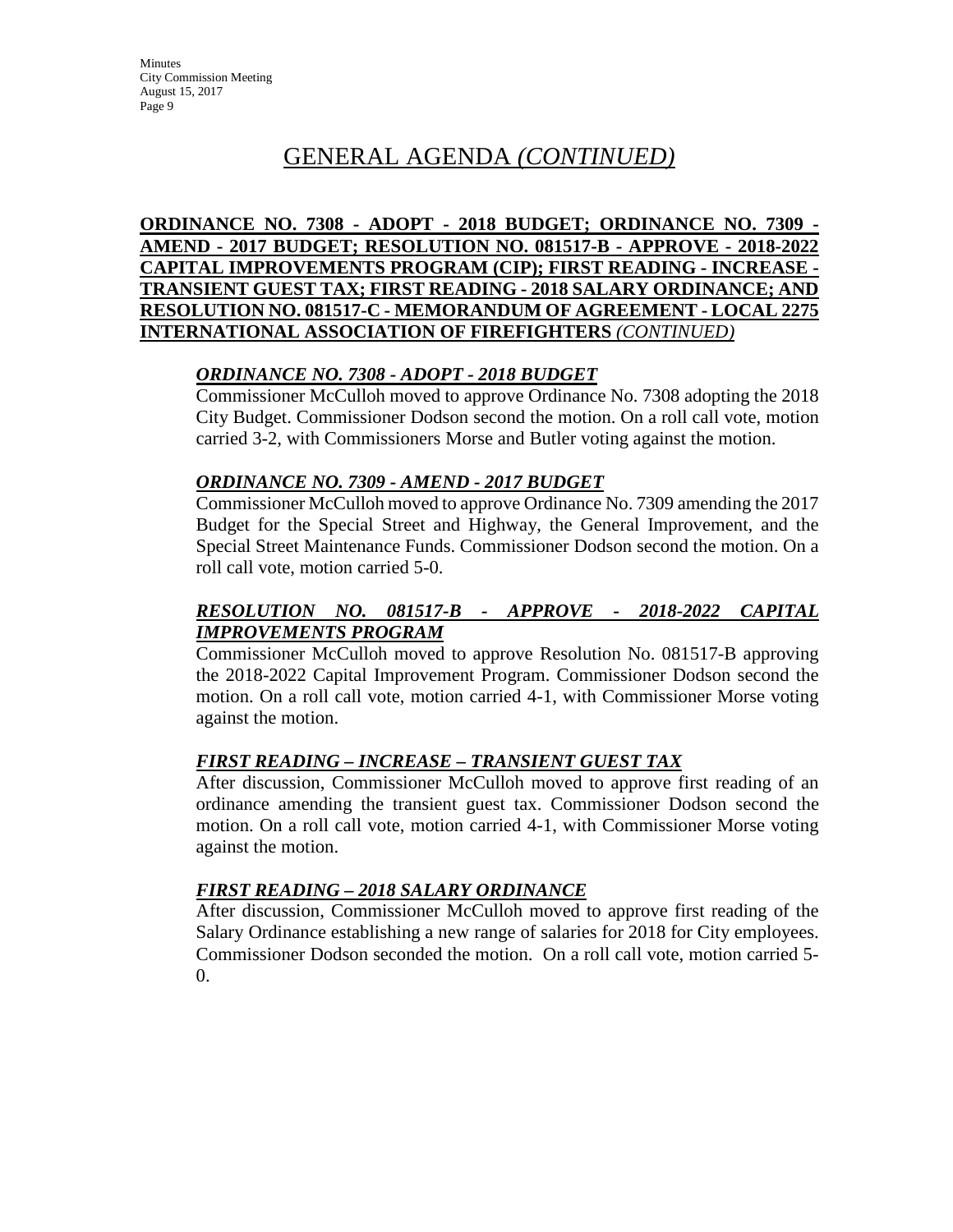## GENERAL AGENDA *(CONTINUED)*

**ORDINANCE NO. 7308 - ADOPT - 2018 BUDGET; ORDINANCE NO. 7309 - AMEND - 2017 BUDGET; RESOLUTION NO. 081517-B - APPROVE - 2018-2022 CAPITAL IMPROVEMENTS PROGRAM (CIP); FIRST READING - INCREASE - TRANSIENT GUEST TAX; FIRST READING - 2018 SALARY ORDINANCE; AND RESOLUTION NO. 081517-C - MEMORANDUM OF AGREEMENT - LOCAL 2275 INTERNATIONAL ASSOCIATION OF FIREFIGHTERS** *(CONTINUED)*

## *RESOLUTION NO. 081517-C – MEMORANDUM OF AGREEMENT – LOCAL 2275 INTERNATIONAL ASSOCIATION OF FIREFIGHTERS*

Commissioner McCulloh moved to approve Resolution No. 081517-C adopting changes to the Memorandum of Agreement with Local 2275 of the International Association of Firefighters for January 1, 2018, through December 31, 2020. Commissioner Dodson seconded the motion. On a roll call vote, motion carried 5- 0.

Ron Fehr, City Manager, thanked the City Commission, the City Finance Department and the Department Heads for their work on the budget and related items.

## **RECOVERABLE GRANT - REPAIR SEWER AND REPLACEMENT OF WINDOWS - MANHATTAN HOUSING AUTHORITY APARTMENT TOWERS**

Jason Hilgers, Deputy City Manager, presented an overview of the item. He highlighted components in the draft Recoverable Advance Agreement, discussed the process and timeline to make the improvements, and highlighted the possible motion. He then responded to questions from the Commission regarding the sprinkler improvements and the request received from the Manhattan Housing Authority.

JoAnn Sutton, Executive Director, Manhattan Housing Authority, thanked the City Commission for considering their request and addressing the immediate concerns with the sewer and the windows. She stated the preliminary numbers are coming in quite high for the sprinkler system, but informed the Commission that there still is not enough information and additional research is needed before a good plan can be made for the water sprinklers.

Commissioner Dodson provided additional information on the financing and terms of the proposed Agreement. He stated after examination of the facility, there could be savings achieved in other aspects of the project, including the sewer and windows, in order to install the sprinkler system before reopening the facility. He stated that there is concern with the people living in the building that may not be as mobile as others, that need additional time in the event of a fire.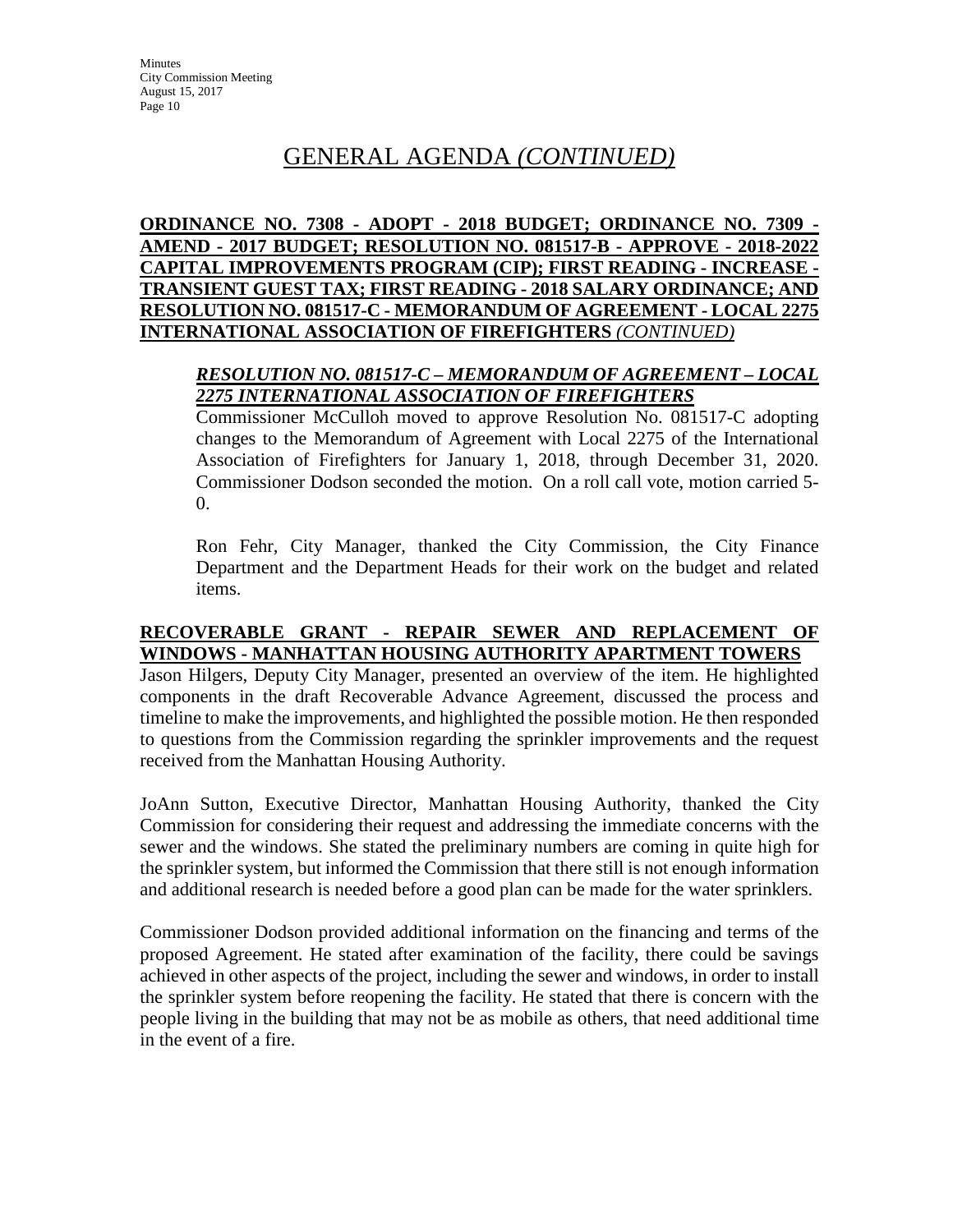## GENERAL AGENDA (*CONTINUED*)

#### **RECOVERABLE GRANT - REPAIR SEWER AND REPLACEMENT OF WINDOWS - MANHATTAN HOUSING AUTHORITY APARTMENT TOWERS** *(CONTINUED)*

Mayor Reddi said that it is important to get the sprinkler system installed at some point, if not right away, especially, for the safety of the tenants. She asked if the Housing Authority conducts fire drills, like the schools.

JoAnn Sutton, Executive Director, Manhattan Housing Authority, responded to further questions from the Commission. She provided information regarding accessibility, emergency services and response, and tenant preference to be on the lower floor levels.

Commissioner Butler concurred with Commissioner Dodson on the evaluation to address the immediate issues and if savings are achieved, to address the sprinkler system at the same time. He voiced a preference for a 20-year term and stated that he understood the need to resurrect the high-rise apartment towers.

JoAnn Sutton, Executive Director, Manhattan Housing Authority, responded to questions from the Commission about the proposed improvements and accessibility. She provided an update on additional costs associated with a sprinkler system.

Commissioner McCulloh stated that the Manhattan Housing Authority has a maintenance budget to some degree and has not addressed the issue to fix the building over the years. She voiced her displeasure in having limited options. She stated that the building should be sprinkled, especially with the elderly and the difficulty in using the stairs when the elevator is not working in the event of a fire. She suggested that it might be time to re-evaluate the relationship and oversight between the City and the Manhattan Housing Authority.

Commissioner Morse stated that she would support the proposal for the windows and sewer as well as voiced support for the sprinklers in the future. She mentioned her commitment to affordable housing and need to get these units back to an active status.

Joann Sutton, Executive Director, Manhattan Housing Authority, provided additional information on the proposed windows and sewer improvements needed. She thanked the Commission for their comments and those that took the tour of the Housing Authority facility. She stated that the Housing Authority has a professional staff and will work through and address these issues and continue to work with City staff.

Mayor Reddi opened the public comments.

Hearing no comments, Mayor Reddi closed the public comments.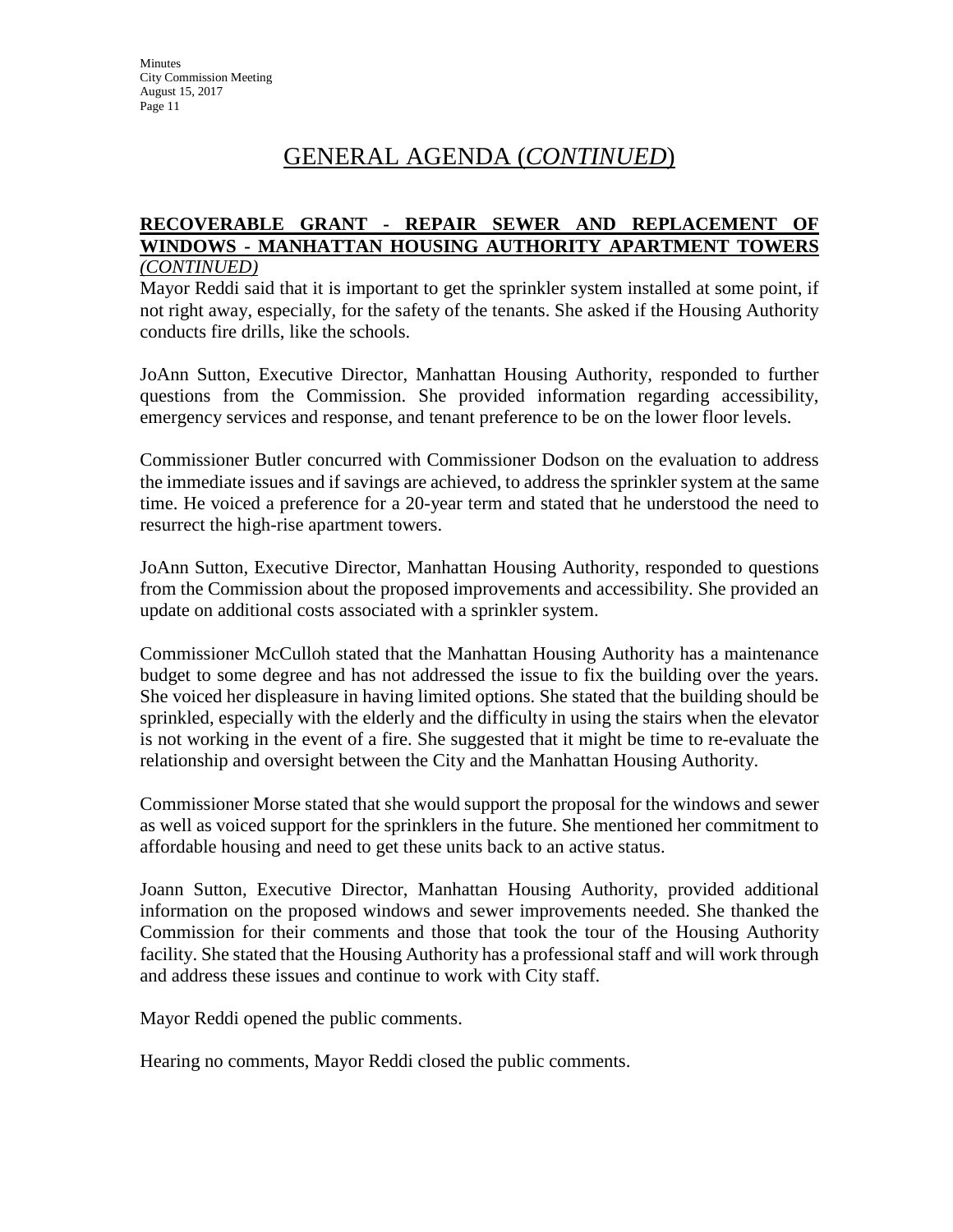## **GENERAL AGENDA (CONTINUED)**

#### RECOVERABLE GRANT - REPAIR SEWER AND REPLACEMENT OF WINDOWS - MANHATTAN HOUSING AUTHORITY APARTMENT TOWERS (CONTINUED)

Mayor Reddi stated that we have to do this and said there is a tremendous need for affordable housing in the community. She stated the sprinkler system needs a closer look and did not want to put it off if it needs to be done now.

Jason Hilgers, Deputy City Manager, responded to additional questions from the Commission regarding the City's relationship with the Manhattan Housing Authority, project oversight, and disbursements as highlighted in the draft Agreement. He informed the Commission that if there were adjustments to the scope for the sewer and windows that are beyond the original scope and fee, the item would come back to the Commission for approval.

Scott French, Director of Fire Services, responded to questions from the Commission regarding a fire response and rescue in a high-rise building. He highlighted the advantages of a sprinkler system in the facility and for the safety of the tenants and the firefighters.

After additional comments from the Commission, Commissioner Morse moved to authorize City Administration to finalize and the Mayor and City Clerk to execute a recoverable grant for \$1,000,000.00 with the Manhattan Housing Authority to repair the sewer and replace windows at the Apartment Towers in the 400 block of Leavenworth Street. Commissioner Dodson seconded the motion. On a roll call vote, motion carried 5-0.

#### **ADJOURNMENT**

At 8:40 p.m., the Commission adjourned.

es, MMC, City Clerk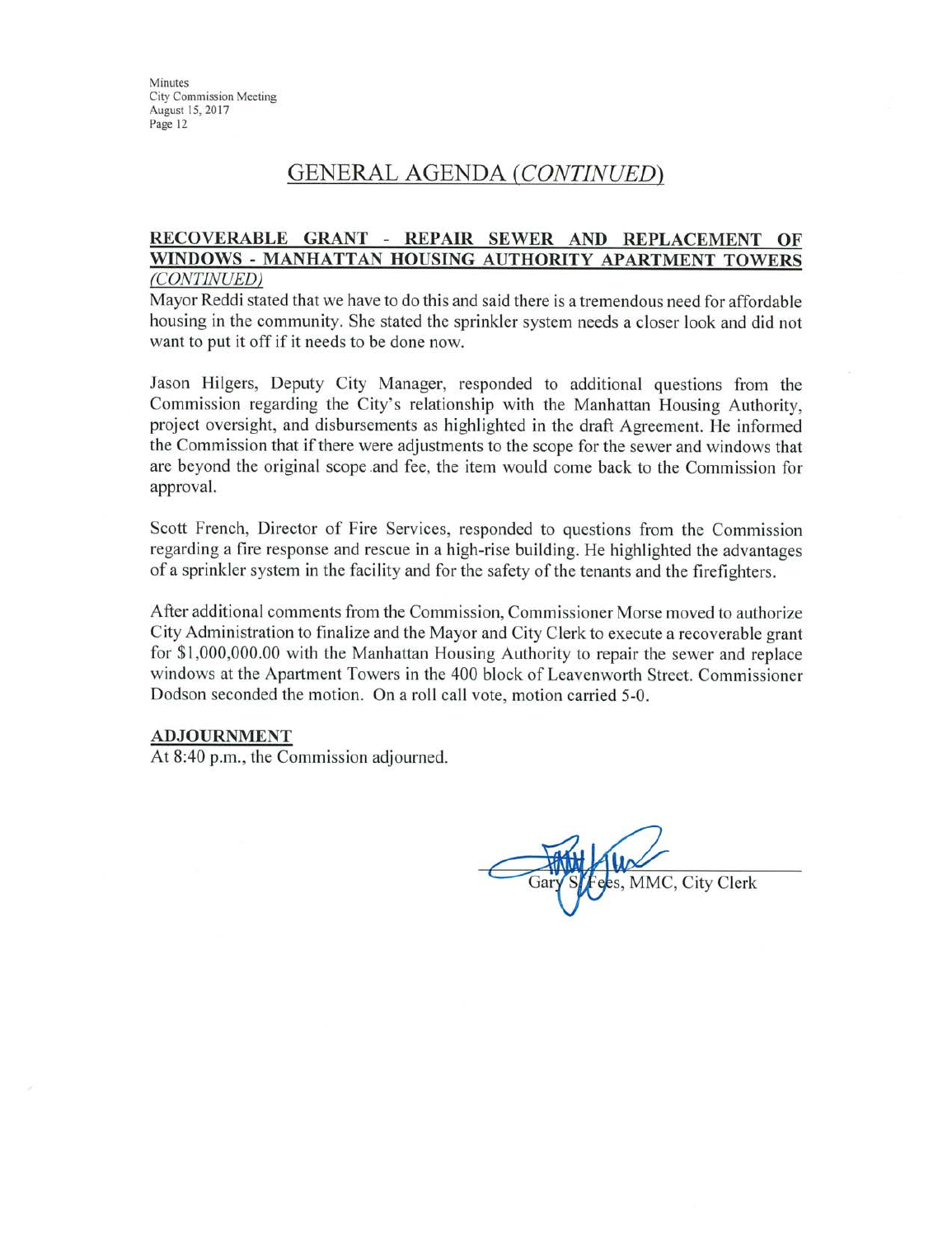*Attachment No. 1* 



August 11, 2017

#### Letter of Recognition and Appreciation USHA REDDI

It is my pleasure as Mayor of Junction City to recognize and show appreciation to Usha Reddi as she completes her present term as Mayor of Manhattan, Kansas.

During the time we have both served as mayors of neighboring communities we have not only grown together as friends, but we have shown a partnership that has spread on to the cities we have the privilege to serve.

The collaboration we have had with Fort Riley emphasizes the efforts both cities, along with the entire Flint Hills region, to embrace Fort Riley and the First Infantry as the "shining star" of the United States Army.

Partnerships between our two cities are not only beneficial for both cities but for the entire region as we establish this area for future growth and economic vitality.

As Mayor Reddi ends her present term as Mayor I know she will continue to serve the City of Manhattan on the City Commission and her efforts and energy will continue to benefit the City of Manhattan and the cooperation between our two wonderful cities.

Sincerely,

Phyllis Fitzgerald Mayor Junetian City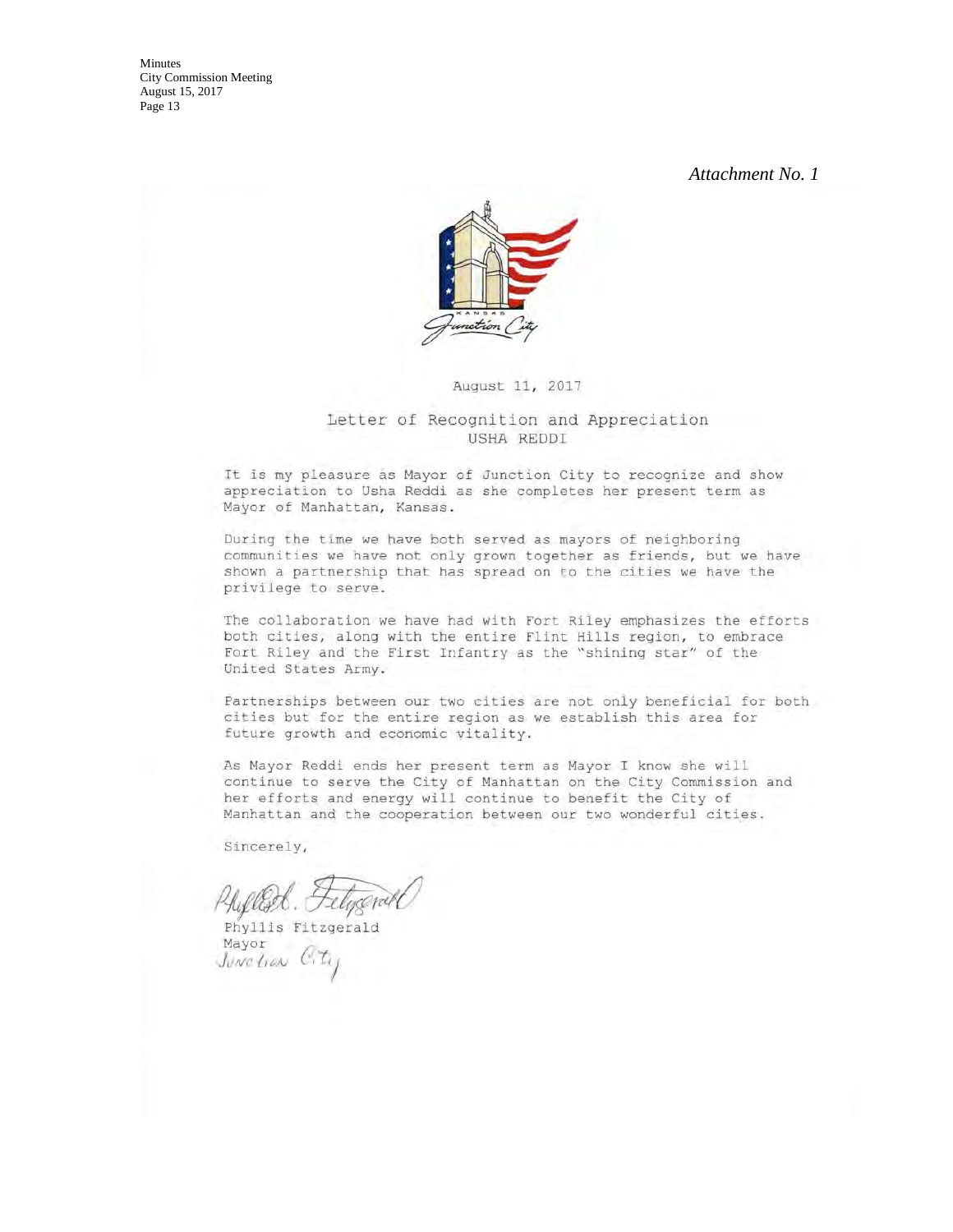*Attachment No. 2* 

#### **REVISED STAFF REPORT**

*The Staff Report has been revised to reflect the withdrawal of the request to rezoned 2408 Buena Vista Drive, following the Manhattan Urban Area Planning Board's recommendation to deny the request for this property. The revised Staff Report is only for the rezoning request for the portion of the Manhattan Medical Center.*

**ON AN APPLICATION TO REZONE PROPERTY** A 0.88 acre tract within the Manhattan Medical Center

**FROM:** PUD, Manhattan Medical Center Commercial Planned Unit Development

**TO:** C-1, Restricted Business District

**APPLICANT:** WDM Architects, P.A., Les Mock

**ADDRESS:** 105 N. Washington Wichita, KS 67202

**OWNERS:** Manhattan Medical Center, Bob Dieball

**ADDRESS:** 1133 College Avenue, Manhattan, KS 66502

**LOCATION:** A sixty-three (63) foot wide portion in the center of the Manhattan Medical Center PUD.

**AREA:** 0.88 acres

**DATE OF PUBLIC NOTICE PUBLICATION:** May 15, 2017

## **DATE OF PUBLIC HEARING: PLANNING BOARD:** July 17, 2017 **CITY COMMISSION:** August 1, 2017

**EXISTING USE:** The part of the Manhattan Medical Center to be rezoned is a portion of the off-street parking lot and accompanying landscaped island that is shared by the medical complex.

The rezoning request is to accommodate a proposed building expansion of Building E in the medical center. No specific plans for the building or this area of the center has been proposed yet.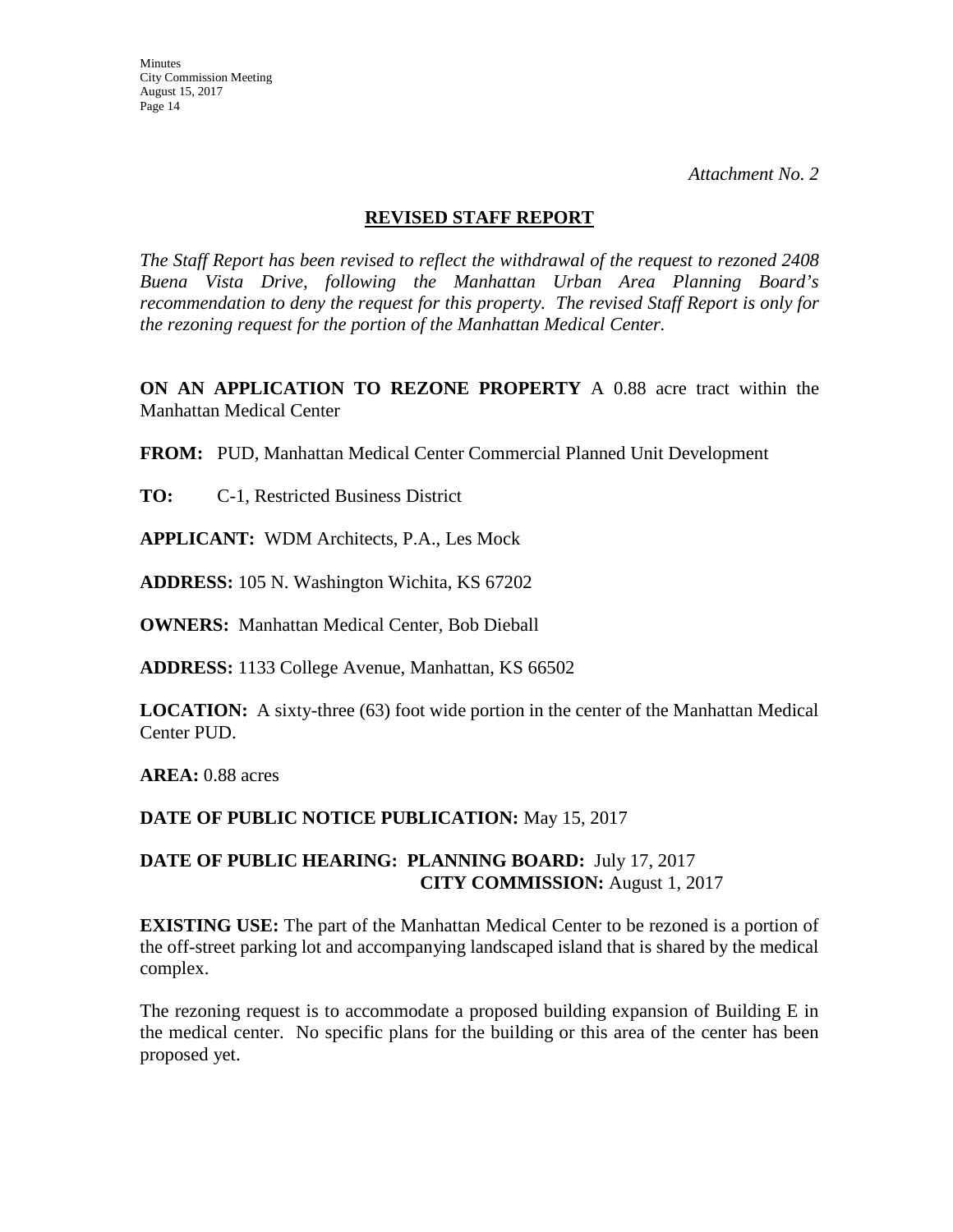*Attachment No. 2* 

The applicant will need to submit a replat of Lot 1, Manhattan Medical Center, Unit II and Lots 1 and 3, Manhattan Medical Center PUD, Phase I to reflect the changed zoning districts. A replat was originally proposed with the request to rezone the Manhattan Medical Center site and the property at 2408 Buena Vista Drive. This plat is no longer applicable because of the applicant's withdrawal of the rezoning request for the residential lot on Buena Vista.

**PHYSICAL AND ENVIRONMENTAL CHARACTERISTICS:** The portion of the Manhattan Medical Center PUD to be rezoned is a mix of paved parking lot and a relatively large landscape island associated with the parking lot.

The sites generally direct stormwater runoff to the south towards Anderson Avenue through a natural wooded ravine on the southern portion of the site.

## **SURROUNDING LAND USE AND ZONING:**

- **(1) NORTH:** An approximate 70 foot wide collector street right-of-way (Claflin Road), commercial office, Kansas State University Forestry property, and multi-family residential units; C-1, U and PUD Districts.
- **(2) SOUTH:** An approximate 60 foot wide local, residential street right-of-way (Buena Vista Drive), single-family dwelling units; R District.
- **(3) EAST:** Medical office complex set out in individual buildings in a campus setting; C-1 and PUD Districts.
- **(4) WEST:** Single-Family residential dwelling units and religious center/church; R District.

**GENERAL NEIGHBORHOOD CHARACTER:** The neighborhood is characterized by a mixture of low density, single-family and high density, multi-family residential uses, a mosque and church, commercial and medical offices and university uses. The high density residential uses are to the northwest in a residential PUD consisting of apartments that was approved in May, 1990. The low density, single-family dwellings are concentrated to the south and southwest of the subject area. These dwellings are a mixture of single-story and two-story homes built in the 1960's. The commercial office uses in the neighborhood include the Manhattan Medical Center complex to the east and a real estate office to the north. The Kansas Forest Service is located to the north of the subject area. The existing uses within the rezoning site and surrounding neighborhood have been present for many years.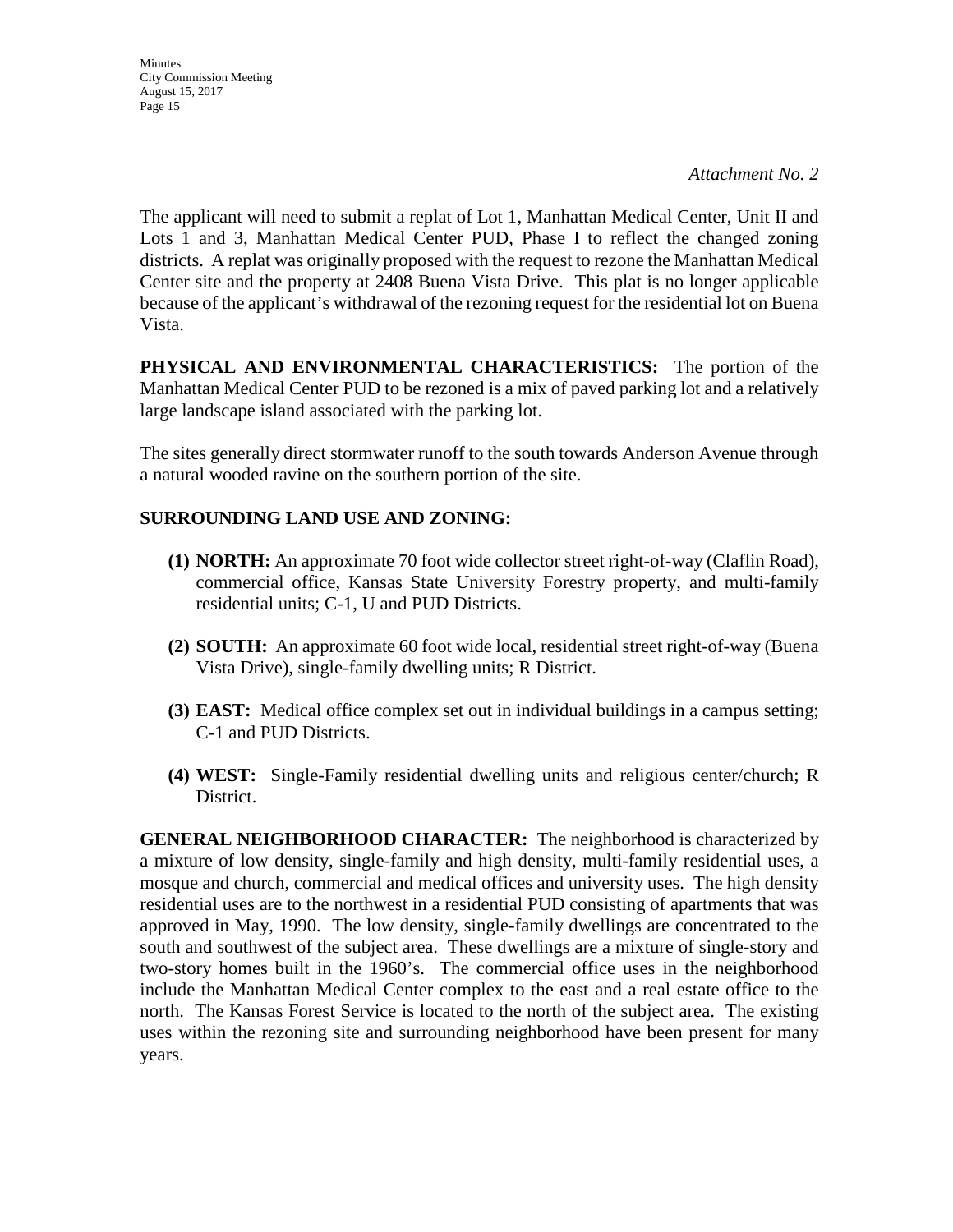*Attachment No. 2* 

**SUITABILITY OF SITE FOR USES UNDER CURRENT ZONING:** The portion of the Manhattan Medical Center PUD provides for off-street parking for the entire complex. This is suitable for the approved PUD. The Manhattan Medical Center Commercial PUD is being amended to address changes in the PUD boundary associated with the rezoning and platting requests.

**COMPATIBILITY OF PROPOSED DISTRICT WITH NEARBY PROPERTIES AND EXTENT TO WHICH IT MAY HAVE DETRIMENTAL AFFECTS:** The C-1, Restricted Commercial District is intended to be compatible with adjacent residential districts. Any increase in traffic, light and noise created by the proposed rezoning would be limited to Manhattan Medical Center site and would be consistent with the character of the Claflin Road corridor.

The applicant held a neighborhood meeting on May 15, 2017. Questions raised at the neighborhood meeting revolved around the proposed rezoning request of 2408 Buena Vista Drive, which included restricting both vehicle and pedestrian access to Buena Vista, screening of the parking lot for the neighborhood and lighting of the off-street parking lot. The complete meeting summary is attached.

**CONFORMANCE WITH COMPREHENSIVE PLAN:** The portion of the Manhattan Medical Center PUD proposed to be rezoned to C-1 is designated as Office Research Park (OR) on the Future Land Use Map for the Northwest Planning Area. This designation also is aligns with the proposed C-1 District rezoning. The OR category policies include the following:

## *OR-1: Characteristics*

*The Office/Research designation is intended to provide concentrated areas of high quality employment facilities, such as corporate office headquarters, research and development facilities, educational facilities, or supporting services in a planned setting. Ancillary commercial services and medium to high density residential may be incorporated in appropriate settings. Office/Research developments may be*  incorporated into a master planned neighborhood, as part of the KSU Campus, or *located in close proximity to residential areas. Activities within an employment area typically take place indoors, and outdoor storage or other more industrial types of uses are typically not permitted. Some specialized research parks may include limited prototype production, or bioscience or agricultural research, such as in the K-State Research Park. This category may also include smaller office complexes consisting of a single building or several buildings that are not located within a typical office park setting. These smaller office complexes shall meet the intent of the policies within this*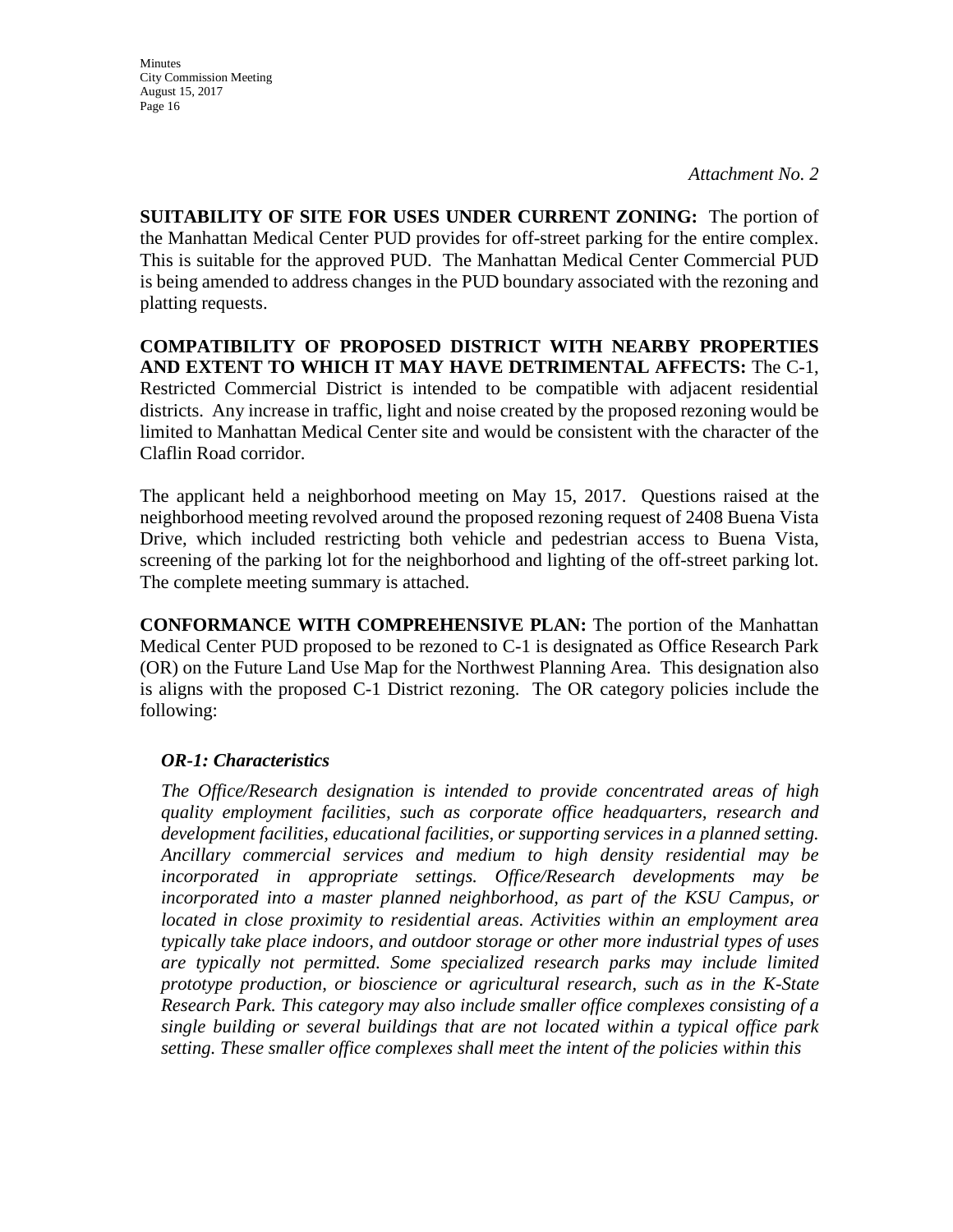**Minutes** City Commission Meeting August 15, 2017 Page 17

> *section, to the extent that they apply. The Poyntz Avenue Corridor, located between 17th Street and Juliette Avenue, is another designated office district with some unique characteristics and issues that are addressed more specifically in the adopted Poyntz Avenue Corridor District Plan.*

### *OR-2: Location*

*Office/Research facilities should have direct access to existing or planned arterial and collector streets and should not rely on local or residential streets for access. Multimodal access should be considered in the location of employment areas.* 

#### *OR-3: Site Layout and Design*

*Integrate Office/Research developments into the surrounding context, whether multiple buildings as part of a planned campus, or stand-alone buildings integrated as part of the urban or suburban fabric.* 

#### *OR-4: Unified Character*

*Encourage a unified character for larger Office/Research developments achieved through the use of similar or complementary elements, such as materials, signage, landscaping and screening, and other site layout details.* 

#### *OR-5: Common Areas*

*Provide plazas, courtyards, patios, quads, and other common outdoor gathering spaces for employees and visitors as part of standalone Office/Research developments. Provide access to adjacent trails or parks where applicable.* 

#### *OR-6: Multimodal Connectivity*

*Ensure Office/Research development areas are served by a system of collector and local streets, as well as sidewalks and pedestrian and bicycle pathways, which provide connectivity to surrounding neighborhoods, adjacent services, and existing or planned transit.* 

*Provide clear, direct pedestrian linkages to and between building entrances, outdoor gathering spaces, parking areas, and transit stops.* 

#### *OR-7: Outdoor Storage*

*Contain the functions of Office/Research facilities within buildings to the extent feasible. Accessory outdoor storage facilities typically should be of a limited nature and completely screened.*

The proposed rezoning generally conforms to the Comprehensive Plan.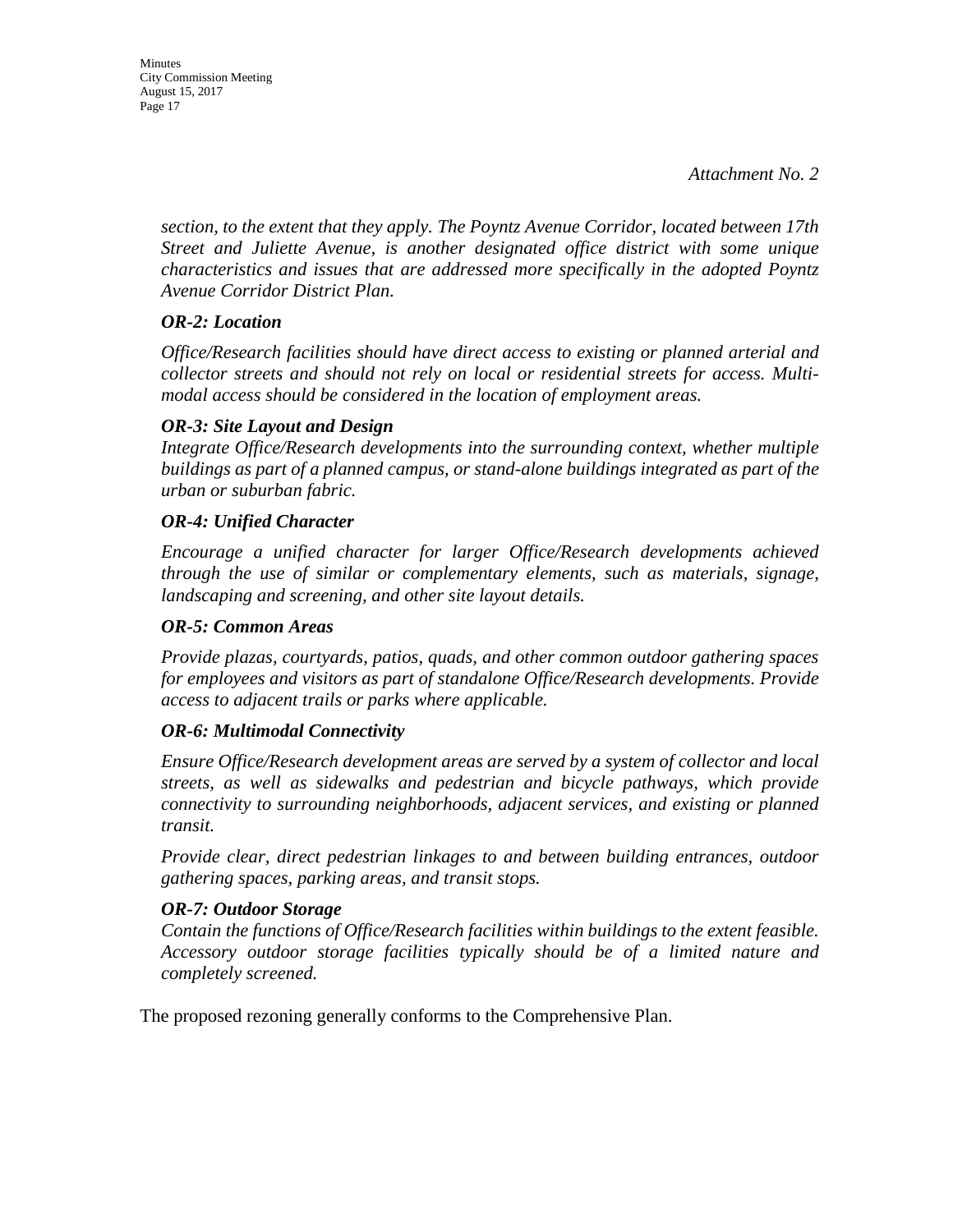#### **ZONING HISTORY AND LENGTH OF TIME VACANT AS ZONED:**

Manhattan Medical Center PUD

- October 19, 1982 City Commission approves Ordinance No. 3999 establishing the Manhattan Medical Center PUD.
- December 6, 2004 Manhattan Urban Area Planning Board recommends approval of an amendment of the PUD on a vote of 5-0.
- December 21, 2004 City Commission approves first reading of an amendment of the PUD.
- January 4, 2005 City Commission approves Ordinance No. 6451 amending the PUD to add the new physical therapy building and an addition to the maintenance shop.
- November 3, 2014 Manhattan Urban Area Planning Board recommends approval of the proposed amendment of Ordinance No. 6451 and the Preliminary Development Plan of the Manhattan Medical Center Commercial PUD, for additional directional signage, subject to the one (1) condition of approval.
- November 18, 2014 City Commission approves first reading of an ordinance approving the proposed amendment.
- December 2, 2014 City Commission approves Ordinance No. 7111 amending Ordinance No. 6451 and the Preliminary Development Plan of the Manhattan Medical Center Commercial PUD, generally located southwest of the intersection of College Avenue and Claflin Road, to allow the proposed signage, based on the findings in the Staff Report with the one condition.

Manhattan Medical Center, Unit II

- 1962 Current Medical Center campus was annexed into the City of Manhattan as an unplatted tract (Ord. No. 2258) and zoned "A" First Dwelling House District. 1969 – 1976 The entire subject area was rezoned to R, Single-Family Residential District. 1976 – Present The unplatted tract of land was rezoned to C-1, Restricted Business
- District.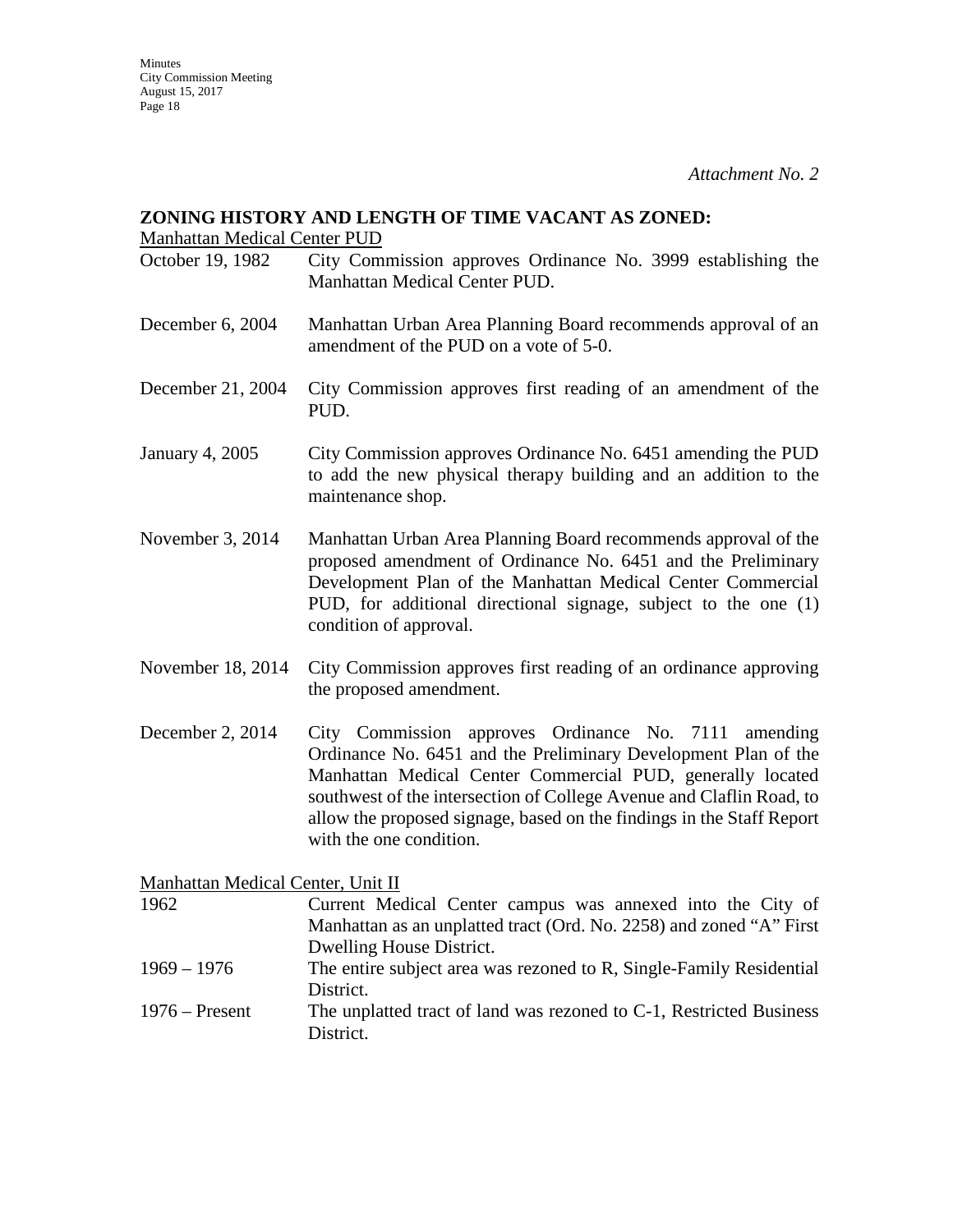| March 3, 2008  | Manhattan Urban Area Planning Board recommends approval of<br>rezoning Lots 3, 4, 9, 10 and 11, University Acres Addition and Lot<br>6, North Timberlane Addition from R, Single-Family Residential<br>District, to C-1, Restricted Business District; and approved the Final<br>Plat of Lot 1, Manhattan Medical Center Addition, Unit II,<br>conditioned on approval of the rezoning. |
|----------------|-----------------------------------------------------------------------------------------------------------------------------------------------------------------------------------------------------------------------------------------------------------------------------------------------------------------------------------------------------------------------------------------|
| March 18, 2008 | City Commission approves first reading of an ordinance rezoning<br>Lots 3, 4, 9, 10 and 11, University Acres Addition and Lot 6 to $C-1$ ,<br><b>Restricted Business District.</b>                                                                                                                                                                                                      |
| April 1, 2008  | City Commission approves Ordinance No. 6690 rezoning Lots 3, 4,<br>9, 10 and 11, University Acres Addition and Lot 6, North Timberlane<br>Addition to C-1, Restricted Business District, and accepts easements<br>and right -of-way as shown on the Final Plat of Lot 1, Manhattan<br>Medical Center Addition, Unit II.                                                                 |

**CONSISTENCY WITH INTENT AND PURPOSE OF THE ZONING ORDINANCE:** The intent and purpose of the Zoning Regulations is to protect the public health, safety, and general welfare; regulate the use of land and buildings within zoning districts to assure compatibility; and to protect property values. The C-1, Restricted Business District is designed to provide for non-retail commercial, and business and professional activities adjacent to arterial and collector streets. This district is intended to be compatible with adjacent residential districts.

The proposed rezoning is consistent with the intent and purpose of the C-1 District.

**RELATIVE GAIN TO THE PUBLIC HEALTH, SAFETY AND WELFARE THAT DENIAL OF THE REQUEST WOULD ACCOMPLISH, COMPARED WITH THE HARDSHIP IMPOSED UPON THE APPLICANT:** There appears to be no gain to the public health, safety and welfare that denial would accomplish, compared to the hardship to the applicant if the request to rezone was denied.

**ADEQUACY OF PUBLIC FACILITIES AND SERVICES:** The site can be adequately served with existing public utilities and services.

## **SUCH ADDITIONAL MATTERS AS MAY APPLY IN INDIVIDUAL CIRCUMSTANCES:** None

**STAFF COMMENTS:** City Administration recommends approval of the proposed rezoning of a 0.88 acre tract of land within the Manhattan Medical Center PUD from Commercial Planned Unit Development to C-1, Restricted Business District, based on the finding in the Staff Report.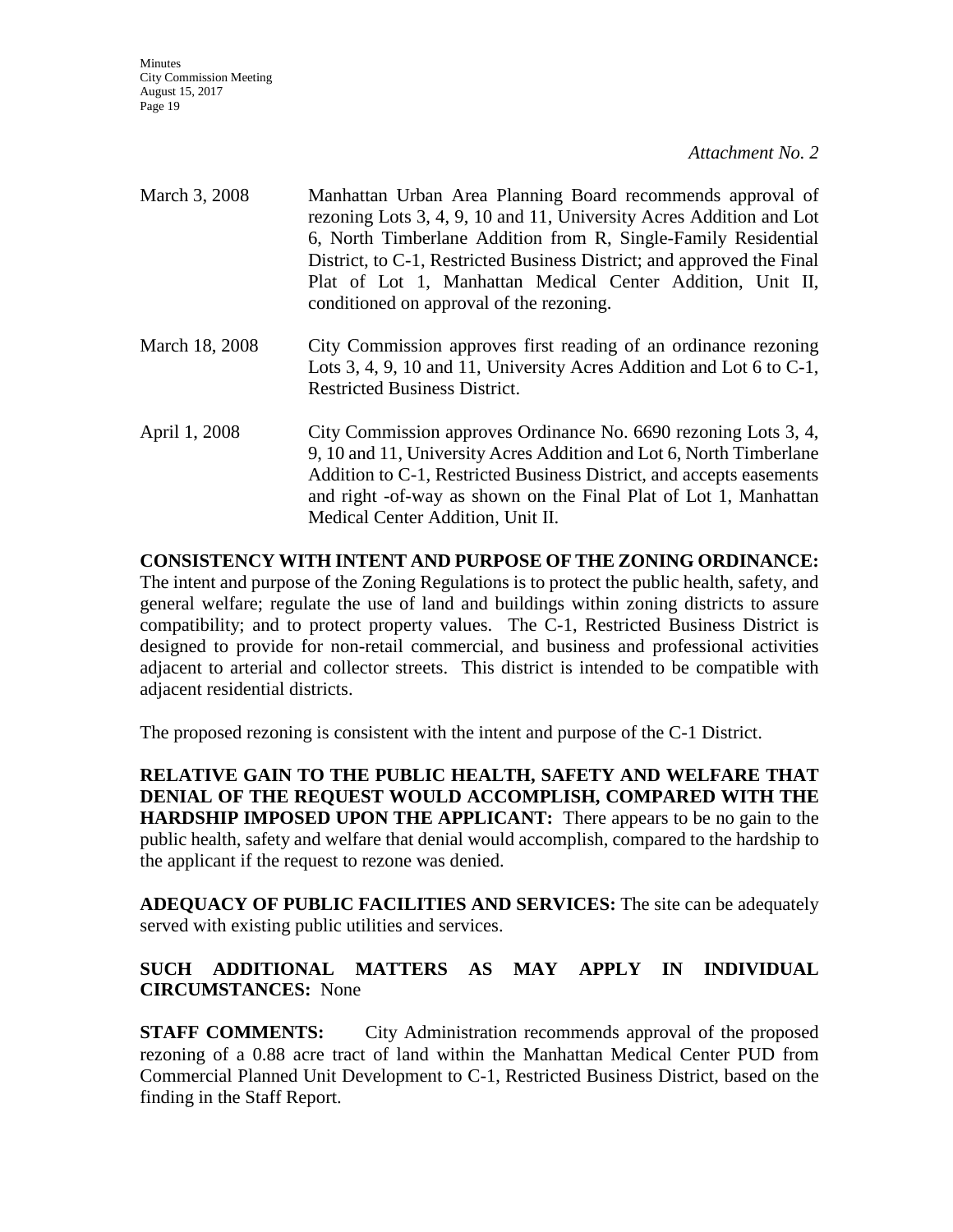## **ALTERNATIVES:**

- 1. Recommend approval of the proposed rezoning of a 0.88 acre tract of land within the Manhattan Medical Center PUD from Commercial Planned Unit Development to C-1, Restricted Business District, stating the basis for such recommendation.
- 2. Recommend denial of the proposed rezoning, stating the specific reasons for denial.
- 3. Table the proposed rezoning to a specific date, for specifically stated reasons.

## **POSSIBLE MOTION:**

The Manhattan Urban Area Planning Board recommends approval of the proposed rezoning of a 0.88 acre tract of land within the Manhattan Medical Center PUD from Commercial Planned Unit Development to C-1, Restricted Business District, based on the findings in the Staff Report.

**PREPARED BY:** Chad Bunger AICP, CFM, Assistant Director of the Community Development Department

**DATE:** Revised on July 20, 2017.

CB/vr MUAPB\_Rezone\_Manhattan Medical Center Unit 3\_C1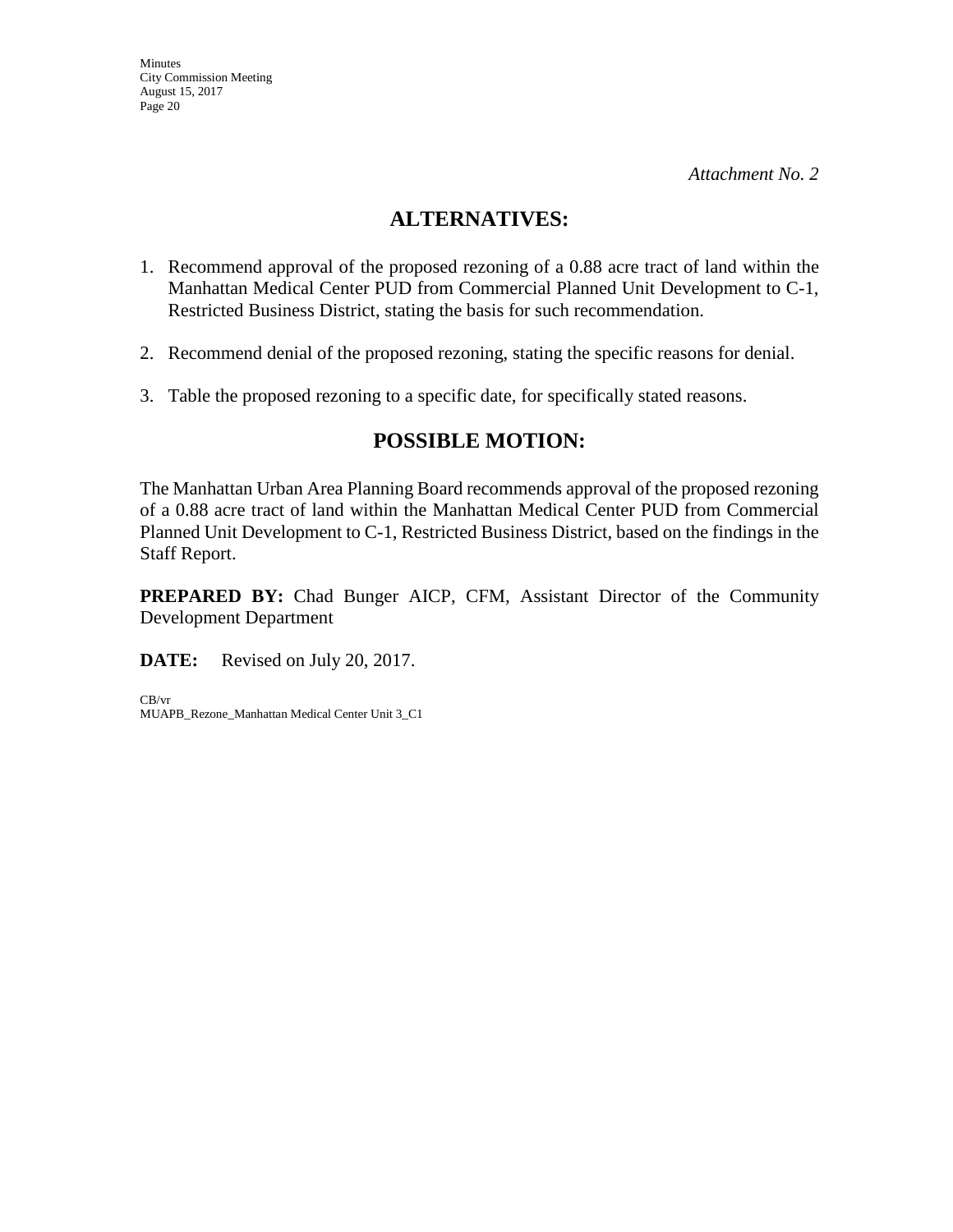#### **STAFF REPORT**

## **AN AMENDMENT OF ORDINANCE NOS. 3999, 6451 AND 7111 AND THE APPROVED FINAL DEVELOPMENT PLAN OF THE MANHATTAN MEDICAL CENTER PLANNED UNIT DEVELOPMENT.**

**REQUEST**: This is a request to amend Ordinance Nos. 3999, 6451 and 7111 and the Final Development Plan to allow for the proposed rezoning from PUD to C-1, Restricted Business District and the Final Plat of Manhattan Medical Center, Unit III. No changes to the uses, buildings or signage are proposed. Only the boundary of the PUD site is proposed.

The proposed area to be rezoned is the west sixty-three (63) feet of Lots 1 and 3, Manhattan Medical Center PUD, Phase 1. This area totals approximately 38,682 square feet (0.88 acres).

In addition, the Manhattan Medical Center has proposed to rezone the residential property at 2408 Buena Vista Drive from R, Single-Family Residential District to C-1, Restricted Business District. This is to allow for an expansion of the off-street parking area for the medical center (See Rezoning Staff Report for more information).

# **BACKGROUND**

**APPLICANT:** WDM Architects, P.A., Les Mock

**ADDRESS:** 105 N. Washington Wichita, KS 67202

**OWNERS:** Manhattan Medical Center, Bob Dieball

**ADDRESS:** 1133 College Avenue, Manhattan, KS 66502

**LOCATION:** Lots 1, 2 and 3 Final Plat Phase 1 for Manhattan Medical Center PUD

**AREA:** 364,298 square feet (8.36 acres) before the proposed Final Plat

**DATE OF PUBLIC NOTICE PUBLICATION:** May 15, 2017

**DATE OF PUBLIC HEARING: PLANNING BOARD:** July 17, 2017 **CITY COMMISSION:** August 1, 2017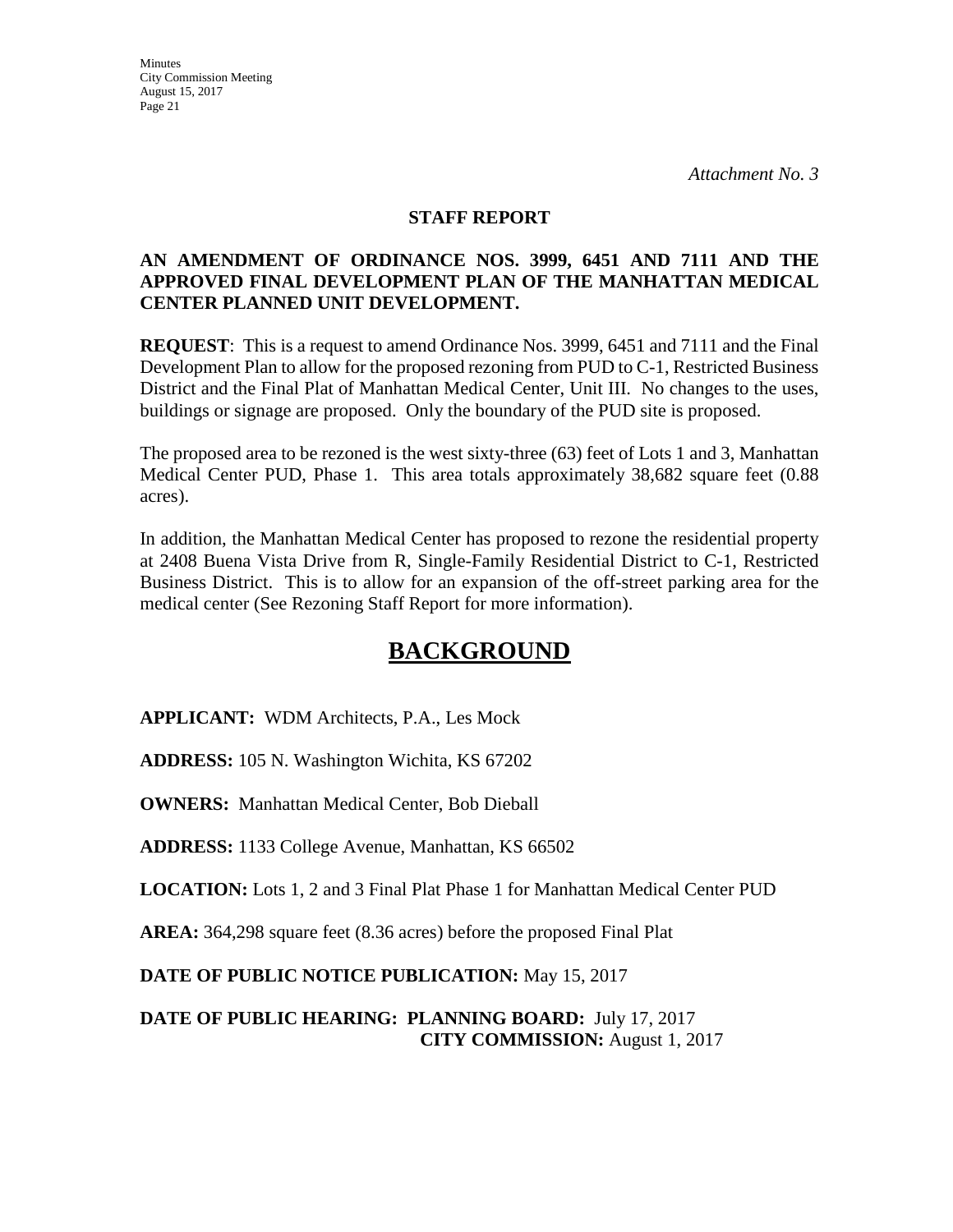## **EXISTING PUD**

#### **Ordinance No. 3999, Ordinance No. 6451 and Ordinance No. 7111, Permitted Uses and Conditions of Approval**

Ordinance No. 3999 rezoned the site from C-1, Restricted Business District to the Manhattan Medical Center PUD in August, 1982. The Ordinance references the application documents for permitted uses and development plans. The permitted uses are "medical center complex, pharmacy and optical dispensary."

Internal documents show that an amendment to Ordinance No. 3999 was initiated to allow several directional signs throughout the PUD to direct patrons to various buildings in 1984. The signs were to be approximately 4 feet tall and 4 feet wide. Eight (8) signs in total were to be installed in various locations on the site. No records of the amendment every being approved can be found. The signs have generally been installed on the site as proposed in 1984

In January, 2005, Ordinance No. 6451 was approved, amending Ordinance No. 3999 and the Final Development Plan was amended to allow for two (2) buildings on the site, a physical therapy clinic and a maintenance building expansion along with new parking lot areas and landscaping associated with the new development. The ordinance was approved with the following conditions of approval:

- 1. Construction shall be limited to the new physical therapy building and maintenance building expansion and modification to the off-street parking lot.
- 2. Landscaping and irrigation shall be provided pursuant to a Landscaping Performance Agreement between the City and the owner, which shall be entered into prior to issuance of a building permit.
- 3. All landscaping and irrigation shall be maintained in good condition.
- 4. The building exterior of the physical therapy building shall include at least fifty (50) percent brick.

On December 2, 2014, the City Commission approved Ordinance No. 7111, which amended the two (2) previous ordinances associated with the PUD to allow new, larger monument signs within the medical center. Ordinance No. 7111included the following condition:

1. Signs shall be provided as proposed in the application documents, and shall allow for exempt signage described in Article VI, Section 6-104  $(A)(1),(2),(3),(4),(5),(7)$ , and (9); and, Section 6-104 (B)(2) and B(5), of the Manhattan Zoning Regulations.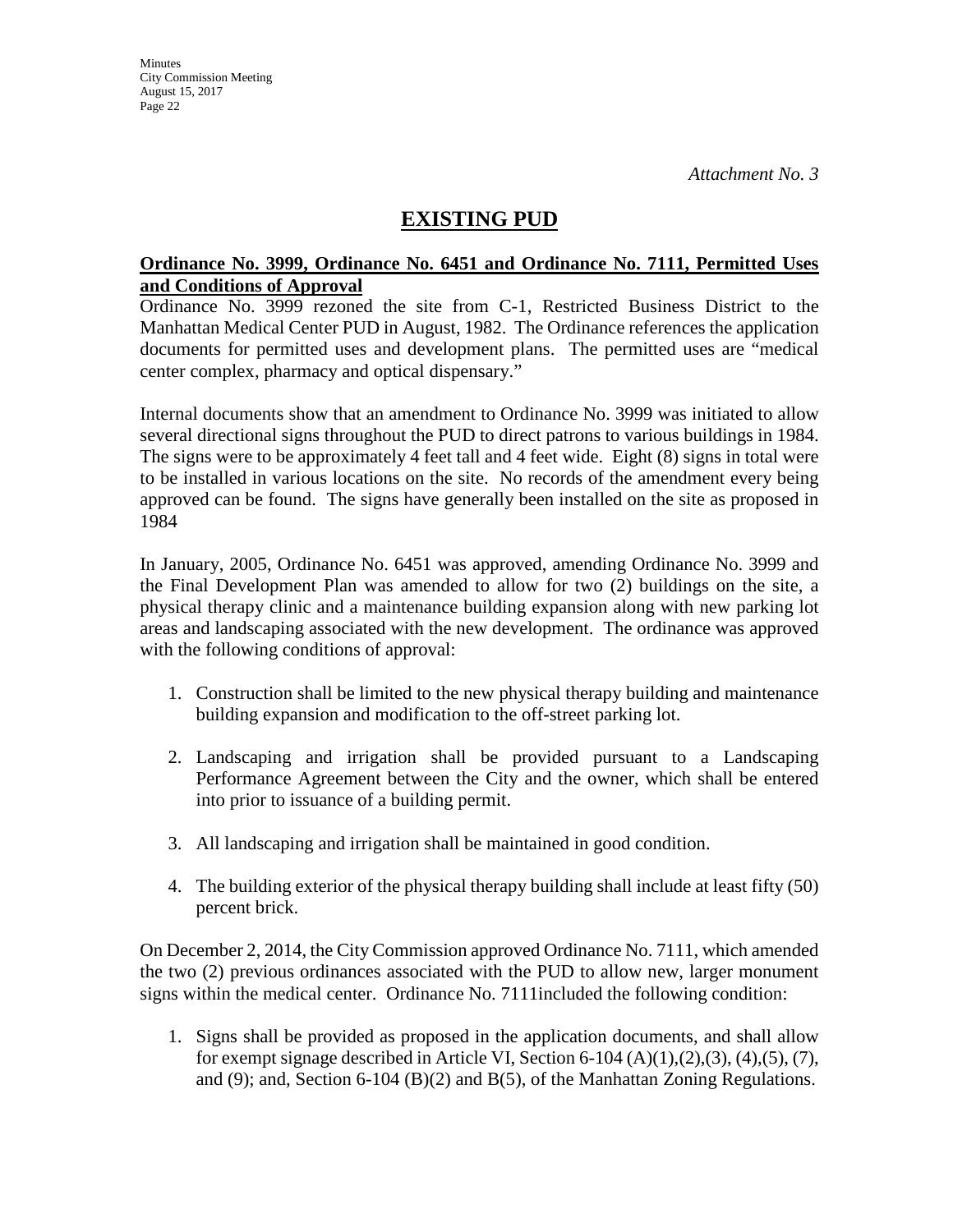## **PROPOSED AMENDMENT**

The proposed amendment is to reduce the overall area of the PUD through the proposed Final Plat of Manhattan Medical Center, Unit III and the request to rezone a 0.88 acre area from the PUD to C-1, Restricted Business District (*See Final Plat Memorandum and Rezoning Staff Report*).

The request is related to a proposed addition to Building E. The proposed addition would reach towards the east across the property line that divides the site from C-1 District to PUD. The request is to allow the addition to occur within one (1) zoning district and avoid any confusion between the PUD and the C-1 District.

No changes to the buildings associated with the PUD are proposed. The proposed rezoning, Final Plat and PUD Amendment will be in an area that consists of off-street parking and a landscape island.

# **MATTERS TO BE CONSIDERED WHEN AMENDING A PLANNED UNIT DEVELOPMENT**

### **1. WHETHER THE PROPOSED AMENDMENT IS CONSISTENT WITH THE INTENT AND PURPOSE OF THE APPROVED PUD, AND WILL PROMOTE THE EFFICIENT DEVELOPMENT AND PRESERVATION OF THE ENTIRE PUD:**

The proposed amendment is consistent with the intent and purpose of the approved PUD. The entire Manhattan Medical Center is divided into two (2) zoning districts, Commercial PUD and the C-1, Restricted Business District. The request is to increase the C-1 District portion of the medical center to allow for an addition to a building entirely in this district. No changes to the PUD's uses, existing buildings or signage are proposed. A decrease in the total parking for the PUD will occur with the changes in the lots lines. However, parking is shared amongst the entire medical center.

**2. WHETHER THE PROPOSED AMENDMENT IS MADE NECESSARY BECAUSE OF CHANGED OR CHANGING CONDITIONS IN OR AROUND THE PUD, AND THE NATURE OF SUCH CONDITIONS:** The proposed amendment is necessary because of the proposed changes in the lots size and district boundaries of the PUD. This is due to the proposed addition to Building E in the portion of the Manhattan Medical Center that is zoned C-1 District. Although no building plans have been provided, the proposed addition will most likely encroach into PUD site. The requests are in part to avoid confusion on what zoning district the building would need to comply with. Additionally, the requests are to avoid the building crossing over lot lines, which requires a number of additional building codes to be applied to the building addition.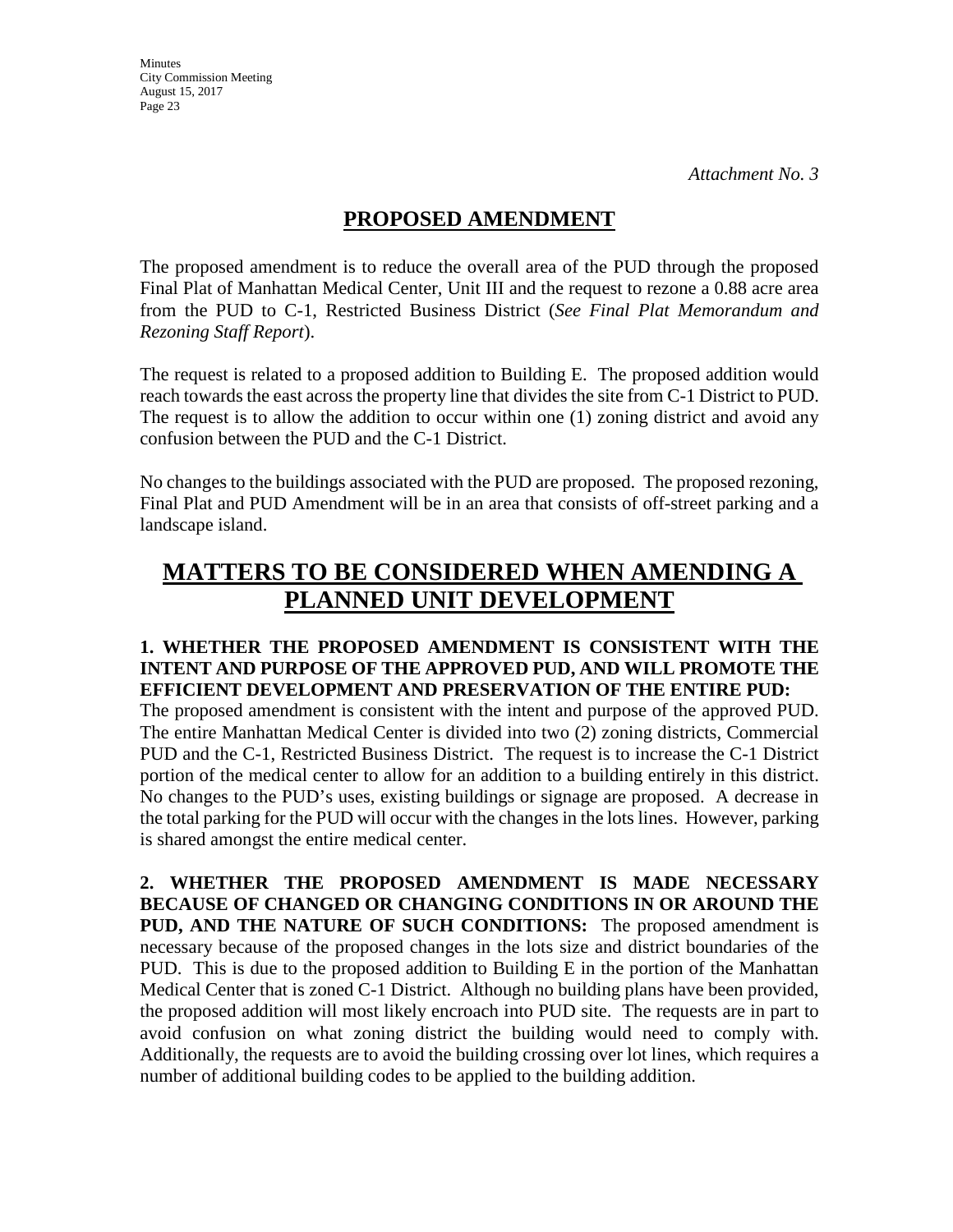**Minutes** City Commission Meeting August 15, 2017 Page 24

**3. WHETHER THE PROPOSED AMENDMENT WILL RESULT IN A RELATIVE GAIN TO THE PUBLIC HEALTH, SAFETY, CONVENIENCE OR GENERAL WELFARE, AND IS NOT GRANTED SOLELY TO CONFER A SPECIAL BENEFIT UPON ANY PERSON:** The proposed amendment will neither improve nor degrade the public health, safety and convenience to the general public. The amendment is to accommodate a rezoning and replatting request that decreases the size of the PUD district. No other substantial changes to the PUD are proposed. Parking within the PUD is anticipated to be decreased, however, the medical center shares parking across the entire development. Adequate parking is provided for the medical center.

# **ADDITIONAL MATTERS TO BE CONSIDERED WHEN AMENDING A PLANNED UNIT DEVELOPMENT**

**1. LANDSCAPING:** The site has mature landscaping throughout, including manicured lawns, trees, bushes and foundation plantings. No significant changes are proposed with this development.

**2. SCREENING:** The site currently screens itself from the adjacent residential property to the south by a tall row of bushes and shrubs. The vegetation is dense and adequately screens the adjacent property from the site. No changes to the screening are proposed.

**3. DRAINAGE:** The site generally drains to the southwest towards a large ravine that ultimately drains into Wildcat Creek. No changes are proposed to the site that would impact the drainage on the site or in the immediate area.

**4. CIRCULATION:** The circulation patterns throughout the Manhattan Medical Center and the off-street parking lots are established. It is anticipated that off-street parking within the area to be rezoned will be removed to make way for the building addition. As previously mention, the entire medical center shares off-street parking. Off-street parking and circulation is adequate for the medical center when considered in its entirety.

**5. OPEN SPACE/LANDSCAPED AND COMMON AREA:** No significant changes to the open space or commons are proposed.

**6. CHARACTER OF THE NEIGHBORHOOD:** The character of the surrounding neighborhood is a mix of residential uses to the south, east and west and multiple-family residential and offices to the north. A portion of the Manhattan Medical Center is located to the west in the C-1 District.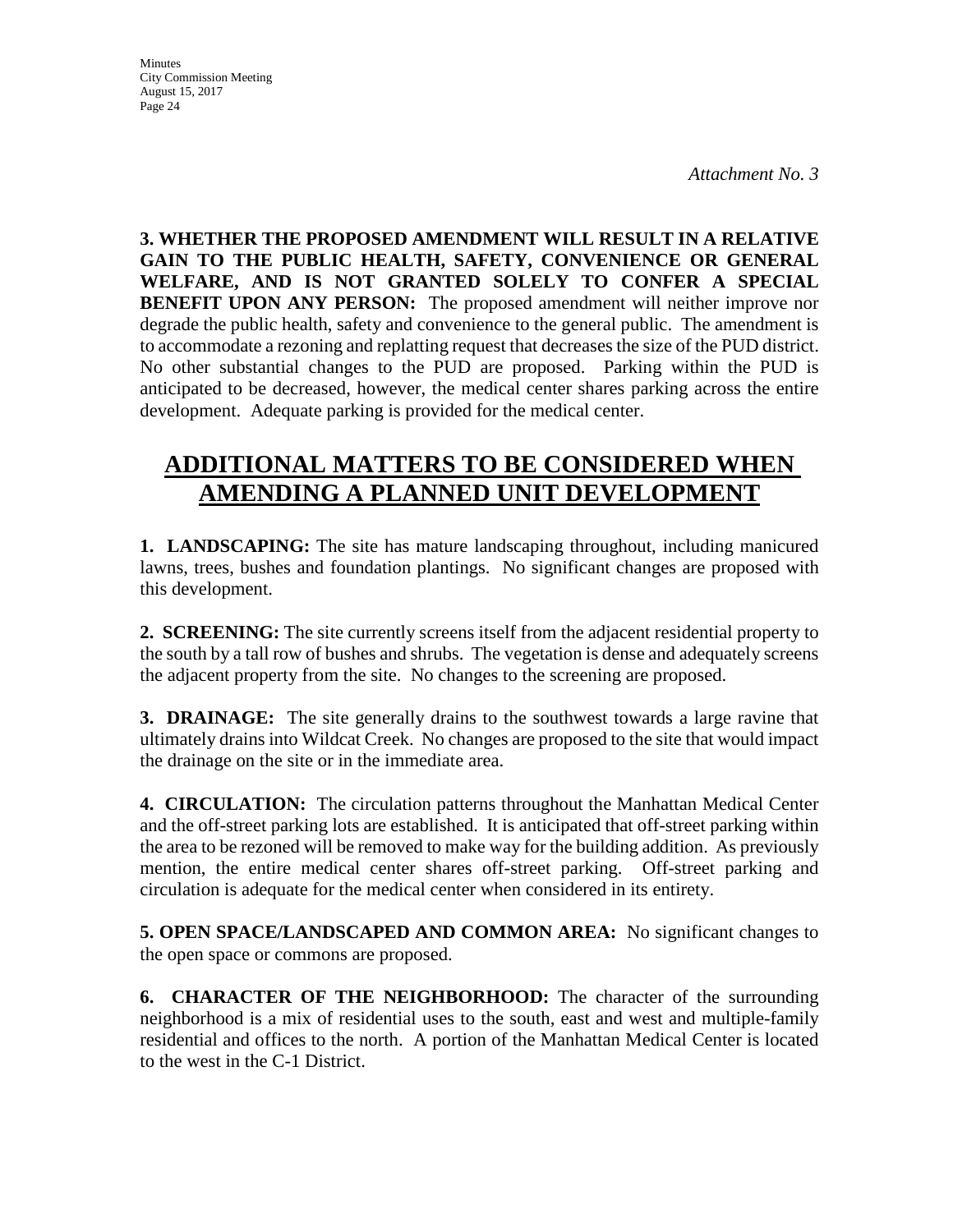**Minutes** City Commission Meeting August 15, 2017 Page 25

Single-family homes, some of which are rental units, are located to the east, south and west. The Trinity United Presbyterian Church is located to the east. To the north are several multiple-family apartment complexes, a bank with drive-thru, the Kansas Forestry Department and a professional office building.

## **MATTERS TO BE CONSIDERED WHEN REZONING**

**1. EXISTING USE:** Manhattan Medical Center, including a variety of doctor offices, health professional offices and support services.

**2. PHYSICAL AND ENVIRONMENTAL CHARACTERISTICS:** The site generally slopes from the north to the southwest towards a steep ravine that ultimately ends near Anderson Avenue. The steep ravine, which is heavily wooded, drains the site and adjacent properties to Wildcat Creek. The site is generally built out with structures, parking lots and mature landscaping. No significant changes are proposed with the proposed amendment.

## **3. SURROUNDING LAND USE AND ZONING:**

- **(a.) NORTH:** Multiple-family apartment complexes, bank with drive-thru, Kansas State Forestry Department; Southwind Capital PUD, Chase Manhattan PUD, University District
- **(b.) SOUTH:** Single-family homes; R, Single-Family Residential District.
- **(c.) EAST:** Single-family homes and a church; R, District and Hummel Estates PUD
- **(d.) WEST:** Manhattan Medical Center Complex, single-family homes; C-1, Restricted Business District and R District.

## **4. GENERAL NEIGHBORHOOD CHARACTER:** See above under **6, CHARACTER OF THE NEIGHBORHOOD.**

**5. SUITABILITY OF SITE FOR USES UNDER CURRENT ZONING:** The site is currently zoned PUD for the Manhattan Medical Center. No changes to the permitted uses are proposed. The need for the PUD amendment is due to the proposed change in lot dimensions and boundary of the PUD District. The existing use and site improvements comply with the PUD.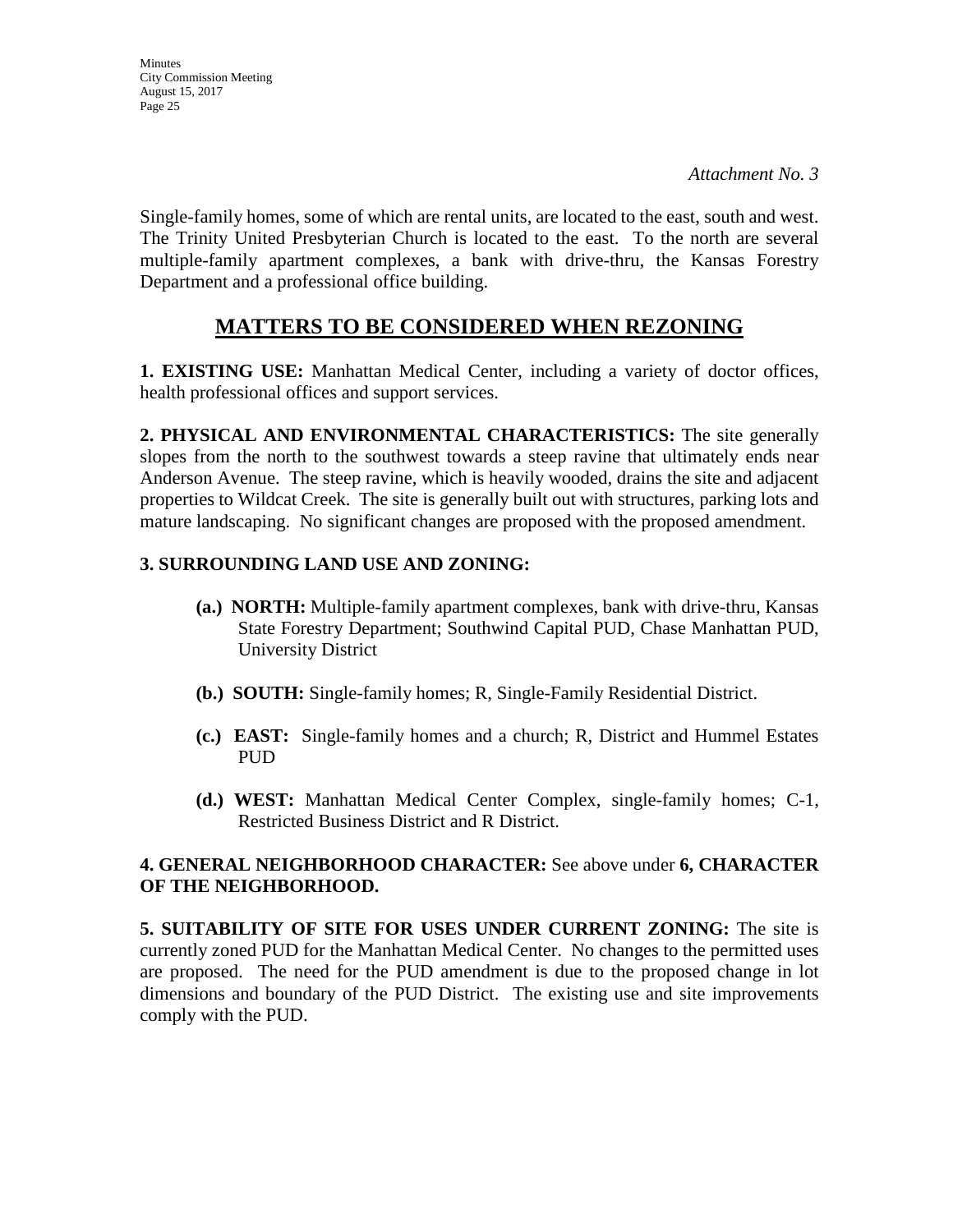**Minutes** City Commission Meeting August 15, 2017 Page 26

**6. COMPATIBILITY OF PROPOSED DISTRICT WITH NEARBY PROPERTIES AND EXTENT TO WHICH IT MAY HAVE DETRIMENTAL AFFECTS:** The proposed amendment should not adversely impact adjacent properties. The changes to the boundary of the PUD District only impacts internal elements of the Manhattan Medical Center.

As part of the application process for the proposed rezoning, the applicants held a neighborhood meeting on May 15, 2017. According to the neighborhood meeting report, questions were raised at the neighborhood meeting revolved around elements of the request to rezone the residential lot at 2408 Buena Vista Drive. These questions included restriction to both vehicle and pedestrian access to Buena Vista, screening of the parking lot for the neighborhood and lighting of the off-street parking lot. The complete meeting summary is attached.

**7. CONFORMANCE WITH COMPREHENSIVE PLAN:** The Northwest Planning Area Future Land Use Map shows the site as Office-Research Park designation. This is compatible with the current zoning and use of the Manhattan Medical Center site. The proposed amendment conforms to the Comprehensive Plan.

#### **8. ZONING HISTORY AND LENGTH OF TIME VACANT AS ZONED:**

| October 19, 1982  | City Commission approves Ordinance No. 3999 establishing the<br>Manhattan Medical Center PUD.                                                                                                                                                                                              |
|-------------------|--------------------------------------------------------------------------------------------------------------------------------------------------------------------------------------------------------------------------------------------------------------------------------------------|
| December 6, 2004  | Manhattan Urban Area Planning Board recommends approval of an<br>amendment of the PUD on a vote of 5-0.                                                                                                                                                                                    |
| December 21, 2004 | City Commission approves first reading of an amendment of the<br>PUD.                                                                                                                                                                                                                      |
| January 4, 2005   | City Commission approves Ordinance No. 6451 amending the PUD<br>to add the new physical therapy building and an addition to the<br>maintenance shop.                                                                                                                                       |
| November 3, 2014  | Manhattan Urban Area Planning Board recommends approval of the<br>proposed amendment of Ordinance No. 6451 and the Preliminary<br>Development Plan of the Manhattan Medical Center Commercial<br>PUD, for additional directional signage, subject to the one (1)<br>condition of approval. |
| November 18, 2014 | City Commission approves first reading of an ordinance approving                                                                                                                                                                                                                           |

the proposed amendment.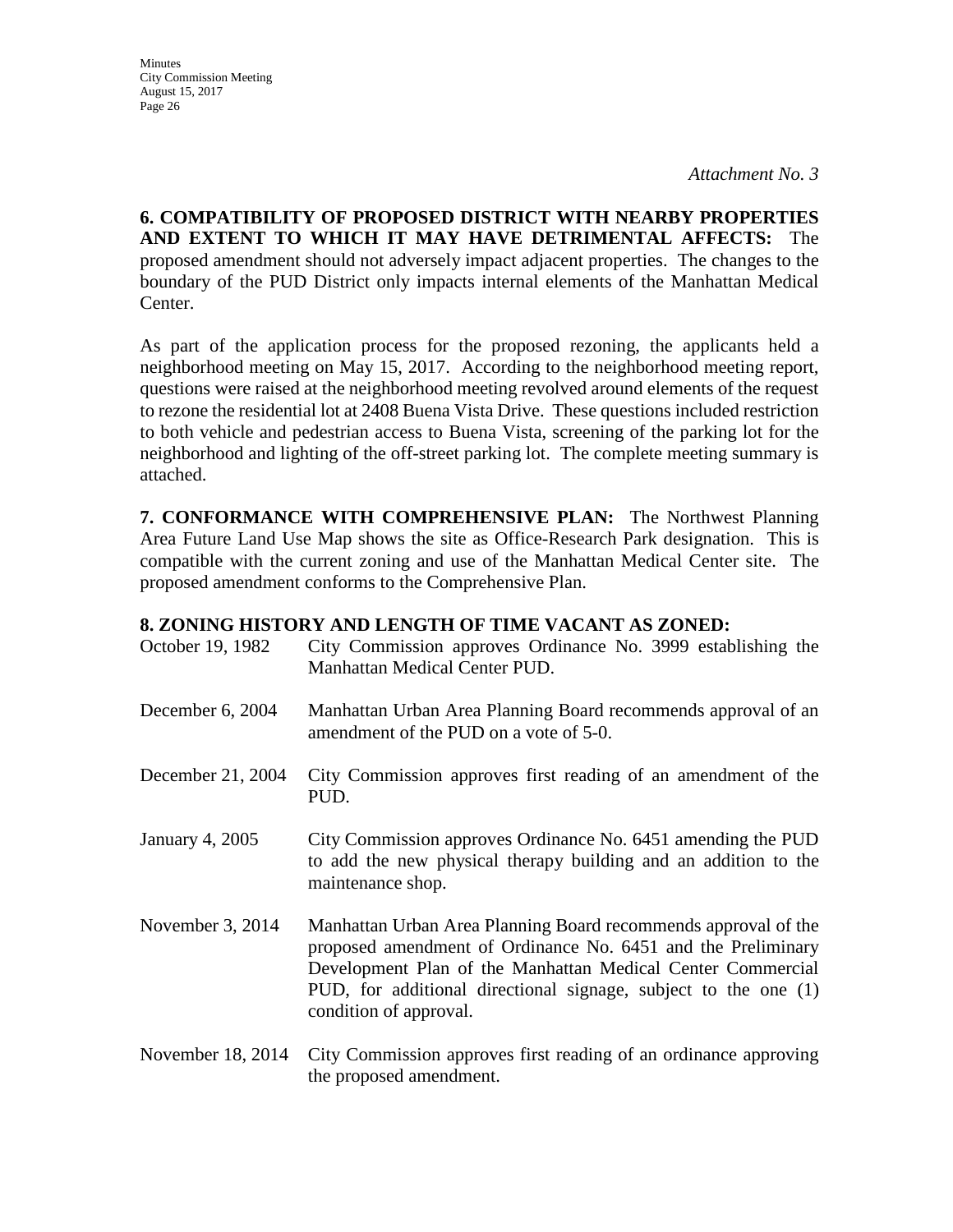**Minutes** City Commission Meeting August 15, 2017 Page 27

December 2, 2014 City Commission approves Ordinance No. 7111 amending Ordinance No. 6451 and the Preliminary Development Plan of the Manhattan Medical Center Commercial PUD, generally located southwest of the intersection of College Avenue and Claflin Road, to allow the proposed signage, based on the findings in the Staff Report with the one condition.

**9. CONSISTENCY WITH INTENT AND PURPOSE OF THE ZONING ORDINANCE:** The intent and purpose of the Zoning Regulations is to protect the public health, safety, and general welfare; regulate the use of land and buildings within zoning districts to assure compatibility; and to protect property values.

The PUD Regulations are intended to provide a maximum choice of living environments by allowing a variety of housing and building types; a more efficient land use than is generally achieved through conventional development; a development pattern that is in harmony with land use density, transportation facilities and community facilities; and a development plan which addresses specific needs and unique conditions of the site which may require changes in bulk regulations or layout. The proposed PUD is consistent with the intent and purposes of the Zoning Regulations, and the intent of the PUD Regulations, subject to the conditions of approval.

**10. RELATIVE GAIN TO THE PUBLIC HEALTH, SAFETY AND WELFARE THAT DENIAL OF THE REQUEST WOULD ACCOMPLISH, COMPARED WITH THE HARDSHIP IMPOSED UPON THE APPLICANT:** There appears to be no relative gain to the public, which denial would accomplish. The proposed amendment is required because of the change of the lots and district boundaries of the Manhattan Medical Center PUD.

**11. ADEQUACY OF PUBLIC FACILITIES AND SERVICES:** Public facilities currently serve the site. No changes to the buildings or site plans are proposed that will alter the existing public utility services.

## **12. OTHER APPLICABLE FACTORS:** None.

**13. STAFF COMMENTS:** City Administration recommends approval of the proposed amendment of Ordinance Nos. 3999, 6451 and 7111 and the approved Final Development Plan of the Manhattan Medical Center Commercial PUD, with one condition of approval:

1. Lot 5, University Acres Addition and the portion of the Manhattan Medical Center PUD, shall be rezoned, as proposed, from R, Single-Family Residential District and Commercial PUD, Planned Unit Development, to C-1, Restricted Business District.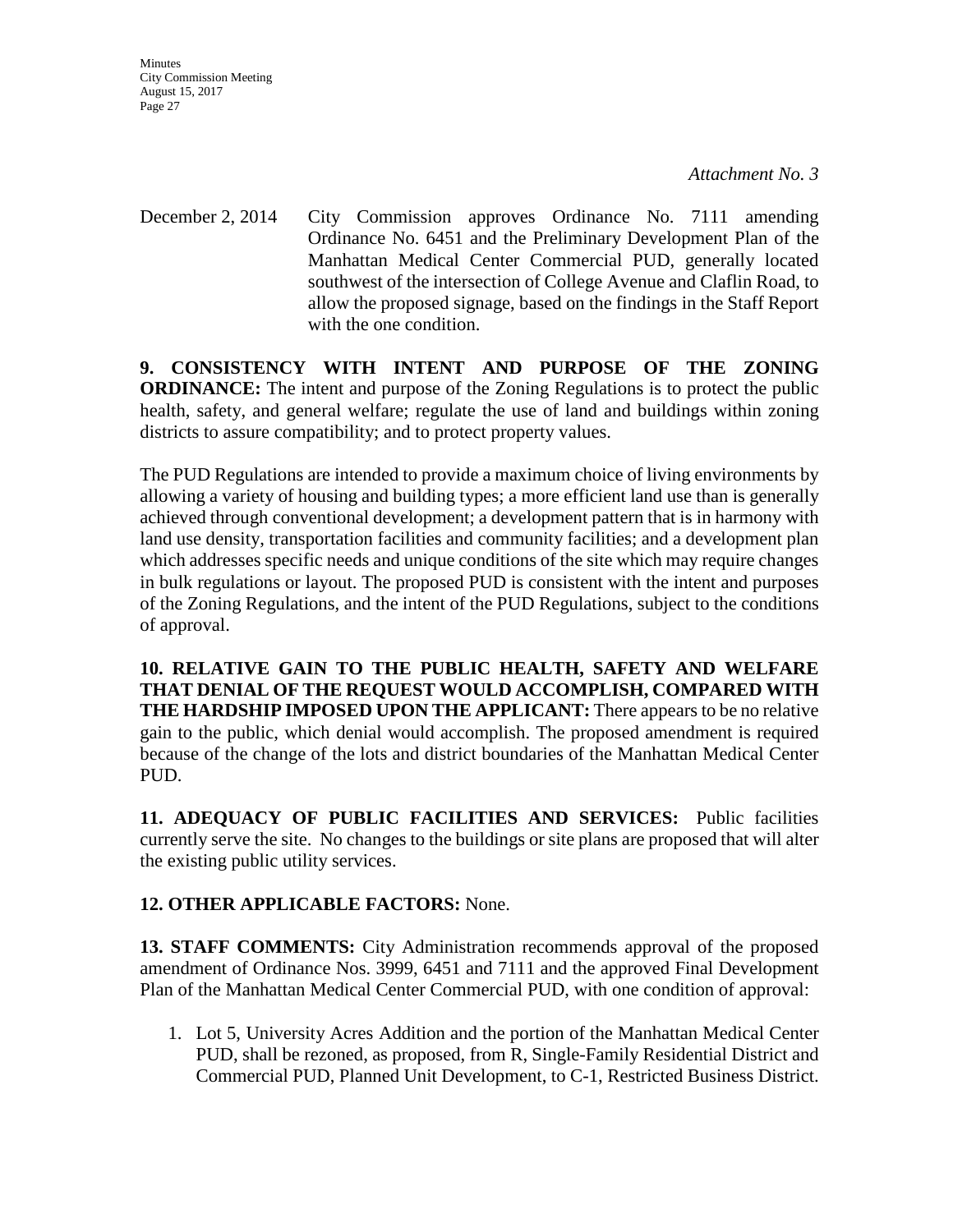## **ALTERNATIVES:**

- 1. Recommend approval of the proposed amendment of Ordinance Nos. 3999, 6451 and 7111 and the approved Final Development Plan of the Manhattan Medical Center Commercial PUD, stating the basis for such recommendation.
- 2. Recommend denial of the proposed amendment of Ordinance Nos. 3999, 6451 and 7111 and the approved Final Development Plan of the Manhattan Medical Center Commercial PUD, stating the specific reasons for denial.
- 3. Table the proposed Amendment to a specific date, for specifically stated reasons.

## **POSSIBLE MOTION:**

The Manhattan Urban Area Planning Board recommends approval of the proposed amendment of Ordinance Nos. 3999, 6451 and 7111 and the approved Final Development Plan of the Manhattan Medical Center Commercial PUD, based on the findings in the Staff Report, with the one (1) condition of approval, as recommended by City Administration.

**PREPARED BY:** Chad Bunger, AICP, CFM, Assistant Director of the Community Development Department

**DATE:** July 11, 2017

MUAPB\_Manhattan Medical Center\_PUD Amendment\_Rezoning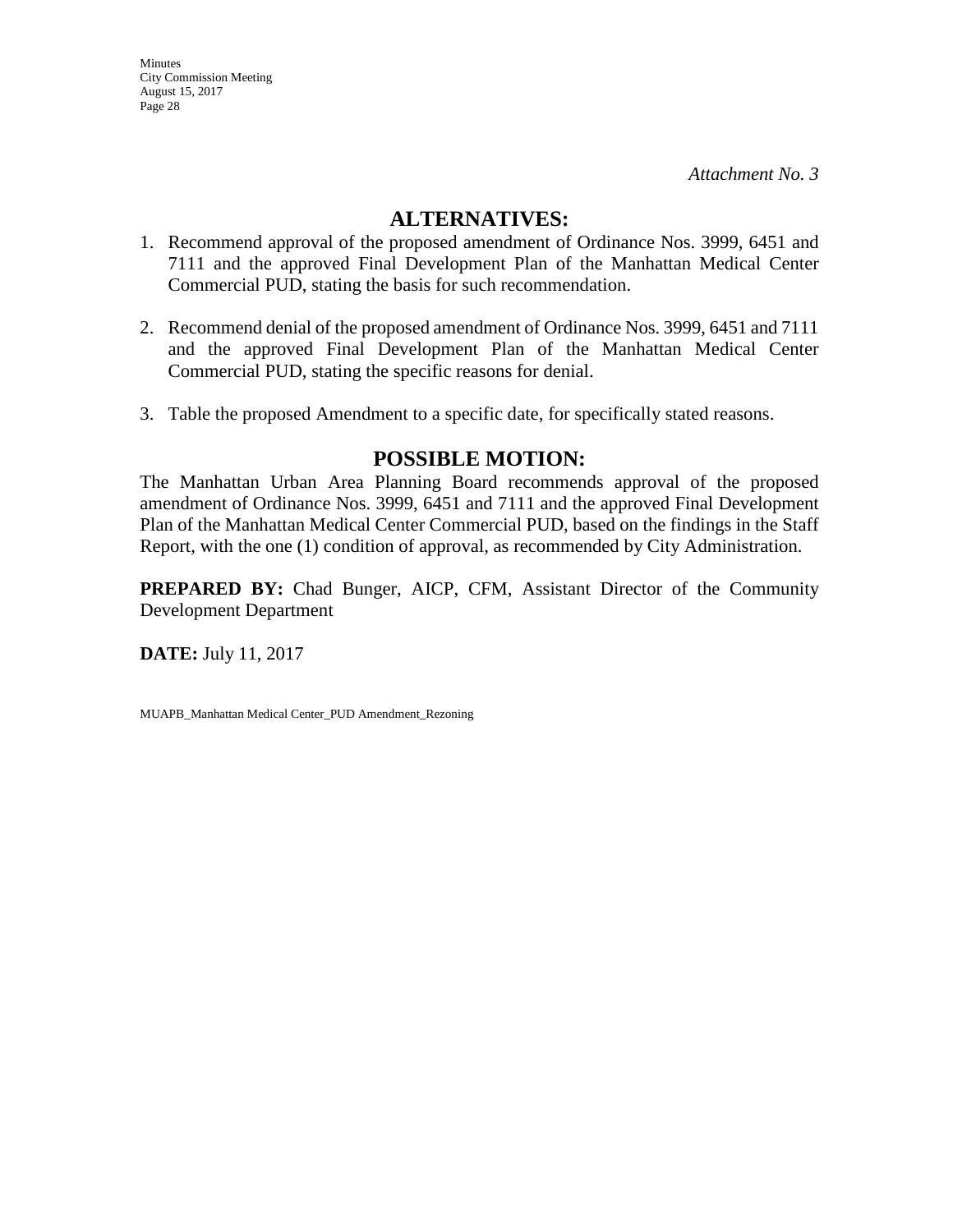## **STAFF REPORT STATE OR MUNICIPAL FACILITY REVIEW**

**APPLICANT:** City of Manhattan

**ADDRESS:** 1101 Poyntz Avenue

**LEGAL DESCRIPTION:** Lots 281-296, Ward 5

**LOCATION:** Douglass Park, generally located to the southeast of the intersection of S. 10<sup>th</sup> Street and Yuma Street

**AREA:** 122,403 square feet (2.81 acres)

**DATE OF NEIGHBORHOOD MEETING:** May 4, 2017

**DATE OF PUBLIC NOTICE PUBLICATION: June 15, 2017** 

## **DATE OF PUBLIC HEARING: PLANNING BOARD:** July 6, 2017 **CITY COMMISSION:** August 1, 2017

*At the conclusion of the hearing, the Manhattan Urban Area Planning Board shall forward its recommendation to the Governing Body. Such recommendation shall include all factors and reasons the Board relies upon to support such recommendation. In arriving at such recommendation, the Planning Board shall balance the public interests to be served by the construction or expansion of the utility or facility, as opposed to the impact upon interests intended to be protected by the Zoning Regulations. In balancing such interests, the Planning Board shall consider factors, such as:* 

## **MUNICIPAL FACILITY PROCESS:**

The Municipal Facility Review process is outlined in Section 3-412 of the Manhattan Zoning Regulations (attached), which indicates, in part, that: "Any public utility, or facility, owned and operated by either the State or a Municipality is hereby authorized as a permitted use in any zoning district, subject to the remaining provisions of this section."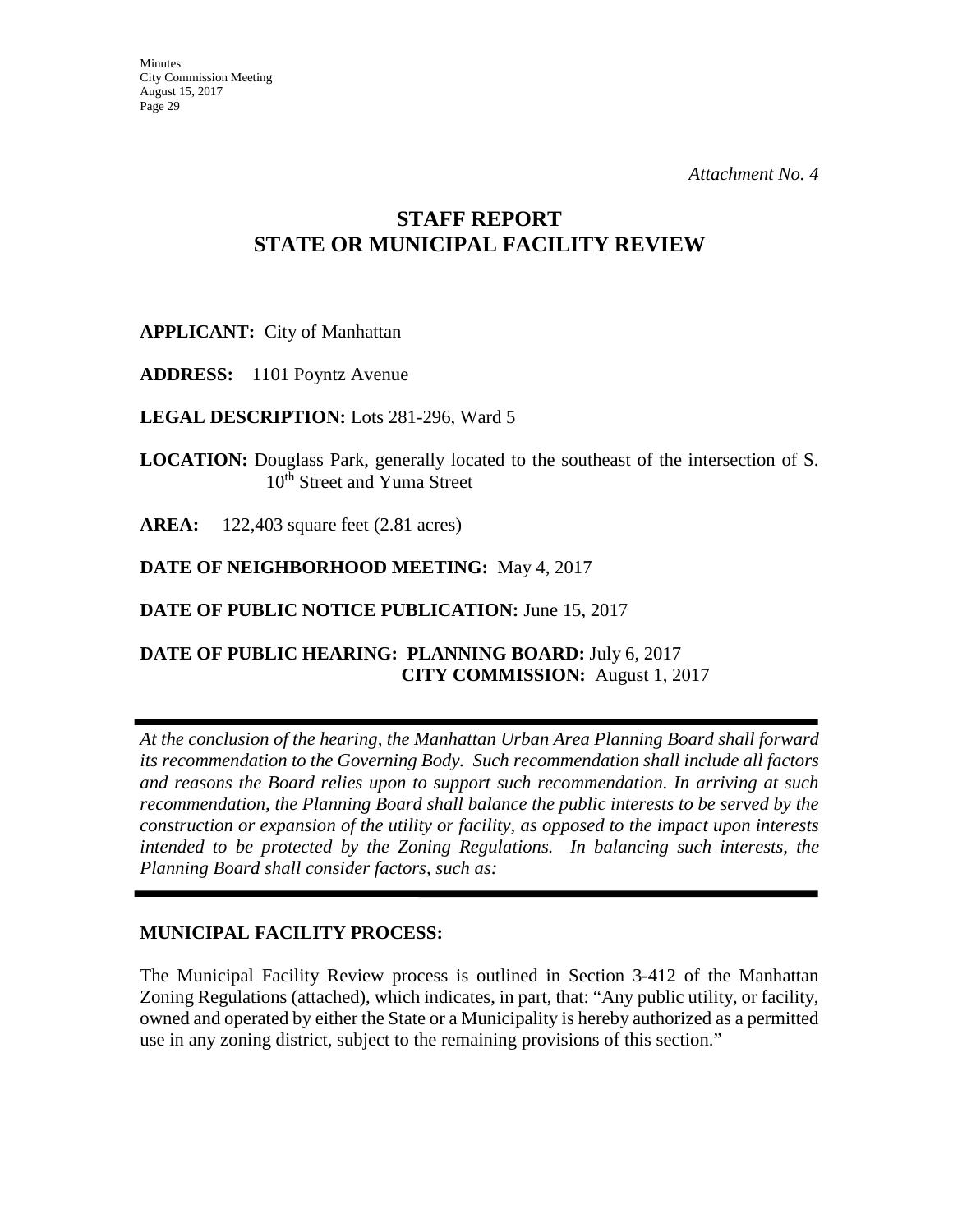*Attachment No. 4* 

If a utility or facility is specifically listed in a zoning district as a permitted or conditional use, the municipality can follow the requirements set out in Article IV, District Regulations, or follow the provisions of Section 3-412. If the utility or facility is not set out in a zoning district in which it is proposed, the utility or facility must follow the provisions of Section 3-412.

The process requires that both the Manhattan Urban Area Planning Board and the City Commission hold public hearings on the proposal. This process is not a rezoning action, but a process whereby the Planning Board and the City Commission consider the proposal by balancing the public interests to be served by a proposed Municipal Utility or Facility, as opposed to the impact upon public interests intended to be protected by the Zoning Regulations. In performing this balancing test and evaluating a proposed facility, the Planning Board and City Commission must consider the factors listed under the Staff Report headings.

The City Commission is not bound by the recommendations of the Planning Board, nor is it obligated to return the matter to the Planning Board for reconsideration, unless the City Commission chooses to do so. If the City Commission approves the request, it does so by adoption of an ordinance, following a public hearing.

## **EXISTING USE:**

The existing use of the site is the Douglass Park. Within the City parkland is the following buildings or recreation uses:

- Douglass Center Annex, a multi-use building used as recreational instruction space on the northeast side of the site,
- A metal workshop and storage building for the City's Park and Recreation Department that is located generally in the center of the site,
- The Flint Hills Breadbasket food pantry in the southeast corner of the site,
- Off-street parking on the east side of the site,
- A multi-use concrete court for basketball and tennis on the northwest corner of the site,
- Outdoor playground on the north side of the site, and
- Landscaped open space throughout the site.

## **PROPOSED USE:**

The City is proposing to construct a new 17,000 square foot indoor neighborhood recreation center, renovate the Flint Hills Breadbasket site, construct new on-street and off-street parking and make landscape and open space improvements throughout the site.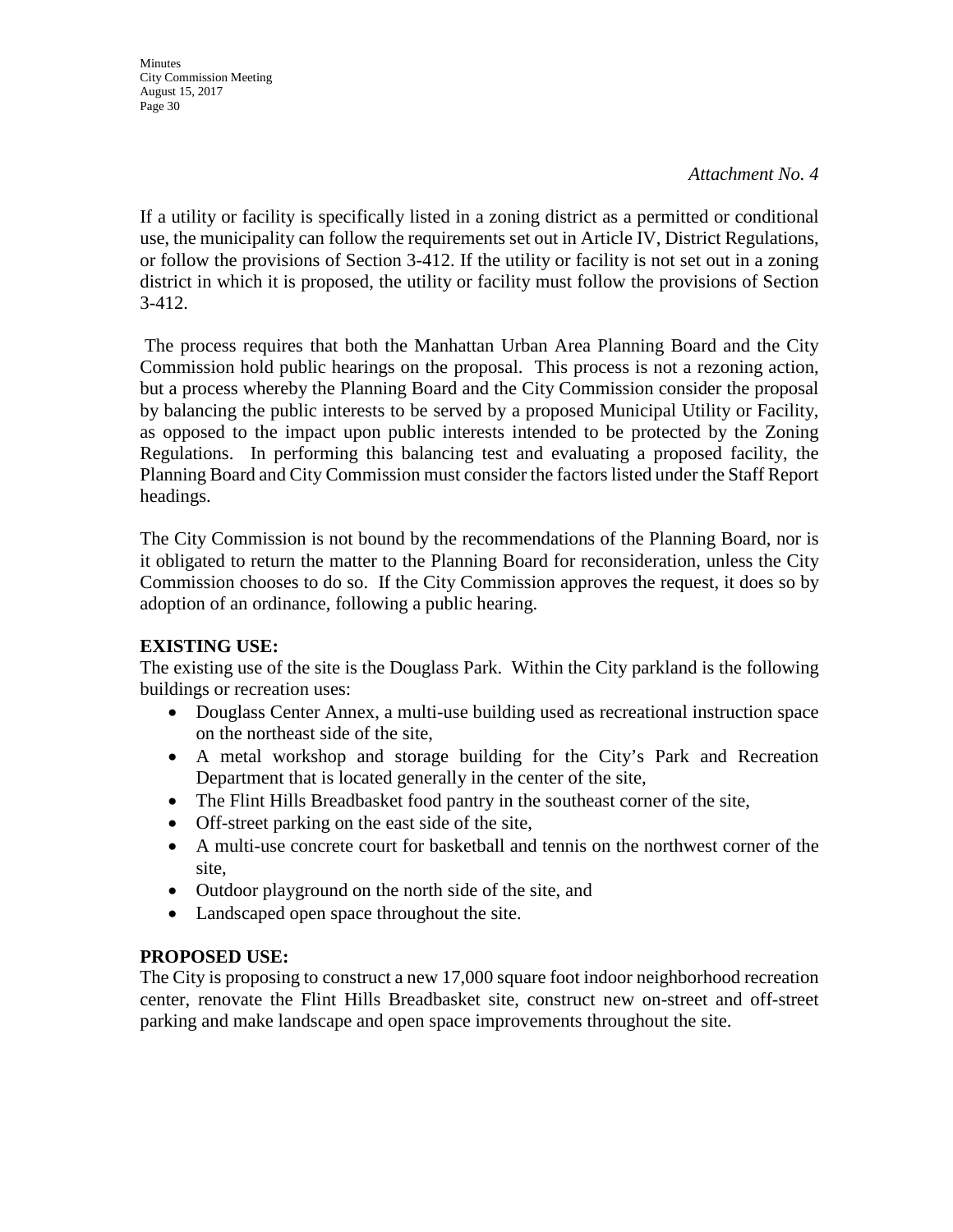## *Southeast Neighborhood Recreation Center*

The Southeast Neighborhood Recreation Center (SENREC) is proposed to be constructed on the site. The SENREC name will most likely change in the future with the final design of the building. Detailed final site and building designs have not been started for the proposed recreation center. The City is in the middle of the process to select the consulting firm to design the site and facility.

However, the City does have conceptual designs for the building size, proposed uses and location of the site improvements. As stated, the new building will have a footprint of approximately 17,000 square feet. The building will be located approximately zero (0) feet from the S. 10<sup>th</sup> Street front property line and the Fort Riley Boulevard front property line. The front door of the building will be on the north side, facing the basketball/tennis court on the site. The building will be comprised of a full-size multi-purpose court that runs east/west. The full-size court can also be converted to two (2) non-regulation sized multipurpose courts that run cross-wise (north/south). The recreation space will also include an interior walking track. Restrooms and locker rooms will be provides, as well as office space. A multi-purpose classroom is also proposed to allow for Park and Recreation sponsored classes and activities, as well as neighborhood meetings.

No final architectural designs for the exterior of the building have been submitted. The building will be less than forty (40) feet tall and will mostly consist of a metal skinned steel structure building. Architectural design elements, such as brick or limestone, will most likely be included in the final design to make the building visually appealing to the neighborhood and the community.

An approximately 7,300 square foot building expansion is proposed for sometime in the future. This building expansion would occur to the east of the main building. No specific details of the building expansion have been provided at this time. It is the intent of City Administration to include this building expansion in the Municipal Review procedure to allow it to occur in the future without a separate process. The Community Development Department has proposed the following condition of approval for the future addition:

• The building addition shall be designed with the same architectural style as the original building and shall use similar exterior materials.

## *Flint Hills Breadbasket*

The vast majority of the Flint Hills Breadbasket site or building is to be unchanged with the development project. An existing walk-in freezer is located to the north of the building, where the redesigned off-street parking lot is proposed. The freezer is to be re-located to one of two places, depending on final design of the site and determination by the manager of the Breadbasket. One location is to the south of the existing building, approximately zero (0) feet from the Fort Riley Boulevard property line. The second location is to the west of the building. Both of these locations have pros and cons for access and needs to renovate the building.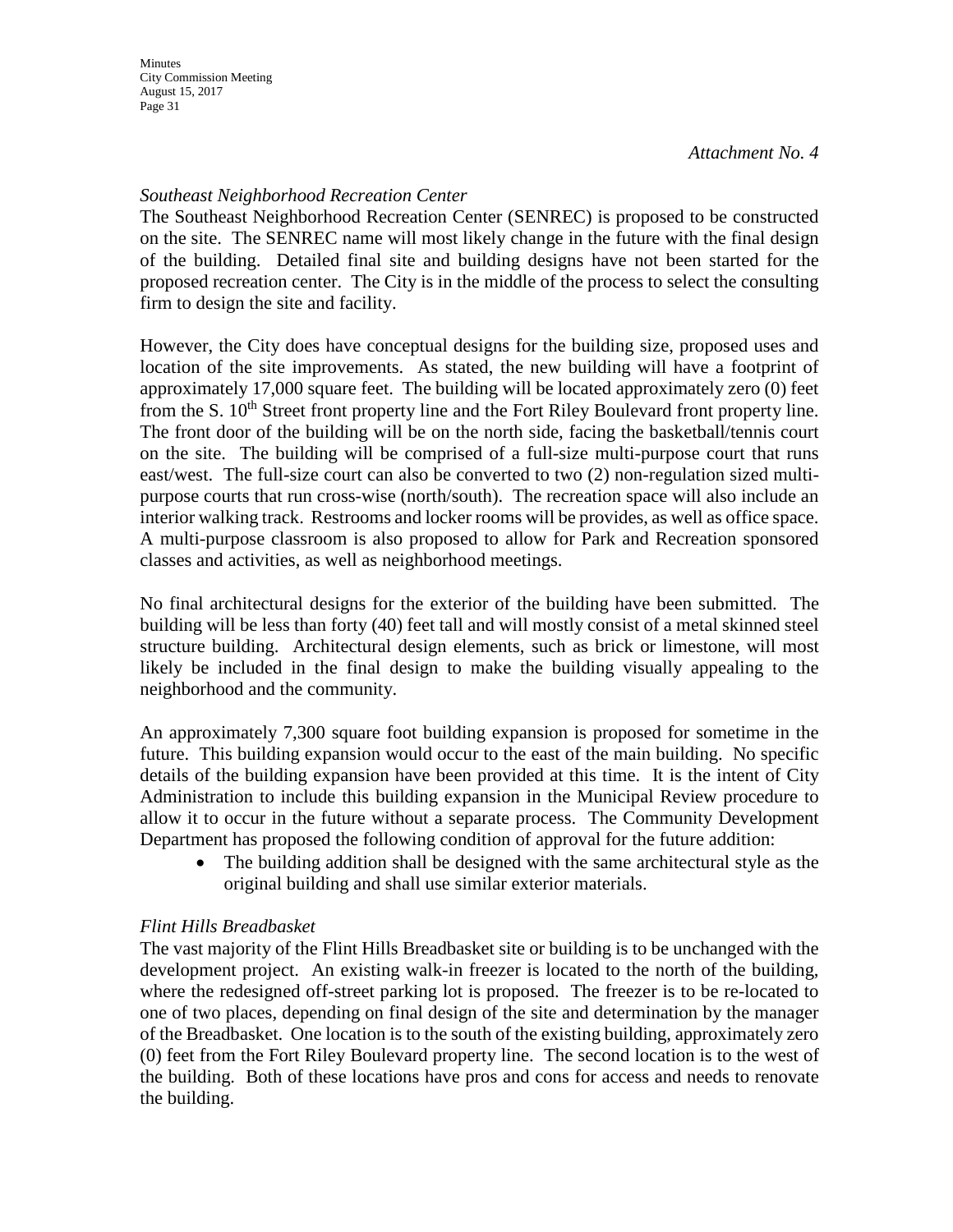**Minutes** City Commission Meeting August 15, 2017 Page 32

As part of the Municipal Review process, City Administration is requesting that the building setbacks for the proposed SENREC building and the Flint Hills Breadbasket freezer be reduced to zero (0) feet.

### *On-street and Off-street Parking*

The existing off-street parking lot is proposed to be restriped and expanded to the west to allow for more off-street parking. The redesigned and expanded off-street parking lot will have a total of sixty-eight (68) spaces. The existing metal building used by the City's Park and Recreation Maintenance staff will be removed for the parking lot expansion.

On-street parking is proposed on S.  $10<sup>th</sup>$  Street and Yuma Street. At least thirty-eight (38) angled parking spaces are proposed along the street. These spaces have been reviewed by the Public Works Department to ensure conflicts at the street intersections are avoided.

A total of one hundred and six (106) spaces will be available on or adjacent to the site to serve the new building, the Flint Hills Breadbasket and the Douglas Center Annex building.

Based on the conceptual design occupancy of the SENREC building, 120 parking spaces would be required for the gymnasium (design occupancy of 360 people; 1 space per 3 occupants). Additionally, the Douglass Center Annex has a design occupancy of approximately 170 people, which would require a minimum of 57 spaces. The Flint Hills Breadbasket is classified as part business and office use (approximately 1,500 square feet) and part warehouse use (approximately 6,000 square feet). The Breadbasket has a minimum of 8 off-street parking required for its mix of uses. The total off-street required for the uses within Douglass Park is 185. As part of the Municipal Review process, City Administration is requesting that the minimum number of off-street parking required for the proposed development at Douglass Park be reduced to 108 spaces.

#### *Site Landscaping*

Site landscaping will be completed with the final design of the project. Generally, the project will include landscape beds and plantings at the entrance to the building and around the foundation.

The northwest portion of the site will remain as a park area, with open space, the playground area and the multi-use concrete court.

#### **PHYSICAL AND ENVIRONMENTAL CHARACTERISTICS:**

The site is the Douglass Park, which has been used for many different public uses in the past, including a neighborhood school, swimming pool, and the current use as park, as described above.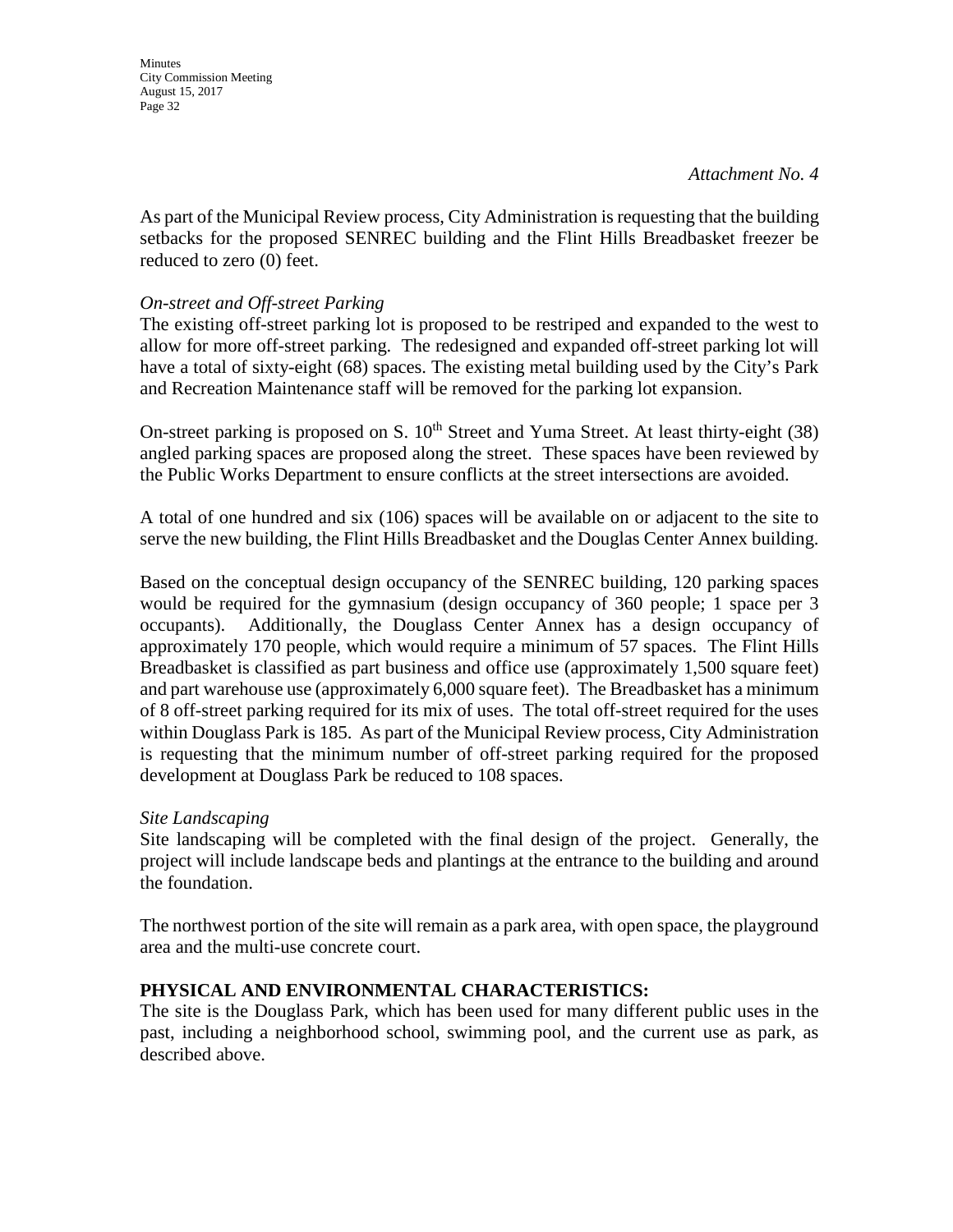**Minutes** City Commission Meeting August 15, 2017 Page 33

The site is relatively flat and is bounded by Fort Riley Boulevard to the south,  $S. 10<sup>th</sup>$  Street to the west, S.  $9<sup>th</sup>$  Street to the east and Yuma Street to the north. The mid-block alley dissects the site in half, however, the alley travelway does not exists. The alley will most likely be vacated as public right-of-way in the near future with the final design of the SENREC building.

### **THE NATURE AND SCOPE OF THE MUNICIPALITY OR STATE AGENCY:**

The City of Manhattan is a city of the first class with a population of approximately 58,000. The Parks and Recreation Department provides a broad range of services related to parks, trails, facilities, attractions, and recreational programming, which includes Douglass Park, the Existing Douglass Community Recreation Center and Annex, as well as the proposed South East Neighborhood Recreation Center (SENRC).

### **THE FUNCTION OF THE UTILITY OR FACILITY:**

The SENRC will be located in Douglass Park and provide a new indoor recreational facility for the neighborhoods in the southeast portion of Manhattan and the larger Manhattan community. As described above, the proposed uses for the facility will provide the City and the surrounding neighborhoods space for indoor recreation, such as basketball and volleyball, exercise space and classroom and meeting room space.

An application was prepared by the City to request a \$3,304,000 Loan Guarantee from the U.S. Department of Housing and Urban Development (HUD), which will be repaid with proceeds from the City's future annual CDBG entitlement allocations. HUD approved the loan in February 2017.

### **THE EXTENT OF THE PUBLIC INTEREST TO BE SERVED BY THE UTILITY OR FACILITY:**

City undertook an analysis of its current and future needs for parks and recreation facilities improvements through the Strategic Facility Improvement Plan (SFIP). The SFIP identified the highly unmet need for neighborhood recreation facilities to serve residents throughout the community. Douglass Park, a City-owned, 1.53-acre site, consisting of recreation facilities that currently serve the surrounding neighborhoods, was identified as a potential site for a new indoor facility. The proposed SENRC will provide members of the community and the Downtown Core Neighborhoods with dependable access to gym space for drop-in and scheduled use of basketball, volleyball and other recreation activities, healthy lifestyle classes, and family events that are minimally and inconsistently available in the current geographic area due to lack of indoor spaces available to the public.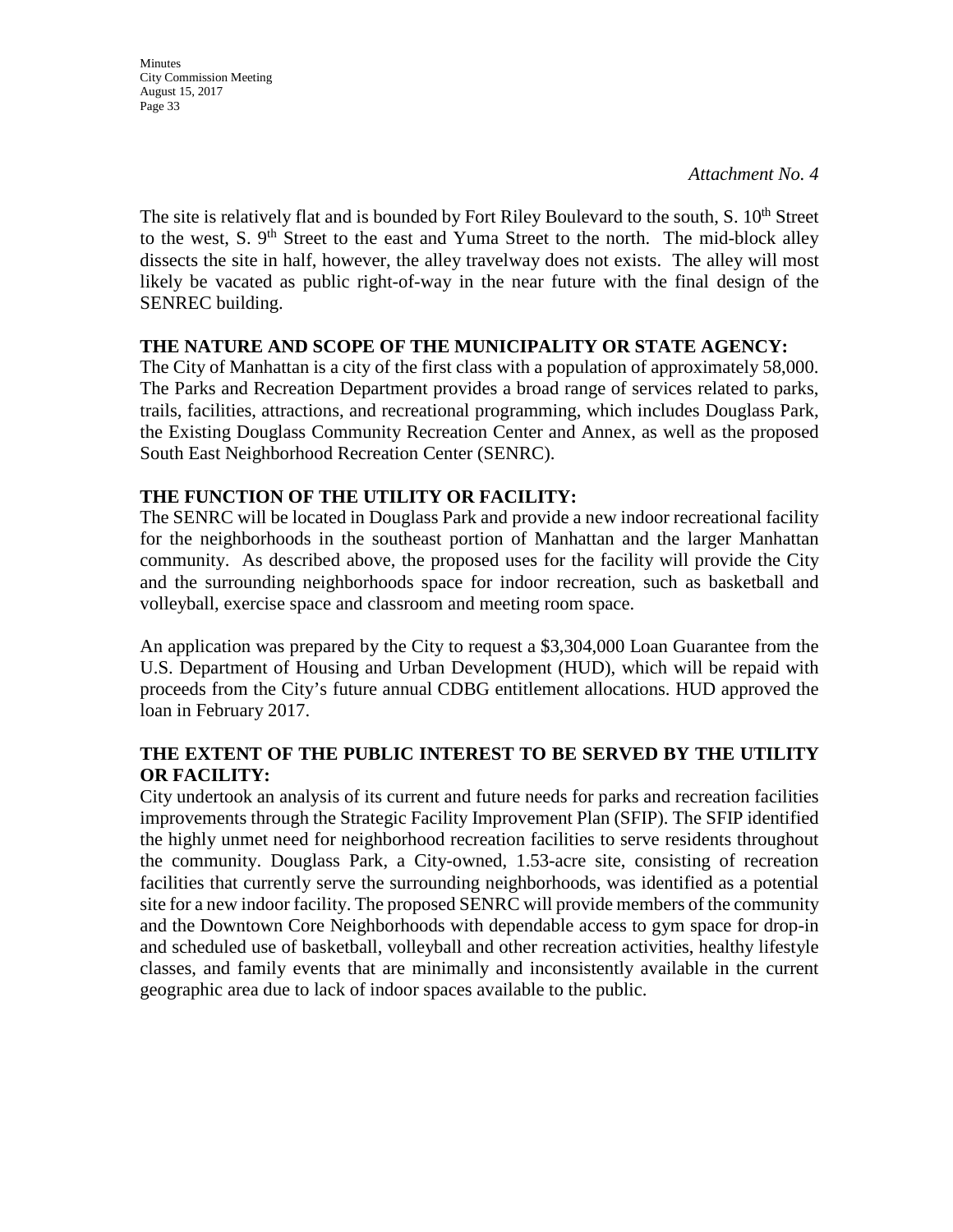#### **Minutes** City Commission Meeting August 15, 2017 Page 34

## **THE EFFECT THAT REGULATION OF THE CONSTRUCTION, OR EXPANSION, EITHER BY THE IMPOSITION OF REQUIREMENTS NECESSARY TO MITIGATE IMPACTS OR BY A COMPLETE DENIAL, WILL HAVE UPON THE MUNICIPALITY'S, OR STATE AGENCY'S, ABILITY TO EFFICIENTLY, ECONOMICALLY AND PRUDENTLY MEET THE PUBLIC INTERESTS THEY ARE SERVING:**

The application of the building setbacks and minimum off-street parking requirements would significantly alter the overall use of the site, to the point where several outdoor spaces would be altered or removed.

Requiring the minimum twenty-five  $(25)$  foot building setbacks from S.  $10<sup>th</sup>$  Street would require the building to be decreased in size to where it could not be used for its intended use or move the building to the north and east, encroaching into planned off-street parking and open green space in the park. The location of the building has been reviewed by the Public Works Department to determine that it will not impact the intersection at S.  $10<sup>th</sup>$  Street an Fort Riley Boulevard.

Likewise, requiring the minimum off-street parking for the space proposed in the SENREC building would either decrease the overall size of the building or require additional parking on the site that would reduce green space in the park or remove outdoor recreational space.

The SENREC is proposed to be a neighborhood recreational building, so a number of visitors to the building are envisioned to walk or bike to Douglass Park and the new building. Additionally, there are twenty-four (24) off-street parking spaces at the Douglass Activity Center, located to the north of Yuma Street and the site.

Considering these factors, requiring the minimum off-street parking and the building setbacks would have a detrimental on the municipality and its ability to service the public.

## **THE IMPACT THAT CONSTRUCTION OR EXPANSION OF THE UTILITY OR FACILITY WILL HAVE UPON THE LEGITIMATE INTERESTS OF THAT PORTION OF THE COMMUNITY IN WHICH IT IS PROPOSED TO BE LOCATED:**

Minimal adverse impacts on neighboring property should be seen. The location of the building is the southwest of the site, where no residential property are adjacent. The City of Manhattan Traffic Shop is located immediately to the west. The eighty (80) foot wide Fort Riley Boulevard right-of-way separates the proposed SENREC building from the commercial properties to the south. The use of the facility is anticipated to be from 8:00 am to 9:00 pm, similar to that of the Douglass Activity Center.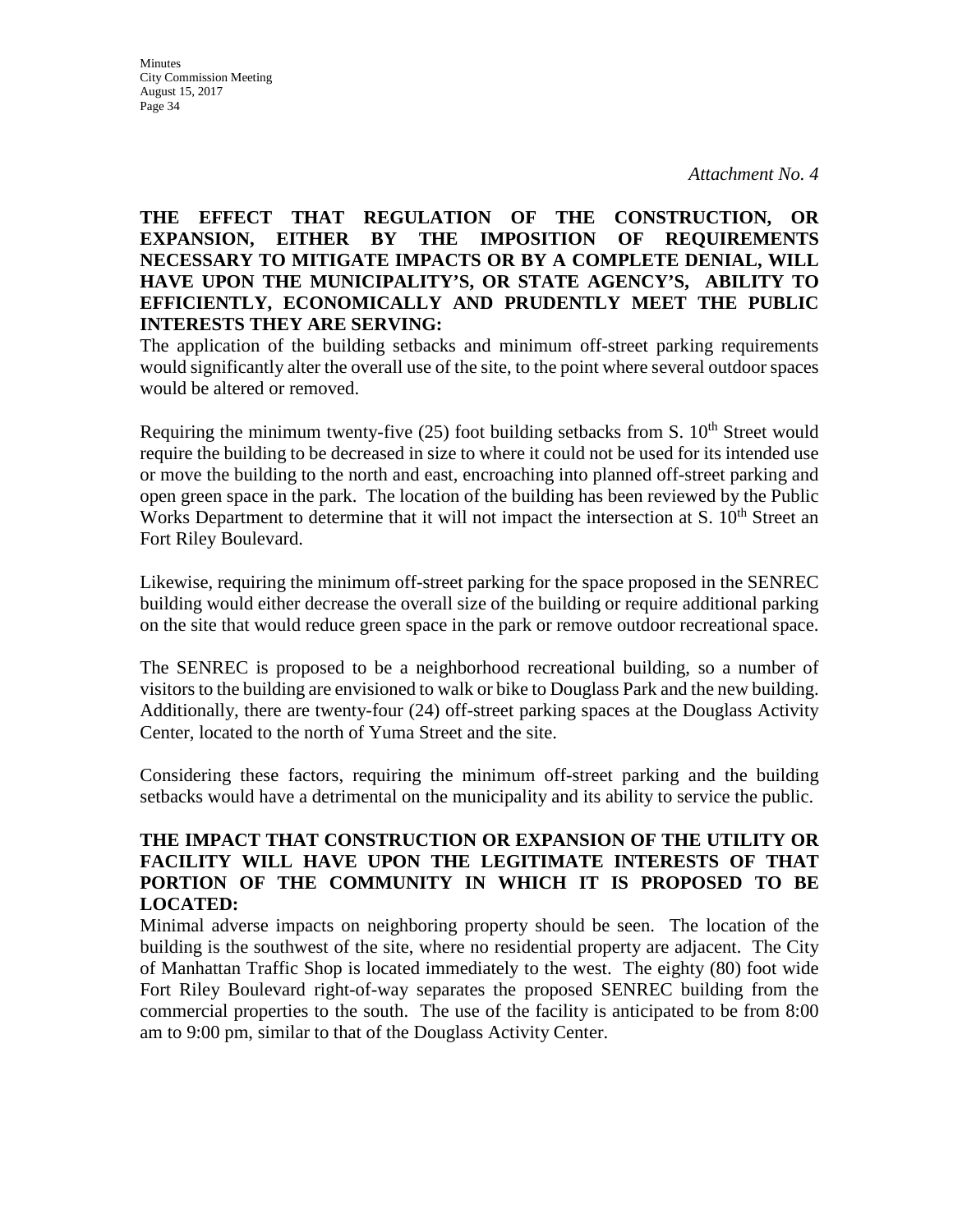The construction of the proposed building may cause minor disruption to area residents. However, once the project is complete, the use of the facility will be beneficial to the neighborhood.

The City of Manhattan held a neighborhood meeting on April 24, 2017. Six (6) neighbors attended the meeting. The meeting summary states that those in attendance were generally in favor of the proposed recreation facility. Questions about the size, design, use and operation of the new recreation facility were asked. A complete summary of the neighborhood meeting is provided.

## **IF THE OWNER OF THE UTILITY OR FACILITY IS THE CITY OF MANHATTAN, AND IF THE FACILITY OR UTILITY IS OF A TYPE EMBRACED WITHIN THE COMPREHENSIVE PLAN, WHETHER OR NOT IT IS IN CONFORMITY WITH THAT PLAN:**

The City of Manhattan is the owner of the proposed facility and its future expansions. The Future Land Use Map for the Core Area Neighborhoods shows the site as Park and Recreation and Public/Semi-Public land uses. The proposed municipal facility conforms to the Comprehensive Plan.

## **OTHER FACTORS AS THE PLANNING BOARD DEEMS APPROPRIATE AND RELEVANT:**

In addition to the factors addressed above, the Manhattan Urban Area Planning Board may consider any other factors which it deems appropriate and relevant to its consideration of the proposed expansion of City Hall.

**STAFF RECOMMENDATION:** City Administration recommend approval of the proposed SENREC Building, modifications to the Flint Hills Breadbasket and site improvements to the Douglass Park at the intersection of Yuma Street and S. 10<sup>th</sup> Street and S.  $10<sup>th</sup>$  Street and Fort Riley Boulevard, with the following conditions of approval:

- 1. The building addition shall be designed with the same architectural style as the original building and shall use similar exterior materials.
- 2. Exterior lighting shall be shielded to minimize glare on adjacent properties.

*The Planning Board shall not recommend approval of the request unless it determines, by a preponderance of the evidence, that the public interests to be served by the construction or expansion of the utility or facility outweigh any impact upon legitimate community interests, as such impact is mitigated by any requirements of the Planning Board.*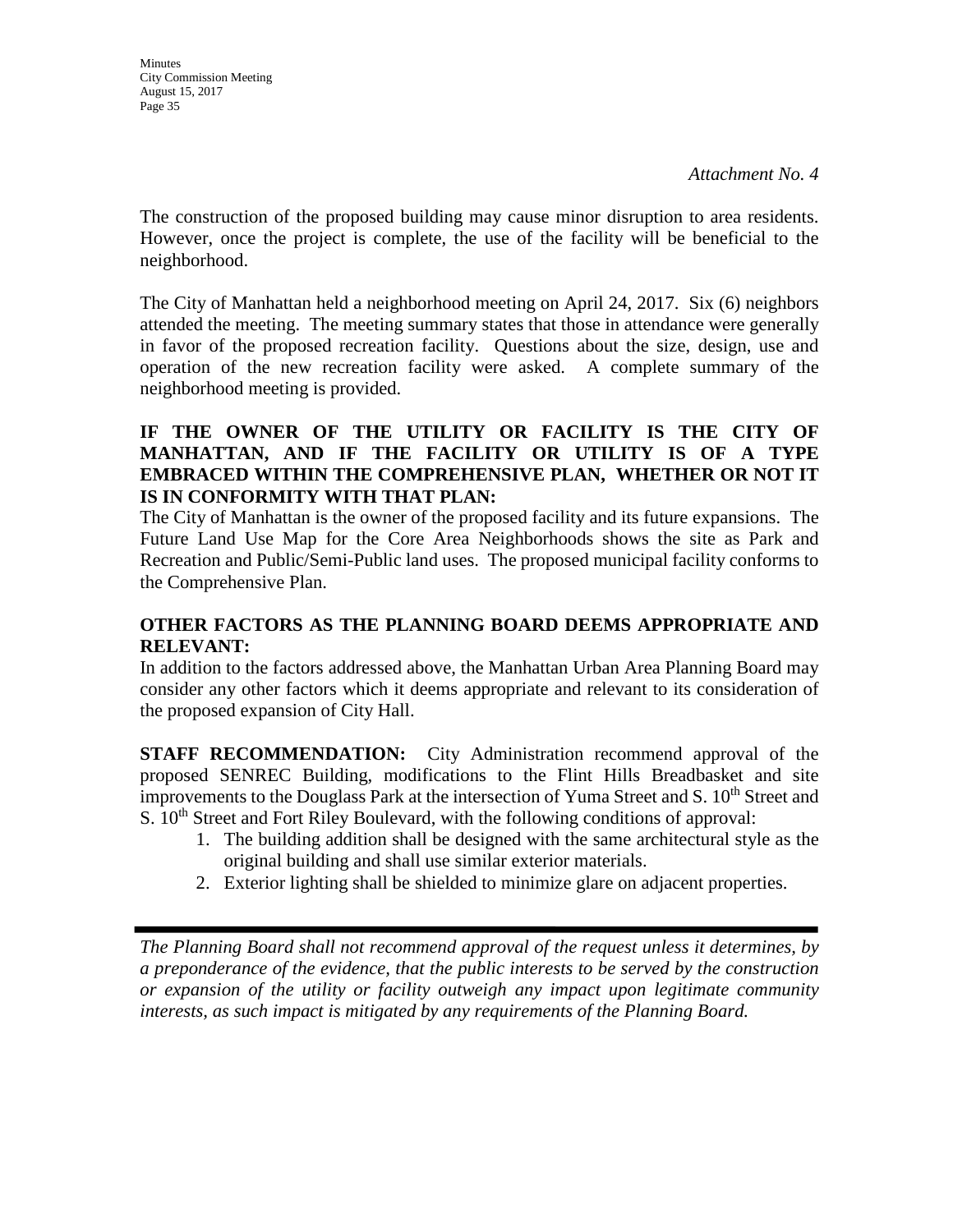**Minutes** City Commission Meeting August 15, 2017 Page 36

*If the Planning Board recommends approval, they shall also recommend any requirements or conditions they deem necessary to mitigate impacts caused by such use. Such requirements or conditions may include, but are not limited to, any bulk, or other requirements, which would have otherwise been applicable within the zoning district in which the proposed use is to be placed.* 

# **ALTERNATIVES**

It appears the Planning Board has the following alternatives concerning the issue at hand. The Board may:

- 1. Hold a public hearing on the proposal and, following the hearing, recommend approval of the proposed SENREC Building, modifications to the Flint Hills Breadbasket and site improvements to the Douglass Park, based on the findings in the staff report, with the two (2) conditions of approval recommended by City Administration.
- 2. Hold a public hearing on the proposal and, following the hearing, recommend denial of the proposed SENREC Building, modifications to the Flint Hills Breadbasket and site improvements to the Douglass Park for specifically stated reasons.
- 3. Hold a public hearing on the proposal and, following the hearing, modify the site plan and/or conditions of approval, to meet the needs as perceived by the Planning Board, and establish such conditions, if any, as deemed necessary to mitigate any impacts created by the proposed SENREC Building, modifications to the Flint Hills Breadbasket and site improvements to the Douglass Park.
- 4. Table the public hearing of a proposed SENREC Building, modifications to the Flint Hills Breadbasket and site improvements to the Douglass Park, for specifically stated reasons and provide further direction to City Administration.

# **RECOMMENDATION**

City Administration recommends that the Planning Board:

1. Hold a public hearing on the proposed SENREC Building, modifications to the Flint Hills Breadbasket and site improvements to the Douglass Park;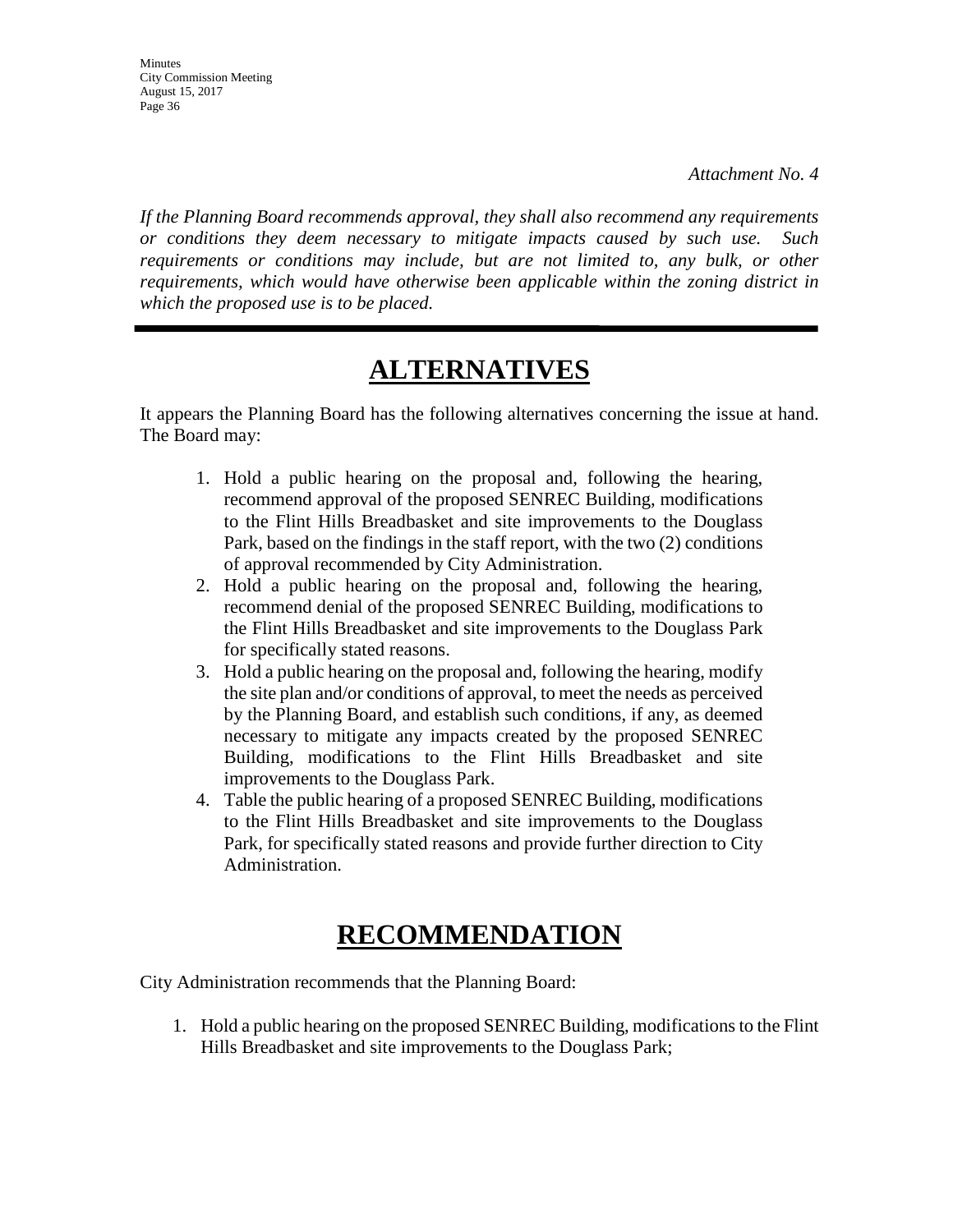- 2. Determine by a preponderance of the evidence, that the public interests to be served by the proposed SENREC Building, modifications to the Flint Hills Breadbasket and site improvements to the Douglass Park, outweigh the impacts upon the legitimate community interests, as mitigated by requirements of the Planning Board; and,
- 3. Recommend approval of the proposed SENREC Building, modifications to the Flint Hills Breadbasket and site improvements to the Douglass Park with the two (2) conditions of approval recommended by City Administration. This recommendation is based on the findings in the Staff Report.

# **POSSIBLE MOTION**

The Manhattan Urban Area Planning Board finds that the public interests to be served by the proposed Municipal Facility, outweigh the impacts upon the legitimate community interests and recommends approval of a proposed SENREC Building, modifications to the Flint Hills Breadbasket and site improvements to the Douglass Park, based on the findings in the Staff Report, with the two (2) conditions of approval recommended by City Administration.

**PREPARED BY:** Chad Bunger, AICP, CFM, Assistant Director of Community Development

**DATE:** June 23, 2017

MUAPB\_ SENREC\_MunicipalFacilityReview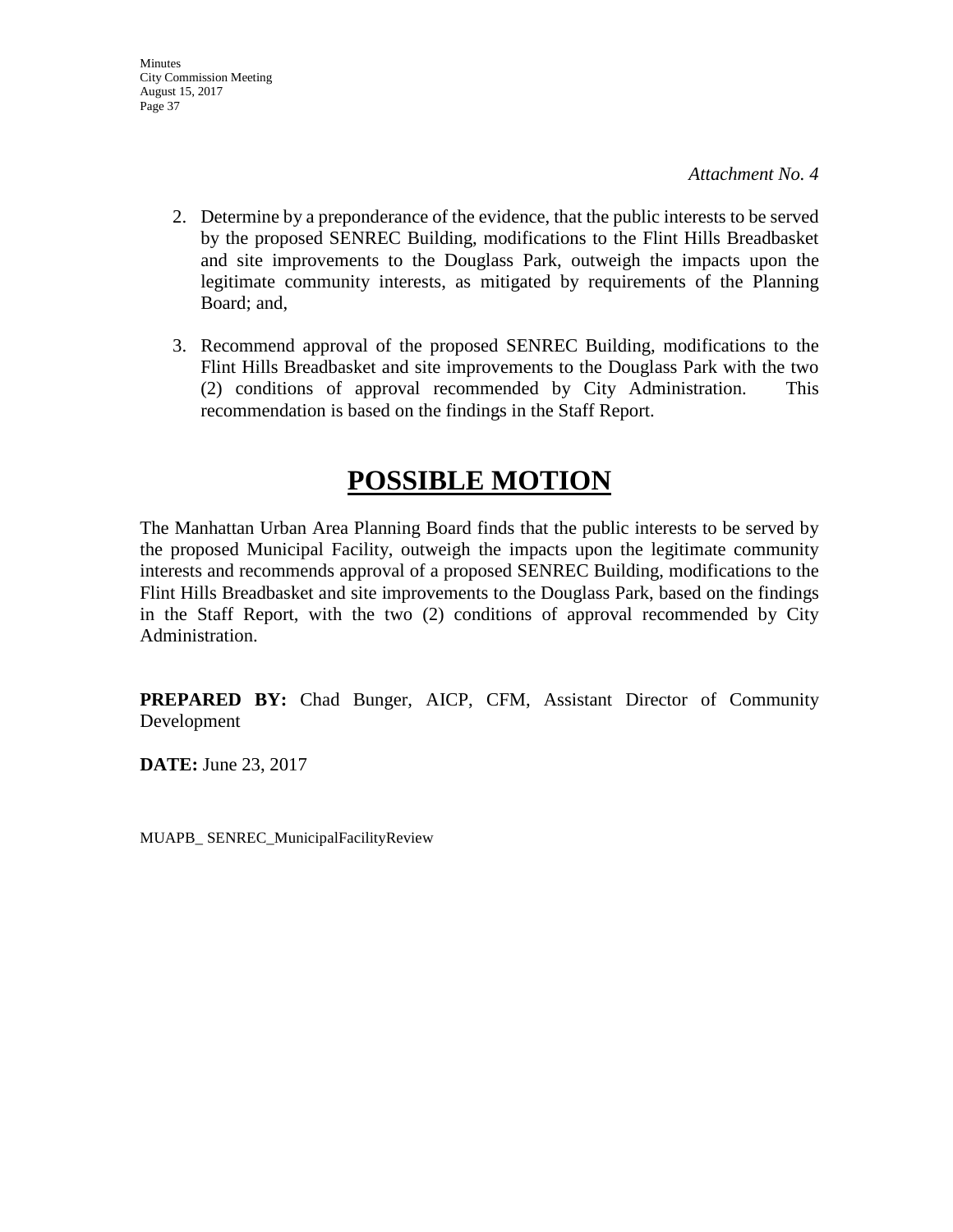## **STAFF REPORT STATE OR MUNICIPAL FACILITY REVIEW**

**APPLICANT:** City of Manhattan and Public Works Department.

**ADDRESS:** 1101 Poyntz Avenue.

## **LOCATIONS:**

Lots 433-438, the south 120 feet of Lots 439 and 430, Lots 504 and 505, Ward 5 and that portion of 11<sup>th</sup> Street right-of-way laying north of the north right-of-way line of Fort Riley Boulevard and south of the south right-of-way line of El Paso lane, except the east half of said 11<sup>th</sup> Street right-of-way lying south of the south right-of-way line of El Paso Lane and North of the south line of the north 20 feet of Lots 439 and 440, Ward 5, extended west.

**AREA:** 84,700 square feet (1.94 acres)

## **DATE OF NEIGHBORHOOD MEETING:** May 4, 2017

## **DATE OF PUBLIC NOTICE PUBLICATION:** June 15, 2017

## **DATE OF PUBLIC HEARING: PLANNING BOARD:** July 6, 2017  **CITY COMMISSION:** August 1, 2017

*At the conclusion of the hearing, the Manhattan Urban Area Planning Board shall forward its recommendation to the Governing Body. Such recommendation shall include all factors and reasons the Board relies upon to support such recommendation. In arriving at such recommendation, the Planning Board shall balance the public interests to be served by the construction or expansion of the utility or facility, as opposed to the impact upon interests intended to be protected by the Zoning Regulations. In balancing such interests, the Planning Board shall consider factors, such as:* 

## **MUNICIPAL FACILITY PROCESS:**

The Municipal Facility Review process is outlined in Section 3-412 of the Manhattan Zoning Regulations (attached), which indicates, in part, that: "Any public utility, or facility, owned and operated by either the State or a Municipality is hereby authorized as a permitted use in any zoning district, subject to the remaining provisions of this section."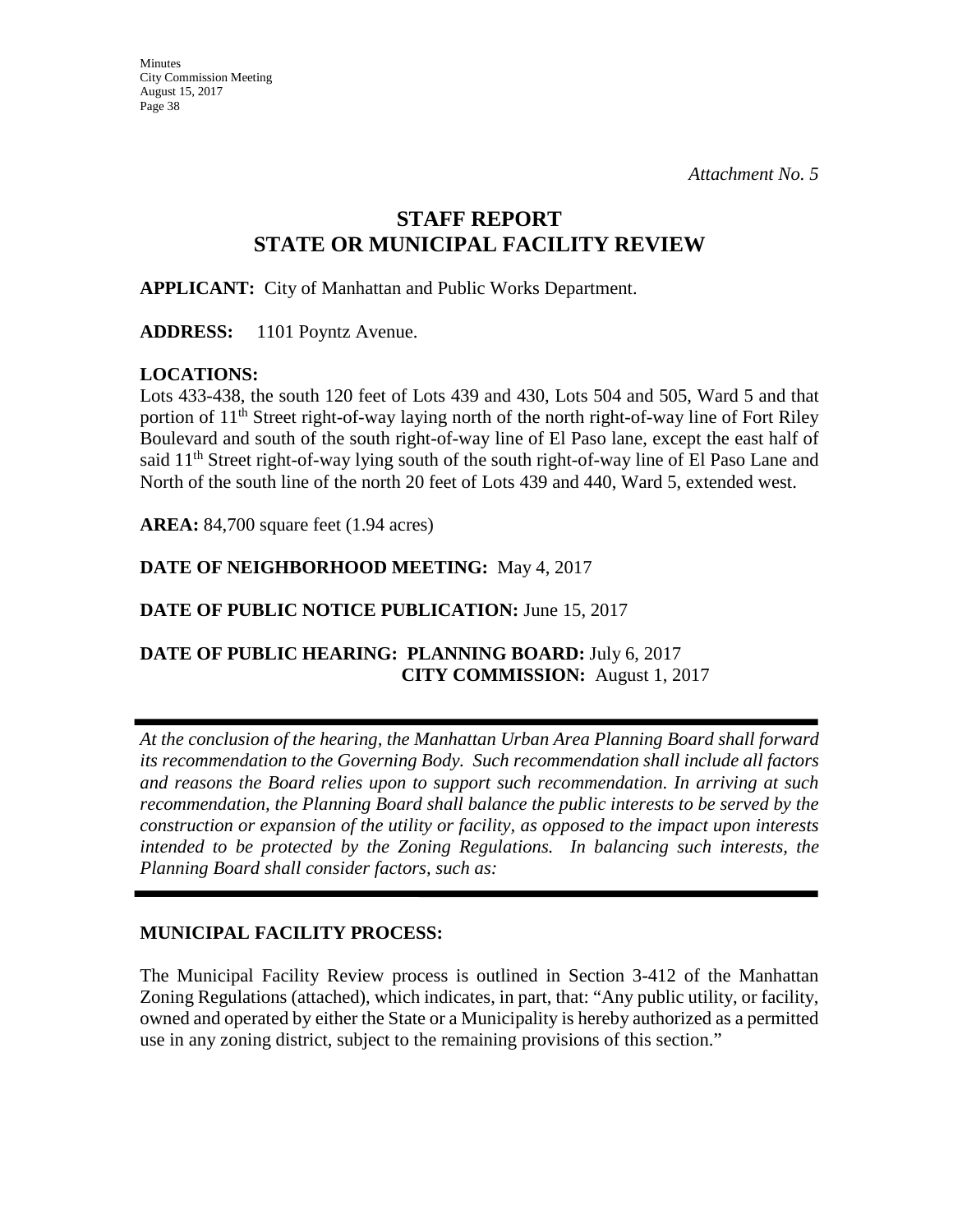#### *Attachment No. 5*

If a utility or facility is specifically listed in a zoning district as a permitted or conditional use, the municipality can follow the requirements set out in Article IV, District Regulations, or follow the provisions of Section 3-412. If the utility or facility is not set out in a zoning district in which it is proposed, the utility or facility must follow the provisions of Section 3-412.

The process requires that both the Manhattan Urban Area Planning Board and the City Commission hold public hearings on the proposal. This process is not a rezoning action, but a process whereby the Planning Board and the City Commission consider the proposal by balancing the public interests to be served by a proposed Municipal Utility or Facility, as opposed to the impact upon public interests intended to be protected by the Zoning Regulations. In performing this balancing test and evaluating a proposed facility, the Planning Board and City Commission must consider the factors listed under the Staff Report headings.

The City Commission is not bound by the recommendations of the Planning Board, nor is it obligated to return the matter to the Planning Board for reconsideration, unless the City Commission chooses to do so. If the City Commission approves the request, it does so by adoption of an ordinance, following a public hearing.

#### **EXISTING USE:**

The site is the City of Manhattan Traffic Operations Shop, which was approved by a Municipal Facility Review in 2011. The site consists of an 8,000 square foot one-story building with office space, technician space and storage and maintenance space for equipment and vehicles for the City's Traffic Operation Department. A seventy-five (75) foot tall monopole tower with antenna for the City's Intelligent Transportation System (ITS) is located on the northeast side of the building. The monopole provides wireless line-ofsight to the Bluemont Water Tower to link to individual traffic signals.

The approved building plan for the site is designed to accommodate future eastern and western building expansions totaling 4,400 square feet in floor area. The future eastern 2,600 square foot expansion is for a mirror image of the proposed eastern bay and work space for storage, and the future western  $1,800$  square foot expansion towards S.  $11<sup>th</sup>$  Street would be for additional office space that could be used as a consolidated dispatch center and also serve as back-up Emergency Operations Center (EOC).The architectural design of the expansions will be consistent with the existing building.

## *Off-Street Parking*

The site also provides fleet vehicle parking for the City and the Manhattan Traffic Operations Shop. Sixty (60) concrete parking spaces are on the site. Up to fourteen (14) city employees occupy the facility. Twenty-eight (28) spaces are provided to the immediate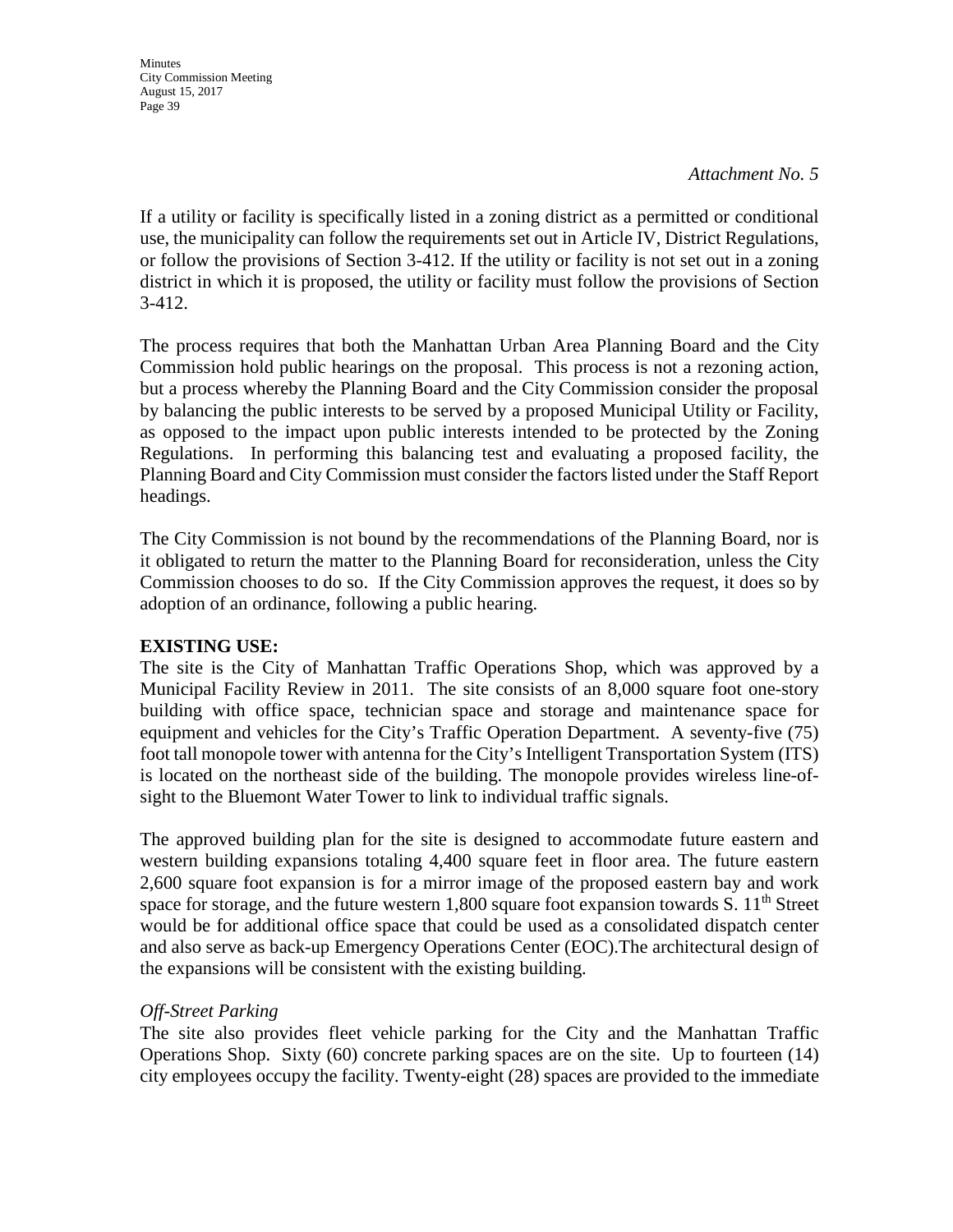**Minutes** City Commission Meeting August 15, 2017 Page 40

south of the building for Traffic Operation Shop vehicles and employees. The remaining parking spaces are located to the west of the building in an area that includes the formally vacated S.  $11<sup>th</sup>$  Street right-of-way, which was vacated in 2017. This area provides for fleet vehicle storage for the City. This area was paved in 2017.

## **PROPOSED USES:**

The City acquired two (2) single-family lots in 2012. The homes were removed and the site has remained vacant since that time. The vacant land has been used as a storage yard for various public projects.

The City of Manhattan would like to enclose this area and the fleet vehicle parking lot with a six (6) foot tall chain link fence with sight obscuring screening inserts. The fence would be located approximately zero (0) feet from the front property lines of Fort Riley Boulevard,  $S.10<sup>th</sup>$  Street, El Paso Lane and the edge of S.  $11<sup>th</sup>$  Street. The new fence will connect to existing fencing around the Traffic Operations Shop site and will be similar in character. A proposed swing gate will be located at an existing curb cut on S.  $10<sup>th</sup>$  Street. A rolling gate will be located at the access off of S.  $11<sup>th</sup>$  Street to access both the fleet vehicle parking lot and the main entrance to the Manhattan Traffic Operations Shop. The fence will be angled away from the intersection of S. 10<sup>th</sup> Street and Fort Riley Boulevard to ensure a clear line of sight.

The location of the fence along the front yards does not conform to the minimum front yard setbacks of the R-2/TNO, Two-Family Residential District and Traditional Neighborhood Overlay District.

## **PHYSICAL AND ENVIRONMENTAL CHARACTERISTICS:**

As previously described, the site is relatively built out for the City's Manhattan Traffic Operations Shop. The site is relatively flat.

The area used to be a gas manufacturing plant that resulted in hazardous chemicals contaminating the soil on the western portion of the site. The majority of the area is a brown field site, which requires restrictions and monitoring of the site by the Kansas Department of Health and Environment. The proposed fence of the site does not violate these restrictions.

## **THE FOLLOWING SEVEN (7) FACTORS SHALL BE CONSIDERED WHEN BALANCING THE PUBLIC INTERESTS TO BE SERVED BY THE CONSTRUCTION OR EXPANSION OF THE UTILITIY OR FACILITY, AS OPPOSED TO THE IMPACT UPON THE INTERESTS INTENDED TO BE PROTECTED BY THE ZONING REGULATIONS:**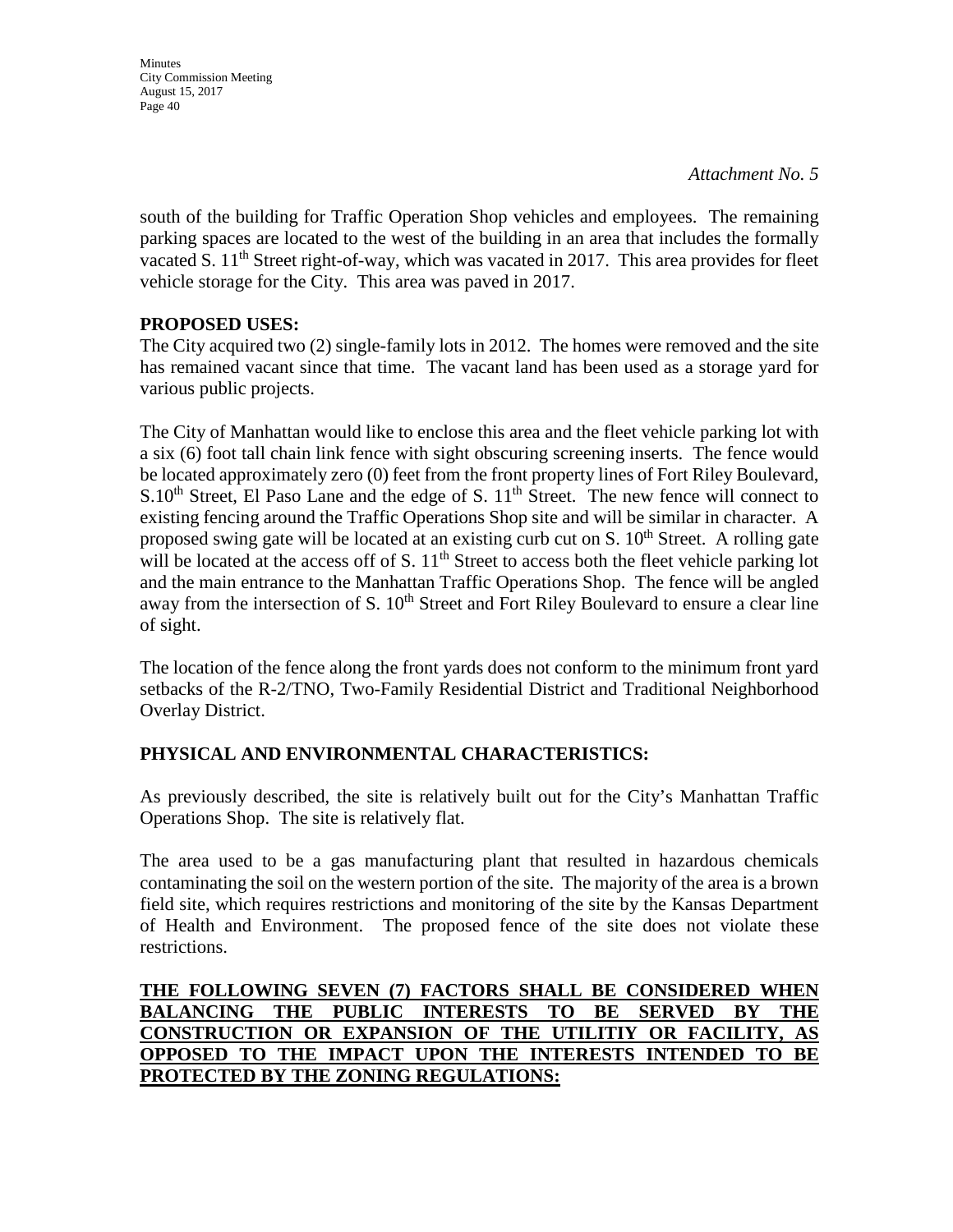- **1. THE NATURE AND SCOPE OF THE MUNICIPALITY OR STATE AGENCY:**  The City of Manhattan is a municipality, which provides a full range of services to its population of approximately 58,000 citizens. The Public Works Department provides a broad range of services related to public improvements and maintenance including the Traffic Operations Facility and the existing parking and storage site.
- **2. THE FUNCTION OF THE UTILITY OR FACILITY:** The function of the Manhattan Traffic Operations Shop is a facility that houses the Traffic Division of the Public Works Department, which is responsible for the maintenance of all traffic signals, traffic signs, and pavement markings throughout the City of Manhattan. The future office space may accommodate a consolidated dispatch center that could serve as a back-up EOC.

The site also provides for fleet vehicle parking and employee parking for various departments within the City.

- **3. THE EXTENT OF THE PUBLIC INTEREST TO BE SERVED BY THE UTILITY OR FACILITY:** The extent of the public served by the Traffic Operations Facility, future expansions and the fleet vehicle parking lot is the entirety of the public street system in the City of Manhattan and a consolidated back-up dispatch center. The storage and parking area are for overflow traffic and storage as needed.
- **4. THE EFFECT THAT REGULATION OF THE CONSTRUCTION, OR EXPANSION, EITHER BY THE IMPOSITION OF REQUIREMENTS NECESSARY TO MITIGATE IMPACTS OR BY A COMPLETE DENIAL, WILL HAVE UPON THE MUNICIPALITY'S, OR STATE AGENCY'S, ABILITY TO EFFICIENTLY, ECONOMICALLY AND PRUDENTLY MEET THE PUBLIC INTERESTS THEY ARE SERVING:** The property is currently zoned R-2 District with TNO District. Municipal facilities and/or government buildings are not listed as a permitted or conditional use in R-2/TNO District. The site is restricted by KDHE from being used for residential purposes and is further limited to how deep excavations can be made in order to prevent contact with potential contaminants and/or transport of contaminants. Denial of the request would adversely affect the City's ability to securely storage of the City's fleet vehicles and a screened storage area.
- **5. THE IMPACT THAT CONSTRUCTION OR EXPANSION OF THE UTILITY OR FACILITY WILL HAVE UPON THE LEGITIMATE INTERESTS OF THAT PORTION OF THE COMMUNITY IN WHICH IT IS PROPOSED TO BE LOCATED:** There should be a minimal impact as a result of installation of the proposed screening fence for the Traffic Operations Facility upon the legitimate interests of that portion of the community in which the facility is proposed. The facility will be screened by a six (6) foot tall chain link fence with slats. Access to the site will remain from S.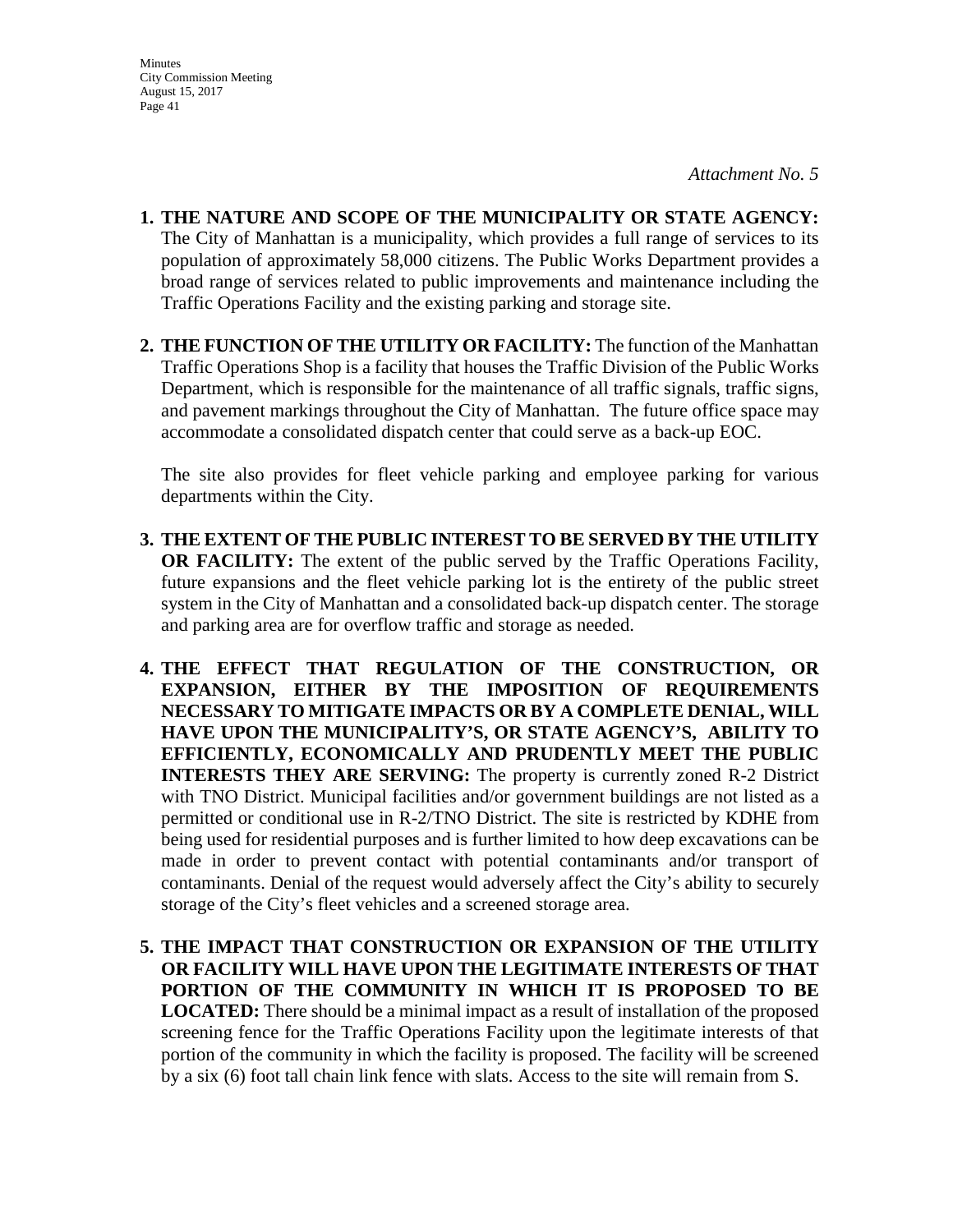11<sup>th</sup> Street which connects to Yuma Street and the surrounding streets system in a manner consistent with traffic activity in the area, with some traffic related to the facilities using S.  $10<sup>th</sup>$  Street. Minimal impact is expected on the local street system including the public alley, El Paso Lane. Traffic volumes are consistent with residential uses as the hours of operation are consistent with normal operating work hours, 8 AM to 5 PM.

The fence has been designed to reduce any line of sight issues at El Paso Lane and the intersection of S. 10<sup>th</sup> Street and Fort Riley Boulevard.

The proposed facilities immediate neighborhood is characterized as a combination of highway commercial and industrial uses to the south of Fort Riley Boulevard and low density residential to the north, east and west. No adverse affects or impacts are expected due to light, noise, and traffic generated by the proposed facilities.

In addition, the proposed fence of the facility and its future expansions are consistent with city municipal facilities along Fort Riley Boulevard generally between S. 14<sup>th</sup> Street and S. Juliette Avenue including Parks Forestry Horticulture Maintenance Shop facilities south of El Paso Lane and north of Fort Riley Boulevard in the 1400 block of El Paso lane, Douglas Center Park facilities in the 900 block of Yuma Street between Yuma Street and Fort Riley Boulevard; the City Public Works Maintenance Division facilities south of Fort Riley Boulevard and on either side of S. Juliette Avenue, between Fair Lane and the railroad line; and, the Douglas Park facilities in a residential neighborhood to the east of the proposed facility between Fort Riley Boulevard and Yuma Street.

The Public Works Department held a neighborhood meeting for the fencing project on May 4, 2017. Seven (7) neighbors attended the meeting. Questions asked at the meeting focused on the appearance of the site and the use of the off-street parking lot for City fleet vehicles. A complete summary of the meeting is attached.

**6. IF THE OWNER OF THE UTILITY OR FACILITY IS THE CITY OF MANHATTAN, AND IF THE FACILITY OR UTILITY IS OF A TYPE EMBRACED WITHIN THE COMPREHENSIVE PLAN, WHETHER OR NOT IT IS IN CONFORMITY WITH THAT PLAN:** The City of Manhattan is the owner of the proposed facility and its future expansions.

 Municipal facilities, such as those proposed, would be designated in the Comprehensive Plan as a Public/Semi-Public use, or possibly Industrial. The proposed facilities are shown on the Downtown Core Neighborhoods Future Land Use map and designated Parks and Recreation and Low/Medium Density residential (RLM), which means the tracts were envisioned to develop with neighborhood park or recreational facilities and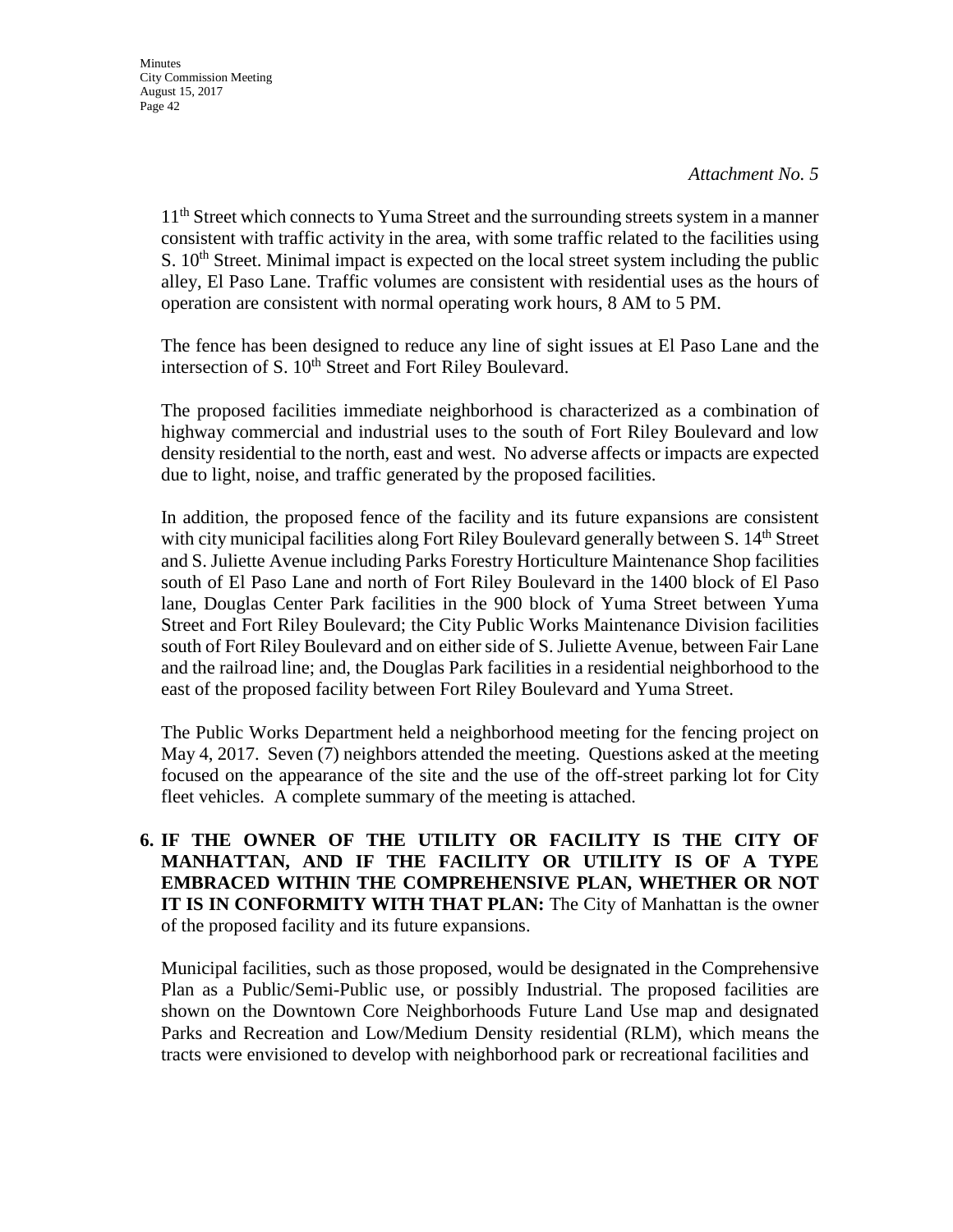residential dwelling units or other types of uses in residential neighborhoods, such as parks, schools, churches, group day care centers or similar uses. The RLM category might also accommodate neighborhood commercial activities in a master planned setting.

Residential dwelling units, day care and parks are prohibited by an agreement with KDHE, due to the hazardous chemicals under the Traffic Operations Facility site. KDHE has agreed to the use of the Eastern Tract for the Traffic Operations Facility and future western expansion.

The existing parking and storage area is adjacent to Fort Riley Boulevard will serve its current use as parking and storage. The site has limited capacity for residential development due to its location on Fort Riley Boulevard.

The Comprehensive Plan's recommended land uses for the site are generally inconsistent and unrealistic with the Plan's recommendations due to environmental limitations and proximity to Fort Riley Boulevard. The existing land uses are appropriate due to location and environmental limitations of the tracts and are consistent with other City municipal facilities along Fort Riley Boulevard.

**7. OTHER FACTORS AS THE PLANNING BOARD DEEMS APPROPRIATE AND RELEVANT:** If the Planning Board believes there are other factors to consider, the Board should determine those factors it deems appropriate and relevant and clearly articulate the factors.

**STAFF RECOMMENDATION:** City Administration recommends approval of the proposed fencing project of Traffic Operations Facility, the expansion area, and the existing parking and storage area.

*The Planning Board shall not recommend approval of the request unless it determines, by a preponderance of the evidence, that the public interests to be served by the construction or expansion of the utility or facility outweigh any impact upon legitimate community interests, as such impact is mitigated by any requirements of the Planning Board.* 

*If the Planning Board recommends approval, they shall also recommend any requirements or conditions they deem necessary to mitigate impacts caused by such use. Such*  requirements or conditions may include, but are not limited to, any bulk, or other *requirements, which would have otherwise been applicable within the zoning district in which the proposed use is to be placed.*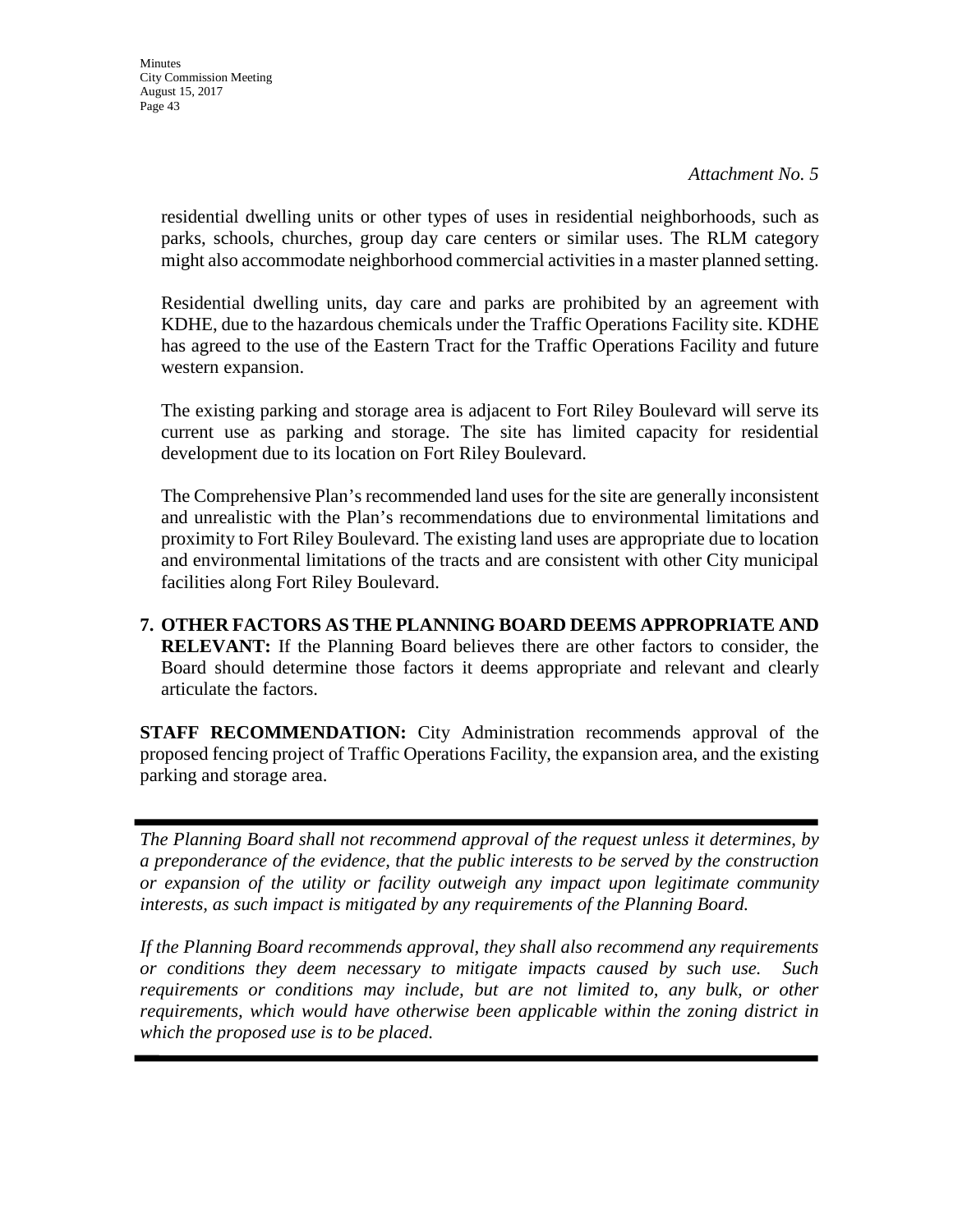# **ALTERNATIVES**

It appears the Planning Board has the following alternatives concerning the issue at hand. The Board may:

- 1. Hold a public hearing on the proposal and, following the hearing, recommend approval of the fencing project of the Traffic Operations Facility, the expansion area, and the existing parking and storage area, based on the findings in the staff report.
- 2. Hold a public hearing on the proposal and, following the hearing, recommend denial of the proposed municipal facilities, for specifically stated reasons.
- 3. Hold a public hearing on the proposal and, following the hearing, modify the site plan and/or conditions of approval, to meet the needs as perceived by the Planning Board, and establish such conditions, if any, as deemed necessary to mitigate any impacts created by the proposed fencing project of Traffic Operations Facility, the expansion area, and the existing parking and storage area.
- 4. Table the public hearing of the proposed municipal facilities, for specifically stated reasons and provide further direction to City Administration.

# **RECOMMENDATION**

City Administration recommends that the Planning Board:

- 1. Hold a public hearing on the proposed and future municipal facilities;
- 2. Determine by a preponderance of the evidence that the public interests to be served by the fencing project of Traffic Operations Facility, the expansion area, and the existing parking and storage area, outweigh the impacts upon the legitimate community interests, as mitigated by requirements of the Planning Board; and,
- 3. Recommend approval of the proposed fencing project of Traffic Operations Facility, the expansion area, and the existing parking and storage area. This recommendation is based on the findings in the Staff Report.